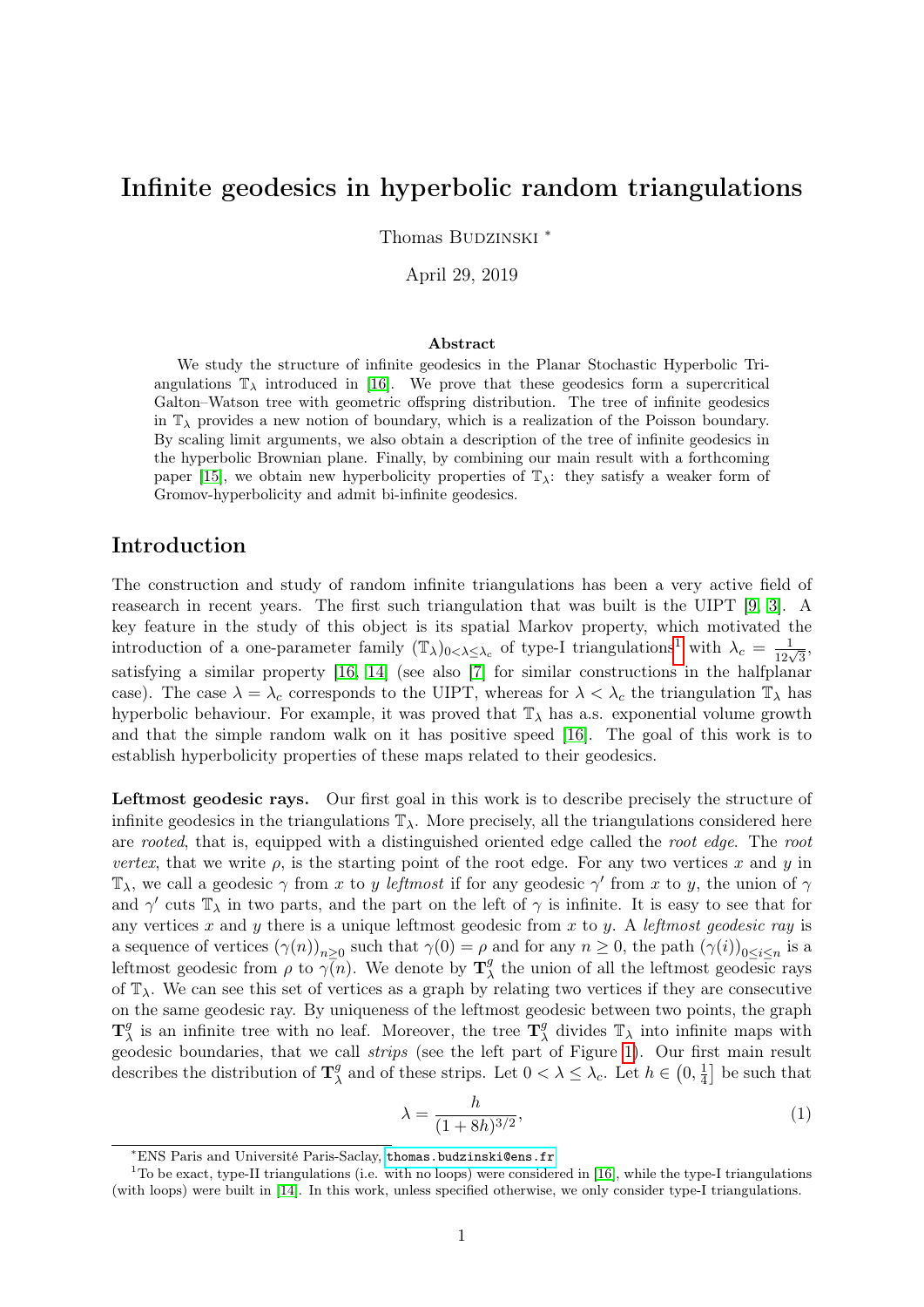and let

<span id="page-1-0"></span>
$$
m_{\lambda} = \frac{1 - 2h - \sqrt{1 - 4h}}{2h} \le 1.
$$
 (2)

- **Theorem 1.** The tree  $\mathbf{T}_{\lambda}^{g}$  $\chi^g$  is a Galton–Watson tree with offspring distribution  $\mu_\lambda$ , where  $\mu_{\lambda}(0) = 0$  and  $\mu_{\lambda}(k) = m_{\lambda}(1 - m_{\lambda})^{k-1}$  for  $k \geq 1$ .
	- There are two random infinite strips  $S^0_\lambda$  and  $S^1_\lambda$  such that the following holds. Conditionally on  $\mathbf{T}_{\lambda}^{g}$  $\frac{g}{\lambda}$ :
		- 1. the strips delimited by  $\mathbf{T}_{\lambda}^{g}$  $\lambda$  are independent,
		- 2. the strip containing the face lying on the right of the root edge has the same distribution as  $S^1_\lambda$ ,
		- 3. all the other strips have the same distribution as  $S^0_\lambda$ .

Note that for  $\lambda = \lambda_c$ , we have  $h = \frac{1}{4}$  $\frac{1}{4}$  so  $m_{\lambda_c} = 1$  and  $\mu_{\lambda_c}(1) = 1$ , so the tree  $\mathbf{T}^9$  $\lambda_c$  consists of a single ray. This is reminiscent of the geodesics confluence properties already observed in [\[20\]](#page-39-0) for the UIPQ (the natural analog of  $\mathbb{T}_{\lambda_c}$  for quadrangulations): there are infinitely many points that lie on every geodesic ray. See also [\[21\]](#page-39-1) for similar results in the UIPT. However, the results of [\[20\]](#page-39-0) are about all the geodesic rays whereas we only study the leftmost ones, so our result for  $\lambda = \lambda_c$  does not obviously imply those of [\[20\]](#page-39-0). On the other hand, for  $\lambda < \lambda_c$ , we have  $m_\lambda < 1$ , so the offspring distribution  $\mu_{\lambda}$  is supercritical and there are infinitely many leftmost geodesic rays. Moreover, the rate of exponential growth  $\mu_{\lambda}$  of  $\mathbf{T}_{\lambda}^{g}$  $\frac{g}{\lambda}$  is the same as the rate of exponential volume growth of  $\mathbb{T}_{\lambda}$ .

We will also describe the distributions of  $S^0_\lambda$  and  $S^1_\lambda$  explicitly in terms of reverse Galton– Watson trees. For  $\lambda < \lambda_c$ , these strips should be thought of as "thin", in the sense that their width is of constant order as the distance from the root goes to  $+\infty$ .

We also state right now a consequence of Theorem [1](#page-0-1) that will be useful later. Let  $\gamma_{\ell}$  (resp.  $\gamma_r$ ) be the path in  $\mathbf{T}_{\lambda}^g$  $\chi^g$  that bounds  $S^1_\lambda$  on its right (resp. on its left). Then  $\gamma_\ell$  (resp.  $\gamma_r$ ) can be thought of as the leftmost (resp. rightmost) path in  $\mathbf{T}_3^g$  $\frac{g}{\lambda}$ , seen from the root (see Figure [1\)](#page-2-0). We write  $\mathbb{S}_{\lambda}$  for the part of  $\mathbb{T}_{\lambda}$  lying between  $\gamma_{\ell}$  and  $\gamma_r$ , including the initial segment that  $\gamma_{\ell}$  and  $\gamma_r$ have in common (cf. Figure [1\)](#page-2-0). Then  $\mathbb{S}_{\lambda}$  can be seen as a gluing of infinitely many independent copies of  $S^0_\lambda$  along  $\mathbf{T}^g_\lambda$ <sup>g</sup>. This implies that  $\mathbb{S}_{\lambda}$  has an interesting self-similarity property. Indeed, let  $r > 0$ . We condition on  $B_r(\mathbf{T}_\lambda^g)$  $\mathcal{L}_{\lambda}^{g}$ , the finite subtree of  $\mathbf{T}_{\lambda}^{g}$  $\frac{g}{\lambda}$  formed by those vertices lying at distance at most r from  $\rho$ . Let x be a vertex of  $\mathbf{T}_3^9$ <sup>g</sup> such that  $d(\rho, x) = r$ . Let  $\gamma_{\ell}^{x}$  (resp.  $\gamma_{r}^{x}$ ) be the leftmost (resp. rightmost) infinite path in  $\mathbf{T}_2^g$ <sup>g</sup> started from  $\rho$  and passing through x. Then the part of  $\mathbb{T}_{\lambda}$  lying between  $\gamma_{\ell}^{x}$  and  $\gamma_{r}^{x}$  above x has the same distribution as  $\mathbb{S}_{\lambda}$  (see the right part of Figure [1\)](#page-2-0). Indeed, this part consists of a gluing of i.i.d. copies of  $S_\lambda^0$  in the faces of the tree of descendants of x in  $\mathbf{T}_{\lambda}^{g}$ <sup>g</sup>, which has the same distribution (conditionally on  $B_r(\mathbf{T}_2^g)$  $\binom{g}{\lambda}$ ) as  $\mathbf{T}^g_\lambda$ <sup>g</sup>. We will denote this part of  $\mathbb{T}_{\lambda}$  by  $\mathbb{S}[x]$ . In all the rest of this work, "thin" maps such as  $S_{\lambda}^{0}$ and  $S^1_\lambda$  will be refered to as *strips*, and "thick" maps like  $\mathbb{S}_\lambda$  as *slices*.

Hyperbolicity properties related to geodesics. By Theorem [1,](#page-0-1) for  $\lambda < \lambda_c$ , the map  $\mathbb{T}_{\lambda}$  contains a supercritical Galton–Watson tree. By combining this with the results of our forthcoming paper [\[15\]](#page-38-1), we obtain that  $\mathbb{T}_{\lambda}$  satisfies two metric hyperbolicity properties: a weak form of Gromov-hyperbolicity, and the existence of bi-infinite geodesics.

More precisely, we recall that a graph  $G$  is hyperbolic in the sense of Gromov if there is a constant  $k \geq 0$  such that all the triangles are k-thin in the following sense. Let x, y and z be vertices of G and  $\gamma_{xy}, \gamma_{yz}, \gamma_{zx}$  be geodesics from x to y, from y to z and from z to x. Then for any vertex v on  $\gamma_{xy}$ , the graph distance between v and  $\gamma_{yz} \cup \gamma_{zx}$  is at most k. As usual, such a strong, uniform statement cannot hold for  $\mathbb{T}_{\lambda}$  since any finite triangulation appears somewhere in  $\mathbb{T}_{\lambda}$ . Therefore, we need to study an "anchored" version.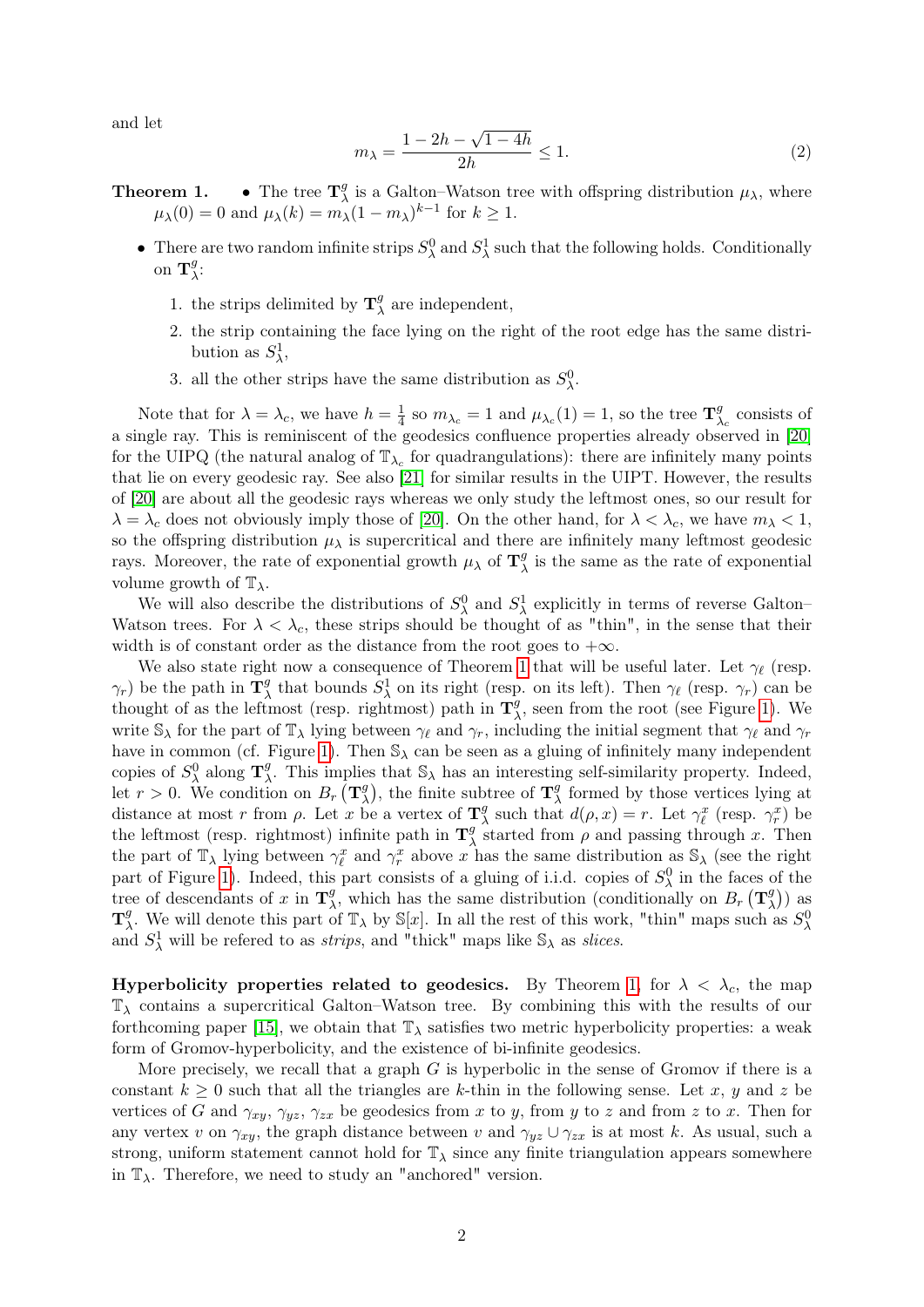

<span id="page-2-0"></span>Figure 1: The strip decomposition of  $\mathbb{T}_{\lambda}$ . On the left, the tree  $\mathbf{T}_{\lambda}^{g}$  $\frac{g}{\lambda}$  is in red. On the right  $\mathbb{S}_{\lambda} = \mathbb{S}[\rho]$ is colored in yellow. The part  $\mathbb{S}[x]$  of  $\mathbb{S}_{\lambda}$  that is shaded in green has the same distribution as  $\mathbb{S}_{\lambda}$ .

**Definition 0.1.** Let  $M$  be a planar map. We say that  $M$  is weakly anchored hyperbolic if there is  $k \geq 0$  such that the following holds. Let x, y and z be three vertices of M, and let  $\gamma_{xy}$  (resp.  $(\gamma_{yz}, \gamma_{zx})$  be a geodesic from x to y (resp. y to z, z to x). Assume the triangle formed by  $\gamma_{xy}$ ,  $\gamma_{yz}$  and  $\gamma_{zx}$  surrounds the root vertex  $\rho$ . Then

$$
d(\rho, \gamma_{xy} \cup \gamma_{yz} \cup \gamma_{zx}) \leq k.
$$

Another property studied in [\[15\]](#page-38-1) is the existence of bi-infinite geodesics, i.e. paths  $(\gamma(i))_{i\in\mathbb{Z}}$ such that for any i and j, the graph distance between  $\gamma(i)$  and  $\gamma(j)$  is exactly  $|i-j|$ . This is not strictly speaking a hyperbolicity property, since such geodesics exist e.g. in  $\mathbb{Z}^2$ . However, they are expected to disappear after perturbations of the metric like first-passage percolation (see for example [\[25\]](#page-39-2)). On the other hand, bi-infinite geodesics are much more stable in hyperbolic graphs [\[12\]](#page-38-6). In [\[15\]](#page-38-1), we prove that any random planar map containing a supercritical Galton– Watson tree with no leaf is a.s. weakly anchored hyperbolic, and contains bi-infinite geodesics. In particular, the following result follows from Theorem [1.](#page-0-1)

Corollary 0.2. Let  $0 < \lambda < \lambda_c$ . Almost surely, the map  $\mathbb{T}_{\lambda}$  is weakly anchored hyperbolic and admits bi-infinite geodesics.

The existence of bi-infinite geodesics answers a question of Benjamini and Tessera [\[12\]](#page-38-6). Once again, there is a sharp contrast between the hyperbolic setting and "usual" random planar maps. For example, the results of [\[20\]](#page-39-0) imply that such bi-infinite geodesics do not exist in the UIPQ.

Poisson boundary. Another goal of this work is to give a new description of the Poisson boundary of  $\mathbb{T}_{\lambda}$  for  $0 < \lambda < \lambda_c$  in terms of the tree  $\mathbf{T}_{\lambda}^g$ <sup>g</sup>. Let G be an infinite, locally finite graph, and let  $G \cup \partial G$  be a compactification of G, i.e. a compact metric space in which G is dense. Let also  $(X_n)$  be the simple random walk on G. We say that ∂G is a realization of the Poisson boundary of  $G$  if the following two properties hold:

- $(X_n)$  converges a.s. to a point  $X_\infty \in \partial G$ ,
- every bounded harmonic function  $h$  on  $G$  can be written in the form

$$
h(x) = \mathbb{E}_x [g(X_{\infty})],
$$

where g is a bounded measurable function from  $\partial G$  to  $\mathbb{R}$ .

A first realization of the Poisson boundary of  $\mathbb{T}_{\lambda}$  is given by a work of Angel, Hutchcroft, Nachmias and Ray [\[4\]](#page-38-7): let  $\partial_{CP} \mathbb{T}_{\lambda}$  be the boundary of the circle packing of  $\mathbb{T}_{\lambda}$  in the unit disk.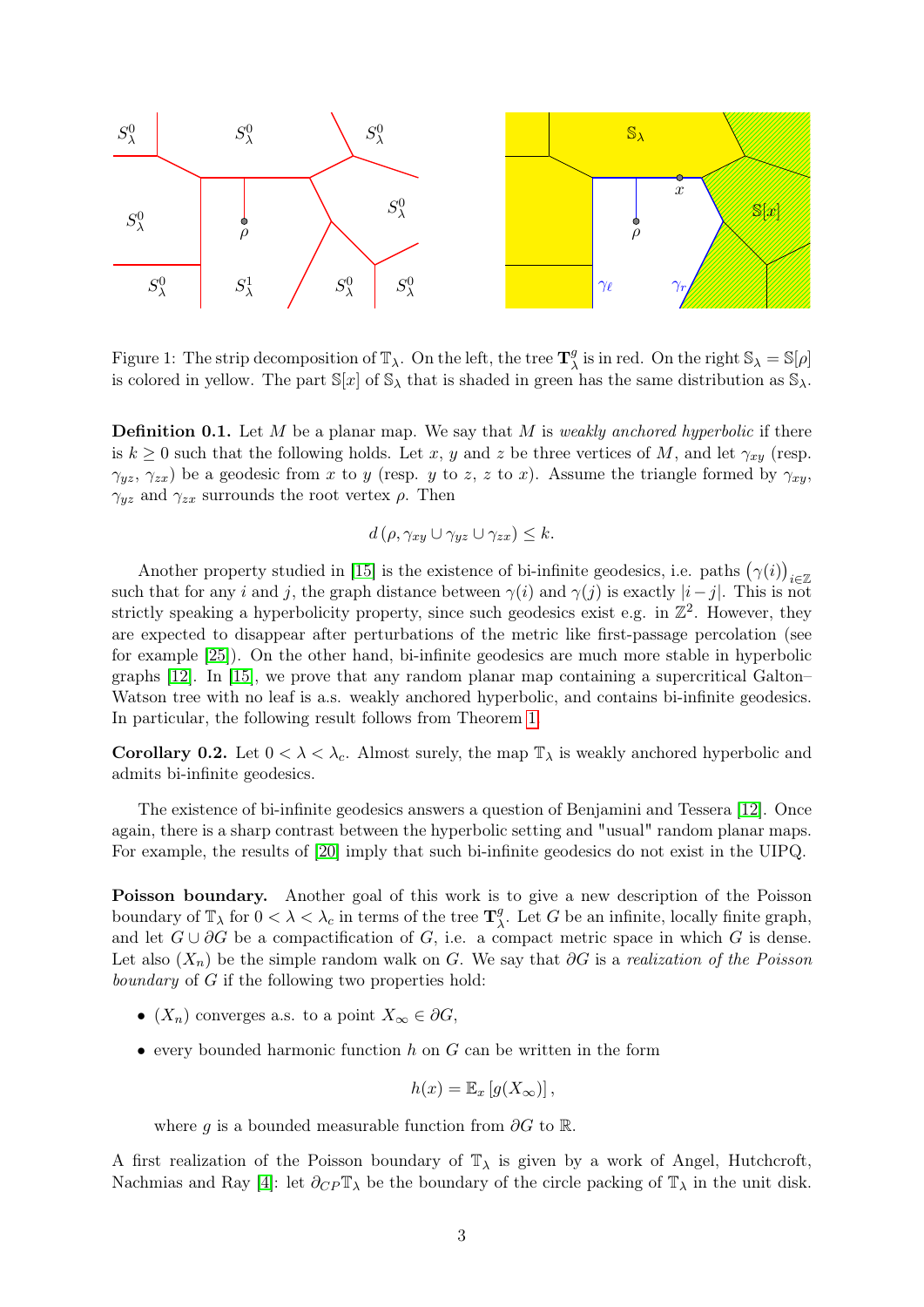We may equip  $\mathbb{T}_{\lambda} \cup \partial_{CP} \mathbb{T}_{\lambda}$  with the topology induced by the usual topology on the unit disk. Then almost surely,  $\partial_{CP} \mathbb{T}_{\lambda}$  is a realization of the Poisson boundary of  $\mathbb{T}_{\lambda}$ . Moreover, almost surely, the distribution of the limit point  $X_{\infty}$  has full support and no atoms in  $\partial_{CP} \mathbb{T}_{\lambda}$ .

We write  $\partial \mathbf{T}_{\lambda}^{g}$  $\frac{g}{\lambda}$  for the space of infinite rays of  $\mathbf{T}_{\lambda}^{g}$  $\frac{g}{\lambda}$ . If  $\gamma, \gamma' \in \partial \mathbf{T}_{\lambda}^g$  $\chi^g$ , we write  $\gamma \sim \gamma'$  if  $\gamma = \gamma'$ or if  $\gamma$  and  $\gamma'$  are the left and right boundaries of the same strip. Then  $\sim$  is a.s. an equivalence relation in which countably many equivalence classes have cardinal 2, and all the others have cardinal 1. We write  $\widehat{\partial} \mathbf{T}_{\lambda}^{g} = \partial \mathbf{T}_{\lambda}^{g}$  $\mathbb{E}[\sqrt{a}]\sim \mathbb{E}[\sqrt{a} \text{ and } a$  a topology  $\mathbb{E}[\sqrt{a} \text{ and } \sqrt{a}]$  a topology that makes it a compact space, see Section 3.1 for more details. Hence,  $\mathbb{T}_{\lambda} \cup \widehat{\partial} \mathbf{T}_{\lambda}^{g}$  $\frac{g}{\lambda}$  can be seen as a compactification of the infinite graph  $\mathbb{T}_{\lambda}$ . We show that  $\widehat{\partial} \mathbf{T}_{\lambda}^{g}$  $\frac{g}{\lambda}$  is also a realization of the Poisson boundary.

<span id="page-3-0"></span>**Theorem 2.** Let  $0 < \lambda < \lambda_c$ . Then almost surely:

- 1. the limit lim  $X_n = X_\infty$  exists, and its distribution has full support and no atoms in  $\widehat{\partial} T^g_{\lambda}$  $_{\lambda}^{g},$
- 2.  $\widehat{\partial} \mathbf{T}^g_{\lambda}$  $\chi^g$  is a realization of the Poisson boundary of  $\mathbb{T}_{\lambda}$ .

Note that, by a result of Hutchcroft and Peres [\[24\]](#page-39-3), the second point will follow from the first one. Note also that once we have Theorem [2,](#page-3-0) since the exit measure on  $\widehat{\partial} T_2^g$  $\lambda$  is nonatomic and only countably many pairs of points of  $\partial \mathbf{T}_{3}^{g}$  $\frac{g}{\lambda}$  are identified, we also have almost sure convergence of  $(X_n)$  to a point of  $\partial {\bf T}_{\lambda}^g$ <sup>g</sup>. Finally, we show in [\[15\]](#page-38-1) that the existence of the limit  $X_{\infty}$  and the fact that it has full support are true in the more general setting of planar maps obtained by "filling the faces" of a supercritical Galton–Watson tree with i.i.d. strips. However, we did not manage to prove non-atomicity and to obtain a precise description of the Poisson boundary in this general setting. Our proof of non-atomicity here uses an argument specific to  $\mathbb{T}_{\lambda}$ , based on its peeling process.

Geodesic rays in the hyperbolic Brownian plane. Finally, the last goal of this work is to take the scaling limit of Theorem [1](#page-0-1) to obtain results about geodesics in continuum objects. Indeed, another purpose of the theory of random planar maps is to build continuum random surfaces. The first such surface that was introduced is the Brownian map [\[31,](#page-39-4) [34\]](#page-39-5), which is now known to be the scaling limit of a wide class of finite planar maps conditioned to be large  $[1, 2, 11, 13, 18, 33]$  $[1, 2, 11, 13, 18, 33]$  $[1, 2, 11, 13, 18, 33]$  $[1, 2, 11, 13, 18, 33]$  $[1, 2, 11, 13, 18, 33]$  $[1, 2, 11, 13, 18, 33]$ . A noncompact version  $P$  called the Brownian plane was introduced in [\[17\]](#page-38-13) and is the scaling limit of the UIPQ and also of the UIPT [\[14\]](#page-38-4). Finally, it was shown in [\[14\]](#page-38-4) that the hyperbolic random triangulations have a near-critical scaling limit called the hyperbolic Brownian plane and denoted  $\mathcal{P}^h$ . More precisely, let  $(\lambda_n)$  be a sequence of numbers in  $(0, \lambda_c]$ satisfying

$$
\lambda_n = \lambda_c \left( 1 - \frac{2}{3n^4} + o\left(\frac{1}{n^4}\right) \right).
$$

Then  $\frac{1}{n} \mathbb{T}_{\lambda_n}$  converges for the local Gromov–Hausdorff distance to  $\mathcal{P}^h$ . By taking the scaling limit of Theorem [1](#page-0-1) and checking that the tree of infinite leftmost geodesics behaves well in the scaling limit, we obtain a precise description of the geodesic rays in  $\mathcal{P}^h$ . Let **B** be the infinite tree in which every vertex has exactly two children, except the root which has only one.

<span id="page-3-1"></span>**Theorem 3.** The infinite geodesic rays of  $\mathcal{P}^h$  form a tree  $\mathbf{T}^g(\mathcal{P}^h)$  that is distributed as a Yule tree with parameter  $2\sqrt{2}$ , i.e. the tree **B** in which the lengths of the edges are i.i.d. exponential variables with parameter  $2\sqrt{2}$ .

Once again, this behaviour is very different from the non-hyperbolic setting: in the Brownian plane, there is only one geodesic ray (this is Proposition 15 of [\[17\]](#page-38-13), and is an easy consequence of the local confluence of geodesics proved in [\[30\]](#page-39-7) for the Brownian map). We also note that the √ rate  $2\sqrt{2}$  of exponential growth of  $\mathbf{T}^g(\mathcal{P}^h)$  is the same as the rate of exponential growth of the perimeters and volumes of the hulls of  $\mathcal{P}^h$  [\[14,](#page-38-4) Corollary 1].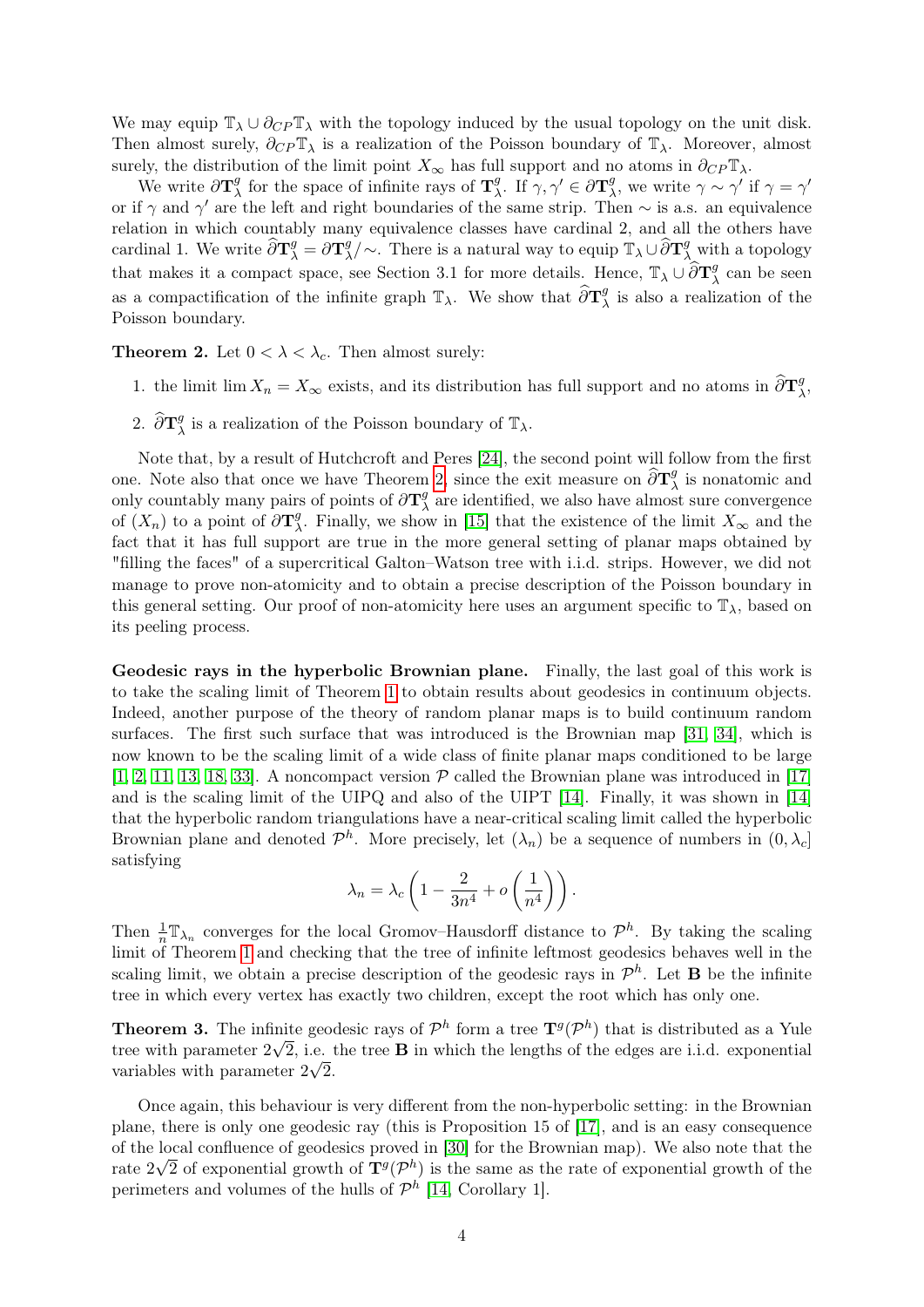The skeleton decomposition. Our main tool for proving these results will be the skeleton decomposition of planar triangulations introduced by Krikun [\[28\]](#page-39-8) for the type-II UIPT. See also [\[18\]](#page-38-12) for the adaptation to the (slightly easier) type-I case. This decomposition encodes a triangulation by a reverse forest, where leftmost geodesics from the root pass between the trees and between their branches. The infinite forest describing the UIPT consists of a single tree, which can be seen as a reverse Galton–Watson tree with critical offspring distribution, started at time  $-\infty$ , and conditioned to have exactly 1 vertex at time 0 and to die at time 1. We obtain a similar description for the infinite forest encoding  $\mathbb{T}_{\lambda}$  for  $0 < \lambda < \lambda_c$ , but here the offspring distribution is subcritical. A key feature is that the forest now contains infinitely many infinite trees. The parts of  $\mathbb{T}_{\lambda}$  described by each of these trees are the strips delimited by the leftmost geodesic rays. Finally, let us highlight that the construction of infinite reverse Galton–Watson trees that we present in Section [2.6](#page-19-0) holds for any subcritical or critical Galton–Watson process and might be of independent interest.

Structure of the paper. The structure of the paper is as follows. In Section 1, we recall some combinatorial results about planar triangulations, and we recall the definition and some basic properties of the maps  $\mathbb{T}_{\lambda}$  and their halfplanar analogs. In Section 2, we prove Theorem [1](#page-0-1) by computing the skeleton decomposition of  $\mathbb{T}_{\lambda}$ . Section 3 is devoted to the proof of Theorem [2,](#page-3-0) and Section 4 to the proof of Theorem [3.](#page-3-1) In Appendix A, we prove a technical result needed in Section 4, which shows that a wide class of events related to geodesics are closed for the Gromov–Hausdorff distance.

Acknowledgments: I thank Nicolas Curien for carefully reading several earlier versions of this manuscript, and Itai Benjamini for his question about bi-infinite geodesics. I am also grateful to the anonymous reviewers for their useful comments. I acknowledge the support of ANR Liouville (ANR-15-CE40-0013) and ANR GRAAL (ANR-14-CE25-0014).

# Contents

|          | 1 Combinatorics and preliminaries                                                                                           | 6               |
|----------|-----------------------------------------------------------------------------------------------------------------------------|-----------------|
|          | 1.1                                                                                                                         | $6\phantom{.}6$ |
|          | Planar and halfplanar hyperbolic type-I triangulations $\dots \dots \dots \dots \dots$<br>1.2                               |                 |
| $\bf{2}$ | The skeleton decomposition of hyperbolic triangulations                                                                     | 9               |
|          | The skeleton decomposition of finite and infinite triangulations $\dots \dots \dots$<br>2.1                                 |                 |
|          | 2.2                                                                                                                         |                 |
|          | Slicing the skeleton $\ldots \ldots \ldots \ldots \ldots \ldots \ldots \ldots \ldots \ldots \ldots \ldots \ldots 13$<br>2.3 |                 |
|          | 2.4                                                                                                                         |                 |
|          | 2.5                                                                                                                         | 17              |
|          | Construction of reverse Galton–Watson trees and infinite strips<br>2.6                                                      | -20             |
| 3        | The Poisson boundary of $\mathbb{T}_{\lambda}$                                                                              | 24              |
|          | Construction of the geodesic boundary $\dots \dots \dots \dots \dots \dots \dots \dots \dots \dots \dots$ 24<br>3.1         |                 |
|          | 3.2                                                                                                                         | -26             |
| 4        | The tree of infinite geodesics in the hyperbolic Brownian plane                                                             | 30              |
|          | 4.1                                                                                                                         |                 |
|          | Two lemmas about near-critical strips $\ldots \ldots \ldots \ldots \ldots \ldots \ldots \ldots \ldots 31$<br>4.2            |                 |
|          | Identification of the geodesic tree via Gromov-Hausdorff-closed events<br>4.3                                               | 34              |
|          | A A Gromov-Hausdorff closedness result                                                                                      | 37              |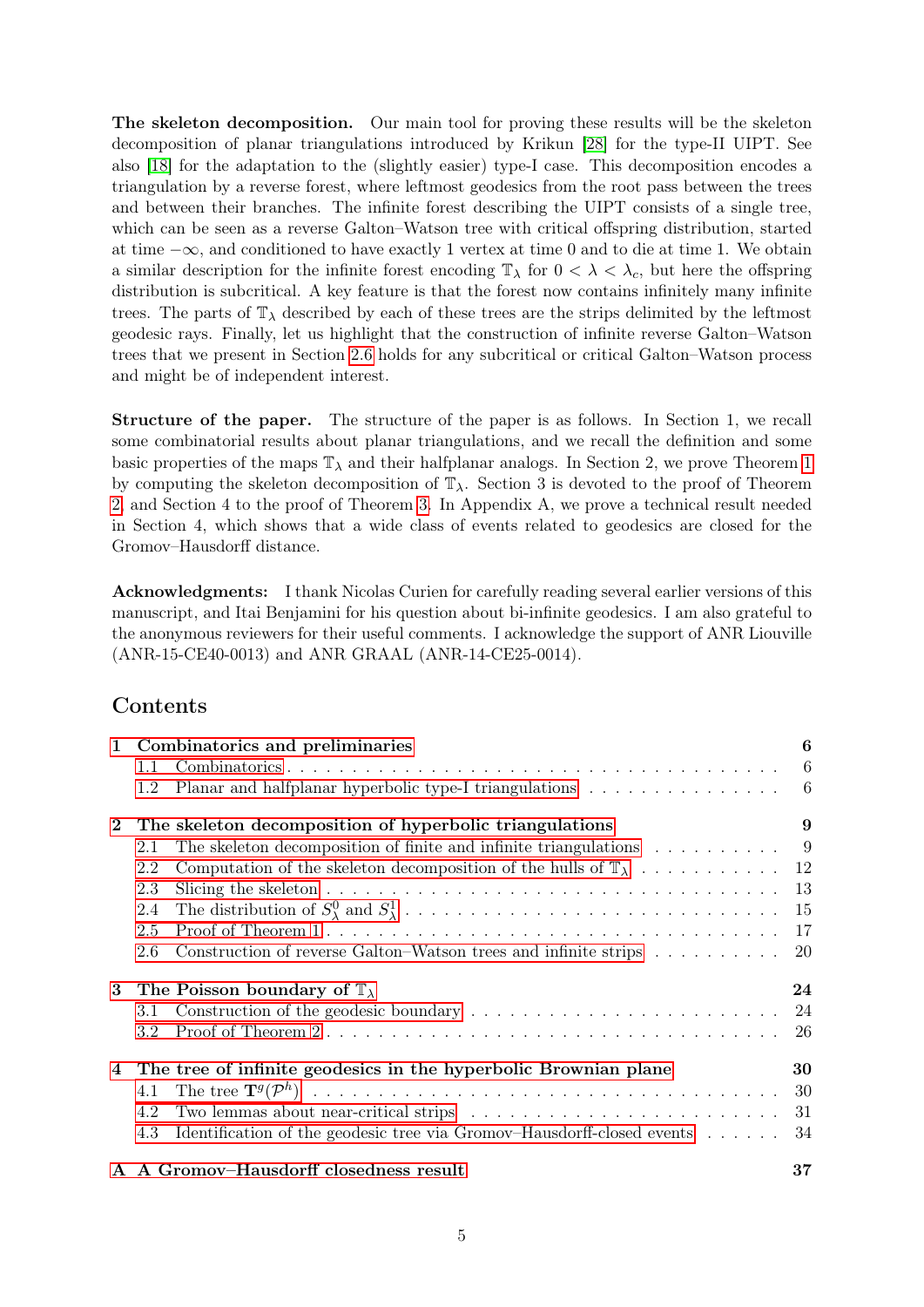# <span id="page-5-0"></span>1 Combinatorics and preliminaries

### <span id="page-5-1"></span>1.1 Combinatorics

For  $n \geq 0$  and  $p \geq 1$ , a triangulation of the p-gon with n inner vertices is a planar map with  $n+p$  vertices and a distinguished face called the *outer face*, in which all faces except perhaps the outer face are triangles, and such that the boundary of the outer face is a simple cycle of length p. It is equipped with a root edge such that the outer face touches the root edge on its right. We consider type-I triangulations, which means we allow triangulations containing loops and multiple edges. We denote by  $\mathcal{I}_{n,p}$  the set of triangulations of the p-gon with n inner vertices.

The number of triangulations with fixed volume and perimeter can be computed by a result of Krikun, as a special case of the main theorem of [\[29\]](#page-39-9):

<span id="page-5-3"></span>
$$
\#\mathcal{T}_{n,p} = \frac{p(2p)!}{(p!)^2} \frac{4^{n-1}(2p+3n-5)!!}{n!(2p+n-1)!!} \underset{n \to +\infty}{\sim} c(p)\lambda_c^{-n}n^{-5/2},\tag{3}
$$

where  $\lambda_c = \frac{1}{12\sqrt{3}}$  and

<span id="page-5-5"></span>
$$
c(p) = \frac{3^{p-2}p(2p)!}{4\sqrt{2\pi}(p!)^2} \sum_{p \to +\infty} \frac{1}{36\pi\sqrt{2}} 12^p \sqrt{p}.
$$
 (4)

For  $p \ge 1$  and  $\lambda \ge 0$ , we write  $w_{\lambda}(p) = \sum_{n\ge 0} {\# \mathscr{T}_{n,p}\lambda^n}$ . Note that by the asymptotics [\(3\)](#page-5-3), we have  $w_{\lambda}(p) < +\infty$  if and only if  $\lambda \leq \lambda_c$ . We finally write  $W_{\lambda}(x) = \sum_{p\geq 1} w_{\lambda}(p)x^p$ . Formula (4) of [\[29\]](#page-39-9) computes  $W_{\lambda}$  after a simple change of variables:

<span id="page-5-6"></span>
$$
W_{\lambda}(x) = \frac{\lambda}{2} \left( \left( 1 - \frac{1 + 8h}{h} x \right) \sqrt{1 - 4(1 + 8h)x} - 1 + \frac{x}{\lambda} \right),\tag{5}
$$

where  $h \in \left(0, \frac{1}{4}\right)$  $\frac{1}{4}$  is given<sup>[2](#page-5-4)</sup> by [\(1\)](#page-0-2). From this formula, we easily get

$$
w_{\lambda}(1) = \frac{1}{2} - \frac{1+2h}{2\sqrt{1+8h}}
$$
\n(6)

and, for  $p > 2$ .

$$
w_{\lambda}(p) = (2 + 16h)^{p} \frac{(2p - 5)!!}{p!} \frac{(1 - 4h)p + 6h}{4(1 + 8h)^{3/2}}.
$$
\n(7)

We also define a *Boltzmann triangulation of the p-gon with parameter*  $\lambda$  as a random triangulation T such that  $\mathbb{P}(T=t) = \frac{\lambda^n}{w_1 t}$  $\frac{\lambda^n}{w_{\lambda}(p)}$  for every  $n \geq 0$  and  $t \in \mathscr{T}_{n,p}$ .

### <span id="page-5-2"></span>1.2 Planar and halfplanar hyperbolic type-I triangulations

We recall from [\[14\]](#page-38-4) the definition of the random triangulations  $\mathbb{T}_{\lambda}$  for  $0 < \lambda \leq \lambda_c$ . A finite *triangulation with a hole of perimeter p* is a rooted map with a distinguished face called the *hole* in which all the faces are triangles except perhaps the hole, and where the boundary of the hole is a simple cycle of length p. The difference with a triangulation of the p-gon is that we do not require the root to lie on the boundary. Let  $t$  be a finite triangulation with a hole of perimeter p and let T be an infinite, one-ended triangulation of the plane. We write  $t \subset T$  if T can be obtained by filling the hole of t with an infinite triangulation of the p-gon. For  $0 < \lambda \leq \lambda_c$ , the distribution of  $\mathbb{T}_{\lambda}$  can be characterized as follows. For any finite triangulation t with a hole of perimeter  $p$ , we have

$$
\mathbb{P}\left(t\subset\mathbb{T}_{\lambda}\right)=c_{\lambda}(p)\lambda^{|t|},
$$

where  $|t|$  is the total number of vertices of t and

$$
c_{\lambda}(p) = \frac{1}{\lambda} \left( 8 + \frac{1}{h} \right)^{p-1} \sum_{q=0}^{p-1} {2q \choose q} h^q,
$$
 (8)

<span id="page-5-4"></span><sup>&</sup>lt;sup>2</sup>Note that our h corresponds to the  $h^3$  of Krikun.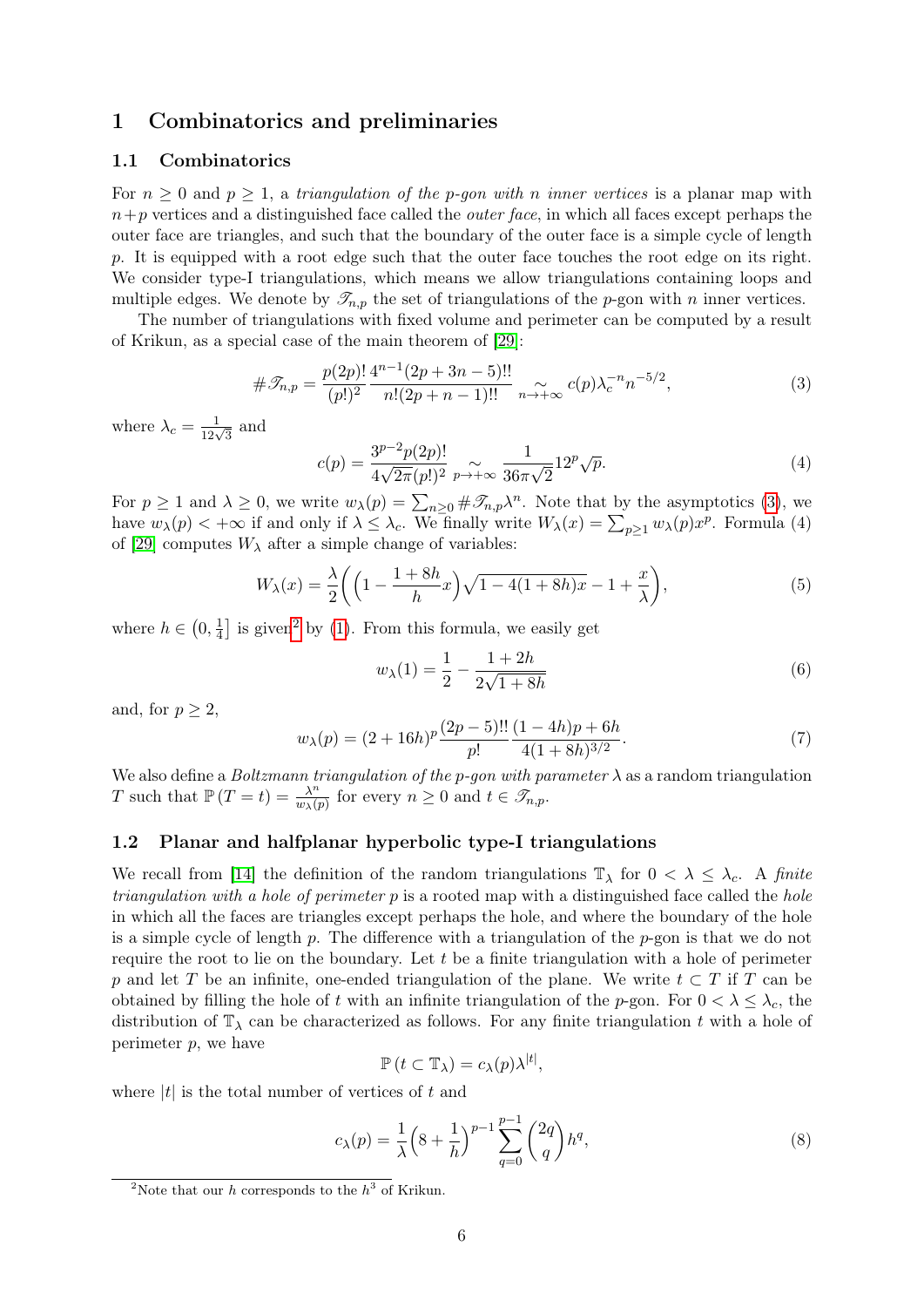where  $h$  is as in [\(1\)](#page-0-2). Equivalently, we can compute the generating function

<span id="page-6-0"></span>
$$
C_{\lambda}(x) = \sum_{p \ge 1} c_{\lambda}(p)x^p = \frac{x}{\lambda \left(1 - \frac{1 + 8h}{h}x\right)\sqrt{1 - 4(1 + 8h)x}}.\tag{9}
$$

Note that the numbers  $c_{\lambda_c}(p)$  are equal to the  $c(p)$  defined by [\(4\)](#page-5-5) and  $\mathbb{T}_{\lambda_c}$  corresponds to the type-I UIPT [\[18,](#page-38-12) [36\]](#page-39-10). As in the type-II case [\[16\]](#page-38-0), the triangulations  $\mathbb{T}_{\lambda}$  exhibit a spatial Markov property similar to that of the UIPT: if  $t$  is a finite triangulation with a hole of perimeter  $p$ , conditionally on  $t \text{ }\subset \mathbb{T}_{\lambda}$ , the distribution of the infinite triangulation that fills the hole of t only depends on p. We denote by  $\mathbb{T}_{\lambda}^{p}$  $\chi^p$  a triangulation with this distribution. By a simple root transformation (more precisely duplicating the root edge, adding a loop in between and rooting the map at this new loop, see Figure 2 of [\[18\]](#page-38-12)), triangulations of the plane are equivalent to infinite triangulations of the 1-gon. In particular, the image of  $\mathbb{T}_{\lambda}$  under this root transformation is  $\mathbb{T}^1_\lambda$ , so studying one or the other are equivalent. In particular, the root transformation does not affect leftmost geodesics from the root, so all the results we will first obtain about geodesic rays in  $\mathbb{T}^1_\lambda$  are immediate to transfer to  $\mathbb{T}_\lambda$ .

We also define the halfplanar analog of  $\mathbb{T}_{\lambda}$ , that we will denote by  $\mathbb{H}_{\lambda}$ . The goal of the next paragraphs is to adapt to the type-I setting results from [\[7\]](#page-38-5) and [\[16\]](#page-38-0) that are already well-known in the type-II setting. This will only be used in Section 3 to study the random walk on  $\mathbb{T}_{\lambda}$ , so all the rest of Section 1 can be skipped in the first read-through. A triangulation of the halfplane is an infinite planar map in which all the faces are triangles except one called the outer face, whose boundary is simple and infinite. Triangulations of the halfplane are rooted in such a way that the root edge touches the outer face on its right. We note that Angel and Ray build in [\[7\]](#page-38-5) a family  $(\mathbb{H}_{\alpha}^{\text{II}})_{2/3 < \alpha < 1}$  of hyperbolic triangulations of the halfplane in the type-II setting and explain in Section 3.4 how to "add loops" to obtain type-I triangulations. The triangulations  $\mathbb{H}_{\lambda}$  we define are a particular case of their construction. However, as in [\[14\]](#page-38-4) and in order to limit the computations, we prefer to construct the maps  $\mathbb{H}_{\lambda}$  directly instead of relying on the type-II case.

The law of  $\mathbb{H}_{\lambda}$  is characterized by the following. Let t be a triangulation of the p-gon with a marked segment of edges  $\partial_{\text{out}} t$  on its boundary, such that  $\partial_{\text{out}} t$  contains the root edge. Such triangulations will be called *marked triangulations*. Let  $\partial_{\text{in}} t = \partial t \setminus \partial_{\text{out}} t$ . We write  $|t|_{\text{in}}$  for the number of vertices of t that do not lie on  $\partial_{\text{out}} t$ . We also write  $|\partial_{\text{in}} t|$  (resp.  $|\partial_{\text{out}} t|$ ) for the number of edges on  $\partial_{\text{in}}t$  (resp.  $\partial_{\text{out}}t$ ). We write  $t \in \mathbb{H}_{\lambda}$  if  $\mathbb{H}_{\lambda}$  can be obtained by gluing a triangulation of the halfplane H to t in such a way that  $\partial t \cap \partial H = \partial_{\text{in}} t$ .

**Proposition 1.1.** For any  $0 < \lambda \leq \lambda_c$ , there is a unique (in distribution) random triangulation  $\mathbb{H}_{\lambda}$  of the halfplane such that for every marked triangulation t, we have

$$
\mathbb{P}\left(t\subset \mathbb{H}_{\lambda}\right)=\left(8+\frac{1}{h}\right)^{|\partial_{\mathrm{in}}t|-|\partial_{\mathrm{out}}t|}\lambda^{|t|_{\mathrm{in}}}.
$$

Proof. Uniqueness is stanard. To prove existence, we construct this triangulation by peeling along the same lines as in [\[7\]](#page-38-5). If  $\mathbb{H}_{\lambda}$  exists, let  $f_0$  be its triangular face that is adjacent to the root. Then  $f_0$  has one of the three forms described by Figure [2.](#page-7-0) Moreover, we have  $\mathbb{P}(\text{Case } I \text{ occurs}) =$  $\lambda\left(8+\frac{1}{h}\right)=\frac{1}{\sqrt{1+1}}$  $\frac{1}{1+8h}$ . By summing over all possible ways to fill the green zone, we also have

$$
\mathbb{P}(\text{Case } II_i \text{ occurs}) = \mathbb{P}(\text{Case } III_i \text{ occurs}) = \left(8 + \frac{1}{h}\right)^{-i} w_{\lambda}(i+1)
$$

for all  $i \geq 0$ . If we sum up these probabilities, we obtain

$$
\frac{1}{\sqrt{1+8h}} + 2\sum_{i\geq 0} \left(8 + \frac{1}{h}\right)^{-i} w_{\lambda}(i+1) = \frac{1}{\sqrt{1+8h}} + 2\left(8 + \frac{1}{h}\right) W_{\lambda}\left(\frac{h}{1+8h}\right) = 1
$$
 (10)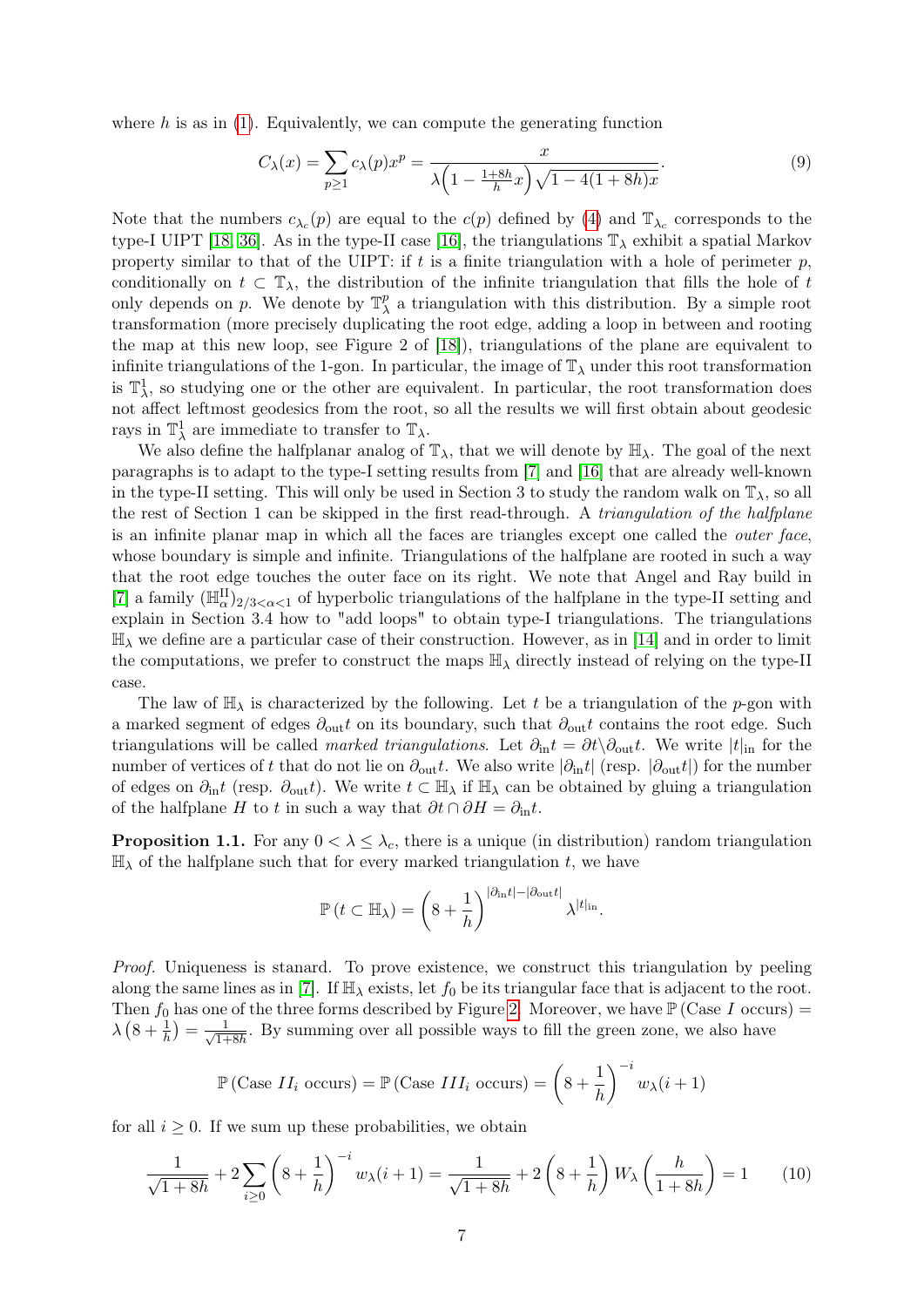

<span id="page-7-0"></span>Figure 2: The three cases of peeling. In the two last cases, the parameter  $i \geq 0$  corresponds to the number of edges of  $\partial \mathbb{H}_{\lambda}$  that  $f_0$  separates from infinity.

by [\(5\)](#page-5-6). Since these probabilities sum up to 1, we can construct  $\mathbb{H}_{\lambda}$  by peeling with the transitions described above. Everytime case  $II_i$  or  $III_i$  occurs, we fill the green bounded region with a Boltzmann triangulation of the  $(i+1)$ -gon with parameter  $\lambda$ . As in [\[7\]](#page-38-5) (see also [\[16\]](#page-38-0) in the planar case), we can check that we indeed obtain a triangulation of the halfplane, that its distribution does not depend on the choice of the peeling algorithm, and that the random triangulation we obtain has the right distribution.  $\Box$ 

We now state a coupling result between  $\mathbb{T}_{\lambda}$  and  $\mathbb{H}_{\lambda}$  similar to the one stated in [\[6\]](#page-38-14) and (implicitly) [\[16\]](#page-38-0) in the type-II case. We recall that a peeling algorithm is a way to assign to every triangulation with a hole an edge on its boundary (see e.g. [\[16,](#page-38-0) Section 1.3]). To any peeling algorithm is naturally associated a filled-in exploration of  $\mathbb{T}_{\lambda}$ . By filled-in, we mean that every time the face just explored separates a finite region from infinity, the interior of the finite region is entirely discovered.

**Lemma 1.2.** (i) For  $0 < \lambda \leq \lambda_c$ , the triangulation  $\mathbb{H}_{\lambda}$  is the local limit as  $p \to +\infty$  of  $\mathbb{T}_{\lambda}^p$  $_{\lambda}^{p}.$ 

- (ii) For  $0 < \lambda < \lambda_c$ , consider a filled-in peeling algorithm  $\mathscr A$  with infinitely many peeling steps, and let T be the part of  $\mathbb{T}_{\lambda}$  that is discovered by  $\mathscr{A}$ . Let  $(T_i)_{i\in I}$  be the infinite connected components of  $\mathbb{T}_{\lambda}\backslash T$  and, for every  $i \in I$ , let  $e_i$  be an edge of  $\partial T$  that is glued to  $T_i$ , chosen in a way that only depends on T. Then conditionally on T, the maps  $T_i$  rooted at  $e_i$  are independent copies of  $\mathbb{H}_{\lambda}$ .
- *Proof.* (i) If  $p \ge 1$  and t is a marked triangulation with  $|\partial_{\text{out}} t| \le p$ , let  $t_0$  be a triangulation with a hole of perimeter p and let  $t_0 + t$  be a triangulation obtained by gluing  $\partial_{\text{out}} t$  to a segment of  $\partial t_0$ . Then by the definition of  $\mathbb{T}^p_\lambda$  $_{\lambda}^{p}$ , we have

$$
\mathbb{P}\left(t \subset \mathbb{T}_{\lambda}^{p}\right) = \frac{\mathbb{P}\left(t_{0} + t \subset \mathbb{T}_{\lambda}\right)}{\mathbb{P}\left(t_{0} \subset \mathbb{T}_{\lambda}\right)} = \frac{c_{\lambda}(p + |\partial_{\text{in}}t| - |\partial_{\text{out}}t|)}{c_{\lambda}(p)} \lambda^{|t|_{\text{in}}} \n\frac{\left(8 + \frac{1}{h}\right)^{|\partial_{\text{in}}t| - |\partial_{\text{out}}t|}}{\mathbb{P}\left(t \subset \mathbb{H}_{\lambda}\right),}
$$

which is enough to conclude.

(ii) We first note that there are infinitely many peeling steps and all the finite holes are filledin, so every connected component of  $\mathbb{T}_{\lambda}\backslash T$  is halfplanar. The second point then follows from the first one since the perimeter of the region discovered after  $n$  peeling steps a.s. goes to  $+\infty$  as  $n \to +\infty$ . See the proof of Lemma 2.16 in [\[6\]](#page-38-14) for the same result in the type-II case. Note that for  $\lambda = \lambda_c$ , we have  $T = \mathbb{T}_{\lambda}$  a.s. by Corollary 7 of [\[19\]](#page-38-15), so the statement (ii) is irrelevant.

 $\Box$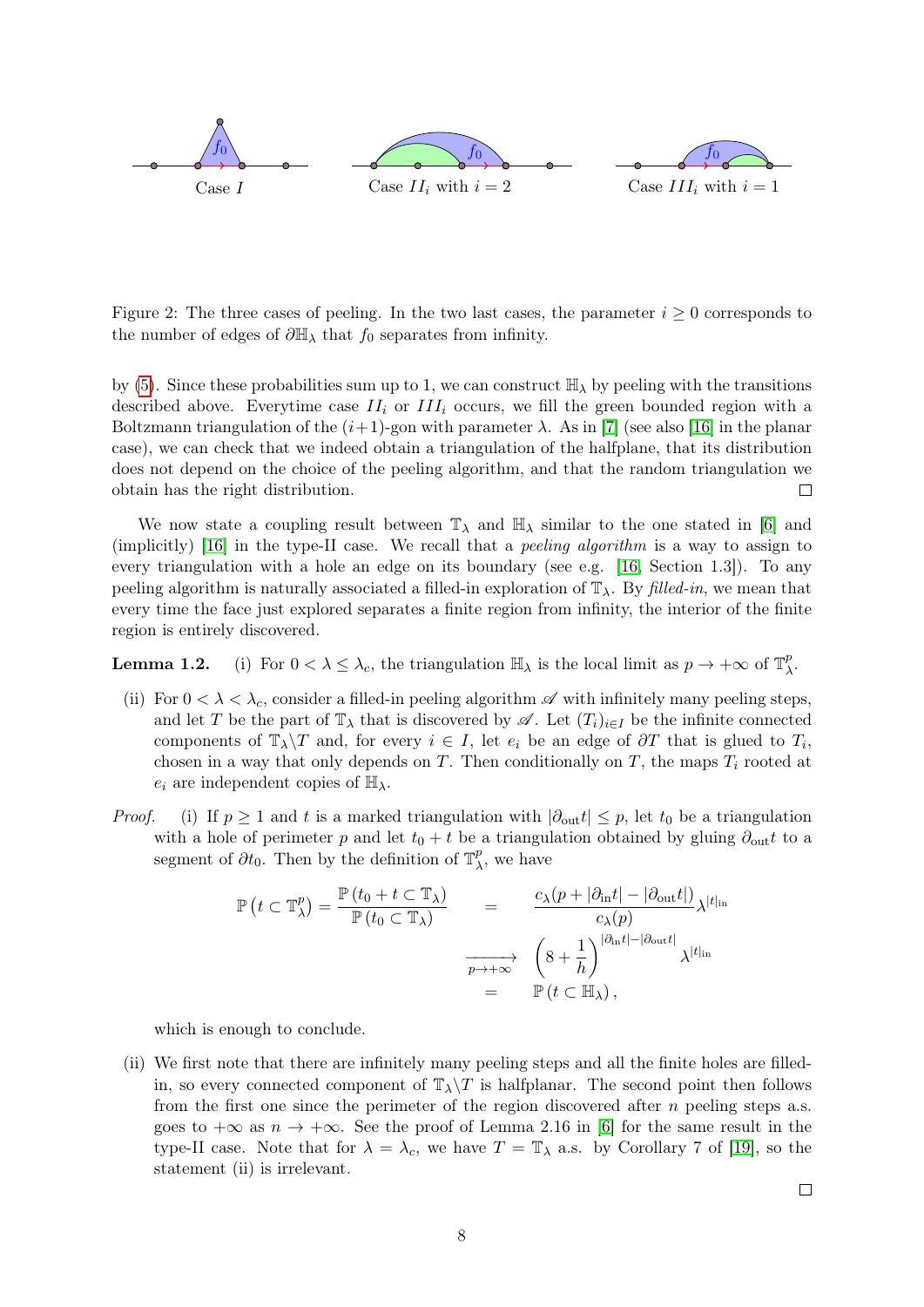### <span id="page-8-0"></span>2 The skeleton decomposition of hyperbolic triangulations

The aim of this section is to prove Theorem [1.](#page-0-1) It is organized as follows. In Section 2.1, we describe the finite skeleton decomposition, which associates to every finite triangulation a finite forest, and its infinite counterpart. In Section 2.2, we compute the distribution of the skeletons of the hulls of  $\mathbb{T}_{\lambda}$ . This characterizes the skeleton of  $\mathbb{T}_{\lambda}$  entirely, but in a form that is not convenient for the proof of Theorem [1.](#page-0-1) In Section 2.3, we explain why the infinite skeleton of  $\mathbb{T}_{\lambda}$ is related to infinite leftmost geodesics in the triangulation. Section 2.4 contains a description of the strips  $S^0_\lambda$  and  $S^1_\lambda$  by the distribution of their hulls, without a proof of their existence. In Section 2.5, we use all that precedes to prove Theorem [1.](#page-0-1) Finally, Section 2.6 is devoted to the construction of  $S^0_\lambda$  and  $S^1_\lambda$ .

#### <span id="page-8-1"></span>2.1 The skeleton decomposition of finite and infinite triangulations

The finite setting: skeleton decomposition of triangulations of the cylinder. We first recall the skeleton decomposition of triangulations introduced by Krikun [\[28,](#page-39-8) [27\]](#page-39-11) for type-II triangulations and quadrangulations, and described in [\[18\]](#page-38-12) for type-I triangulations (see also [\[8,](#page-38-16) [35\]](#page-39-12)). This decomposition applies to so-called triangulations of the cylinder. Most of the presentation here is adapted from [\[18\]](#page-38-12).

**Definition 2.1.** Let  $r > 1$ . A triangulation of the cylinder of height r is a rooted planar map in which all faces are triangles except two distinguished faces called the top and the bottom faces, such that the following properties hold. The boundaries of the top and bottom faces are simple cycles. The bottom face lies on the right of the root edge. Finally, every vertex incident to the top face is at distance r from the boundary of the bottom face, and every edge adjacent to the top face is also adjacent to a face whose third vertex is at distance  $r-1$  from the boundary of the bottom face.

If  $\Delta$  is a triangulation of the cylinder of height r, we write  $\partial\Delta$  and  $\partial_{*}\Delta$  for the boundaries of the bottom and top faces. Let  $p = |\partial \Delta|$  and  $q = |\partial_{*}\Delta|$ . The skeleton decomposition encodes  $\Delta$  by a forest of q plane trees and a family of triangulations of polygons indexed by the vertices of this forest. For  $1 \leq j \leq r-1$ , we define the ball  $B_i(\Delta)$  to be the map formed by all the faces of  $\Delta$  having at least one vertex at distance at most  $j-1$  from  $\partial \Delta$ , along with their vertices and edges. We also define the hull  $B_j^{\bullet}(\Delta)$  as the union of  $B_j(\Delta)$  and all the connected components of its complement, except the one that contains  $\partial_* \Delta$ . It is easy to see that  $B_j^{\bullet}(\Delta)$  is a triangulation of the cylinder of height j. We denote by  $\partial_j \Delta$  the top boundary of  $B_j^{\bullet}(\Delta)$ , with the conventions  $\partial_0 \Delta = \partial \Delta$  and  $\partial_r \Delta = \partial_* \Delta$ .

If  $1 \leq j \leq r$ , every edge of  $\partial_j \Delta$  is incident to exactly one triangle whose third vertex belongs to  $\partial_{i-1}\Delta$ . Such triangles are called *downward triangles at height j*. We can define a genealogy on  $\bigcup_{j=0}^{r} \partial_j \Delta$  by saying that  $e \in \partial_j \Delta$  for  $j \geq 1$  is the parent of  $e' \in \partial_{j-1} \Delta$  if the downward triangle adjacent to e is the first one that one encounters when moving along  $\partial_{j-1}\Delta$  in clockwise order starting from the middle of the edge e' (see Figure [3\)](#page-9-0). We obtain q trees rooted on  $\partial_* \Delta$ . Let  $(t_1, \ldots, t_q)$  be the forest obtained by listing these trees in clockwise order in such a way that the root edge of  $\Delta$  lies in  $t_1$ . This forest is called the *skeleton of*  $\Delta$  and we denote it by Skel( $\Delta$ ). Note that  $t_1$  has a distinguished vertex at height r. The set of possible values of Skel( $\Delta$ ) is called the set of  $(p, q, r)$ -admissible forests and is described by the next definition.

**Definition 2.2.** Let  $p, q, r \geq 1$ : a  $(p, q, r)$ -pre-admissible forest is a sequence  $f = (t_1, \ldots, t_q)$  of plane trees equipped with a distinguished vertex  $\rho$  such that:

- the maximal height of the trees  $t_i$  is  $r$ ,
- the total number of vertices at height  $r$  in the trees  $t_i$  is  $p$ ,
- $\rho$  lies at height r.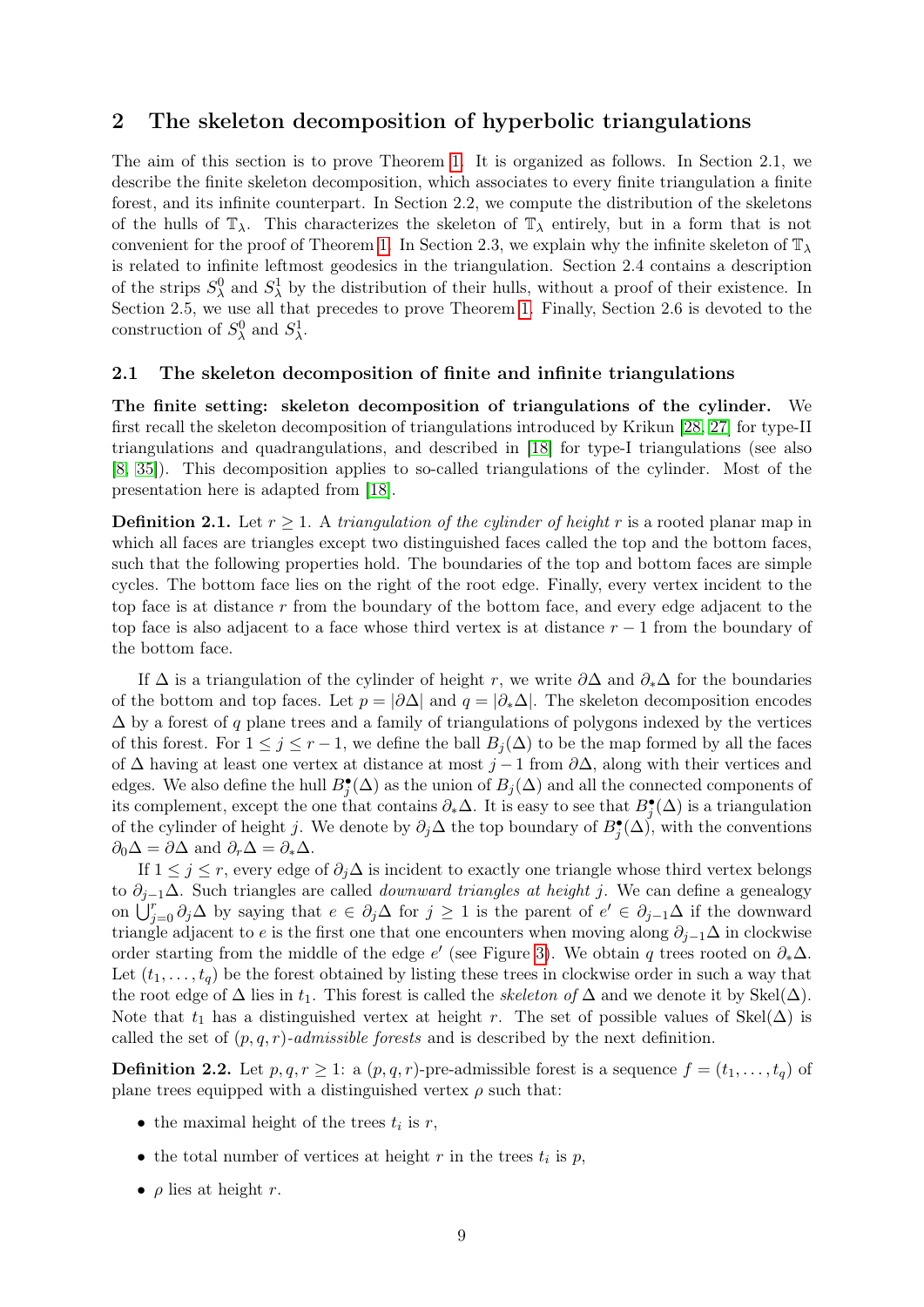

<span id="page-9-0"></span>Figure 3: A triangulation of the cylinder  $\Delta$  and its skeleton Skel $(\Delta) \in \mathscr{F}'_{4,8,3}$  in purple. The cycles  $\partial_i\Delta$  are in blue, and the root edge is in red. The leftmost geodesics from the vertices of  $\partial_{*}\Delta$  to  $\partial\Delta$  are in orange. The green holes must be filled by triangulations of polygons.

We write  $\mathscr{F}_{p,q,r}$  for the set of  $(p,q,r)$ -pre-admissible forests. If furthermore  $\rho \in t_1$ , we say that f is  $(p, q, r)$ -admissible, and we write  $\mathscr{F}'_{p,q,r}$  for the set of  $(p, q, r)$ -admissible forests.

Let  $f = (t_1, \ldots, t_p) \in \mathscr{F}_{p,q,r}$ . Most of the time, we will represent f with the roots of the trees  $t_i$  on the top. Hence, if  $x \in t_i$  is a vertex of f, we define the *reverse height of* x in f as r minus the height of x in  $t_i$ , and we write it  $h_f^{\text{rev}}(v)$ . In particular, the roots of the trees  $t_i$  have reverse height r and  $\rho$  has reverse height 0. Although quite unusual, this convention is natural because the reverse heights in Skel( $\Delta$ ) match the distances to the root in the triangulation  $\Delta$ . It will also be more convenient when we will deal with reverse forests with infinite height.

The forest Skel( $\Delta$ ) is not enough to completely describe  $\Delta$ : if we consider all the downward triangles of  $\Delta$ , there is a family of holes, each of which is naturally associated to an edge of  $\bigcup_{j=0}^r \partial_j \Delta$ . If  $e \in \partial_j \Delta$  with  $1 \leq j \leq r$ , the associated hole is bounded by the edges of  $\partial_{j-1} \Delta$ that are children of  $e$  and by two vertical edges connecting the initial vertex of  $e$  to two vertices of  $\partial_{j-1}\Delta$ . This hole has perimeter  $c_e + 2$ , where  $c_e$  is the number of children of e, so it must be filled by a triangulation of a  $(c_e + 2)$ -gon. If  $c_e = 0$ , it is possible that the hole of perimeter 2 is filled by the triangulation of the 2-gon consisting of a single edge, which means that the two vertical edges are simply glued together.

If f is a  $(p, q, r)$ -admissible forest, let  $f^*$  be the set of those vertices v of f such that  $h_f^{\text{rev}}(v)$  > 0. The decomposition we just described is a bijection between triangulations of the cylinder  $\Delta$ with height r such that  $\partial \Delta = p$  and  $\partial_* \Delta = q$ , and pairs consisting of a  $(p, q, r)$ -admissible forest f and a family  $(M_v)_{v \in f^*}$  of maps such that  $M_v$  is a finite triangulation of a  $(c_v + 2)$ -gon for every v.

Moreover, this decomposition encodes informations about leftmost geodesics from the vertices of  $\partial_*\Delta$  to  $\partial\Delta$ : as can be seen on Figure [3,](#page-9-0) these geodesics (in orange on Figure [3\)](#page-9-0) are the paths going between the trees of Skel( $\Delta$ ). These geodesics cut  $\Delta$  into q slices, each of which contains an edge of  $\partial_* \Delta$ . Moreover, the slice containing the *i*-th edge of  $\partial_* \Delta$  can be completely described by the *i*-th tree  $t_i$  of Skel( $\Delta$ ) and the maps  $M_v$  for  $v \in t_i$ .

The infinite setting: infinite reverse forests. If  $f \in \mathscr{F}_{p,q,r}$  and  $0 \leq j \leq r$ , let  $x_1^j$  $x_1^j, \ldots, x_s^j$ be the vertices of f lying at reverse height j in f, from left to right. For every  $1 \leq i \leq s$ , let  $t_i^j$  $i$  be the tree of descendants of  $x_i^j$  $i<sub>i</sub>$ . Let also  $i<sub>0</sub>$  be the index such that the distinguished vertex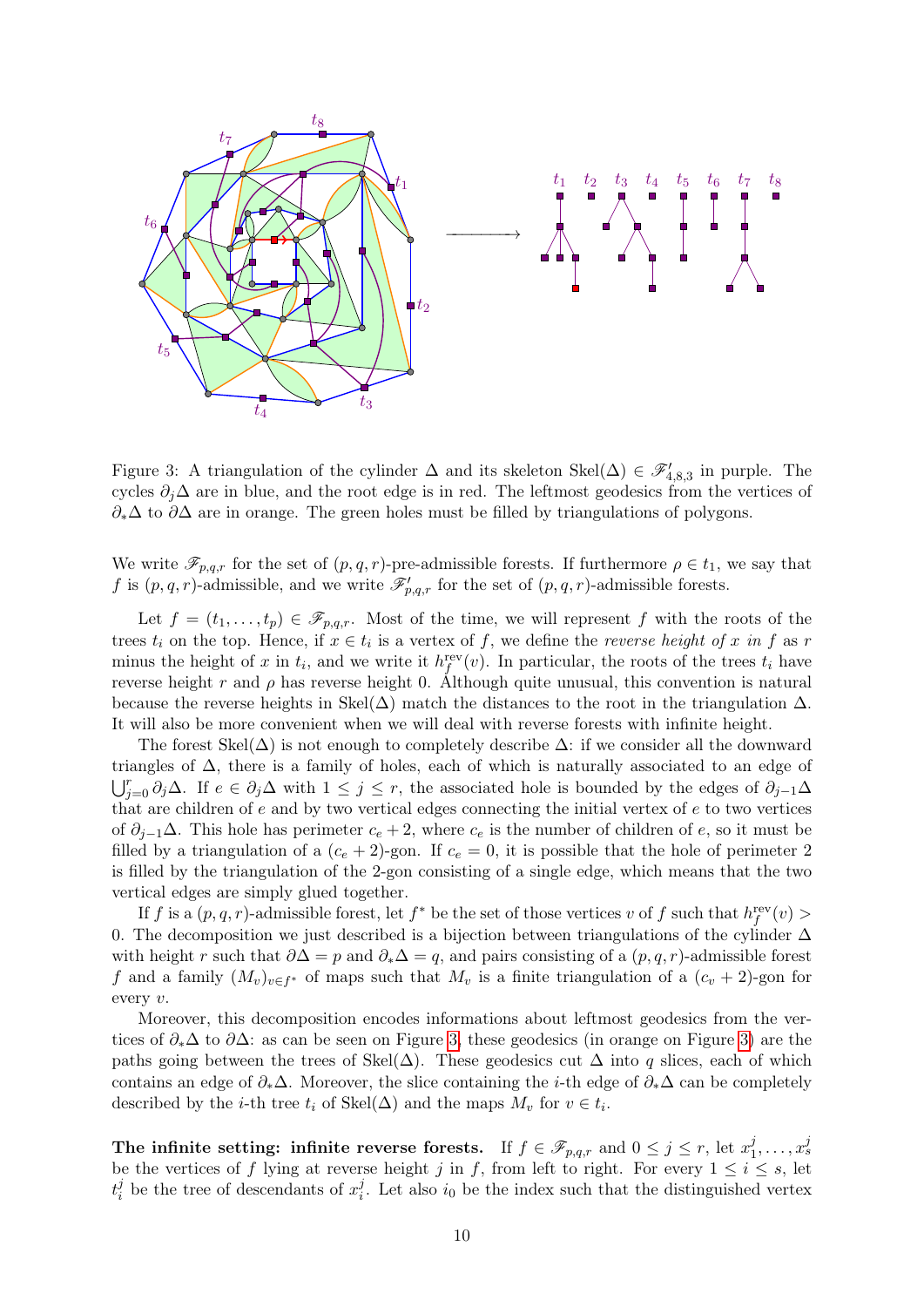

<span id="page-10-0"></span>Figure 4: A forest f of height 4 and the forests  $B_2(f)$  and  $B'_2(f)$ . The ancestors lie on the top and the distinguished vertex is in red.

belongs to  $t_{i_0}^j$ . We define  $B_j(f)$  as the forest  $(t_1^j)$  $i_0$  $j_1^j, \ldots, t_s^j$ , with the same distinguished vertex as  $f$ (see Figure [4\)](#page-10-0), and  $B'_{j}(f)$  as the forest  $(t_i^j)$  $i_0, t_{i_0+1}^j, \ldots, t_s^j, t_1^j, \ldots, t_{i_0-1}^j$ . Note that  $B_j(f) \in \mathscr{F}_{p,s,j}$ and  $B_j'(f) \in \mathscr{F}'_{p,s,j}$ , but it is not always the case that  $B_j(f) \in \mathscr{F}'_{p,s,j}$ . Note also that if v is a vertex of  $B_j(f)$ , then  $h_{B_j(f)}^{\text{rev}}(x) = h_{B'_j(f)}^{\text{rev}}(x) = h_f^{\text{rev}}(x)$ .

**Definition 2.3.** Let  $p \geq 1$ . A *p-pre-admissible infinite forest* is a sequence  $\mathbf{f} = (f_r)_{r>1}$  of forests of plane trees such that

- (i) for every  $r \geq 1$ , there is  $q \geq 1$  such that the forest  $f_r$  is  $(p, q, r)$ -pre-admissible,
- (ii) for every  $s > r > 1$ , we have  $B_r(f_s) = f_r$ .

We write  $\mathscr{F}_{p,\infty,\infty}$  for the set of p-pre-admissible infinite forests. We will also write  $B_r(\mathbf{f}) = f_r$ for  $r \geq 1$ .

Note that  $f \in \mathscr{F}_{p,\infty,\infty}$  can also be seen as an increasing sequence of finite graphs, and therefore as an infinite graph. We call *infinite reverse trees* the connected components of **f**. If v is a vertex of **f**, we have  $v \in f_r$  for r large enough. Note that  $h_{f_r}^{\text{rev}}(v)$  does not depend on r as long as  $v \in f_r$ . We call it the *reverse height of* v in **f** and denote it by  $h_f^{\text{rev}}(v)$ . We also write  $f^*$ for the set of vertices of f that do not lie at reverse height 0.

**Definition 2.4.** A p-pre-admissible forest **f** is called p-admissible if the distinguished vertex lies in the leftmost infinite tree of f, i.e. if for every  $r \geq 0$ , the leftmost vertex of f at reverse height r is in the same infinite tree as the distinguished vertex. We write  $\mathscr{F}'_{p,\infty,\infty}$  for the set of p-admissible infinite forests.

Skeleton decomposition of infinite triangulations of the  $p$ -gon. We now introduce the skeleton decomposition of infinite triangulations of the  $p$ -gon. Let T be an infinite, one-ended triangulation of the p-gon. For every  $r \geq 1$ , the hull  $B_r^{\bullet}(T)$  is a triangulation of the cylinder of height r, so we can define its skeleton  $f'_r = \text{Skel}(B_r^{\bullet}(T)) \in \mathscr{F}'_{p,q,r}$  for some q. It is also easy to see that the forests  $f'_r$  are consistent in the sense that  $B'_r(\hat{f}'_s) = f'_r$  for every  $s \geq r \geq 1$ . We claim that such a family  $(f'_r)$  always defines an infinite p-admissible forest. More precisely, if  $f \in \mathscr{F}'_{p,\infty,\infty}$  and  $r \geq 1$ , let  $B'_r(f)$  be the reordered ball of radius r in f (that is, the ball  $B_r(f)$  in which the trees have been cyclically permutated so that the distinguished vertex lies in the first tree). Then there is a unique  $f \in \mathscr{F}'_{p,\infty,\infty}$  such that  $B'_r(f) = f'_r$  for every  $r \geq 1$ . We do not prove this formally, but explain how to build **f** from  $(f'_r)$ : for any  $s \geq r$ , the forest  $B_r(f'_s)$  is a cyclic permutation of  $f'_r$ , and this cyclic permutation does not depend on s for s large enough. Hence, we can set  $f_r = B_r(f'_s)$  for s large enough and  $\mathbf{f} = (f_r)_{r \geq 1}$ . Therefore, there is a unique p-admissible forest, that we denote by  $Skel(T)$  and call the *skeleton* of T, such that  $B'_r$  (Skel(T)) = Skel( $B^{\bullet}_r(T)$ ) for every  $r \geq 1$ . As in the finite case, the skeleton decomposition establishes a bijection between one-ended infinite triangulations of the p-gon and pairs consisting of a *p*-admissible infinite forest **f** and a family  $(M_v)_{v \in \mathbf{f}^*}$  of maps such that  $M_v$ is a finite triangulation of a  $(c_v + 2)$ -gon for every v.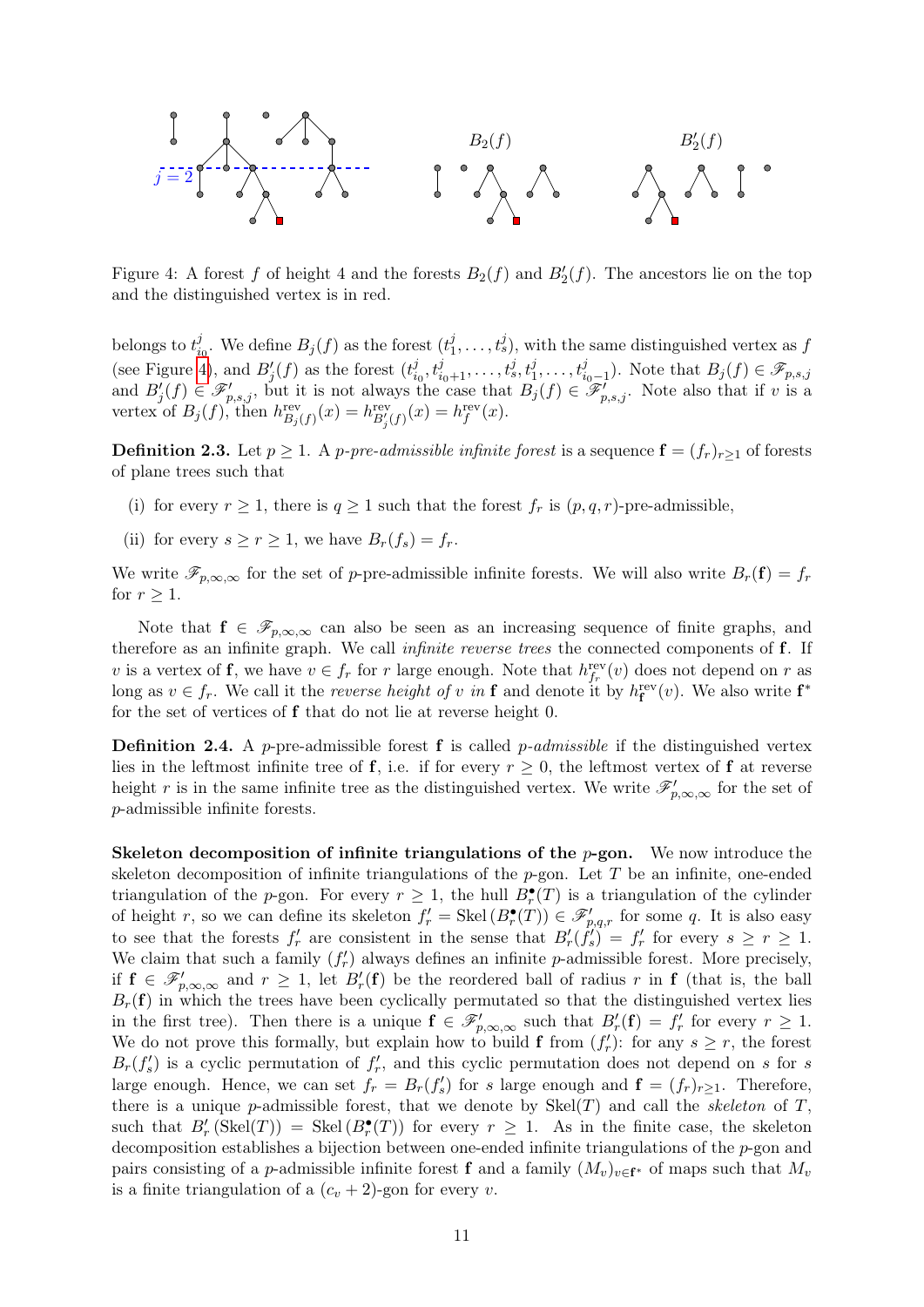Remark 2.5. In order to define the skeleton decomposition, it would have been more convenient to define an infinite reverse forest **f** as the sequence  $(B'_r(\mathbf{f}))$  instead of  $(B_r(\mathbf{f}))$ . The reason why we chose this definition is that it will later make the decomposition of an infinite forest in infinite reverse trees much more convenient to define.

### <span id="page-11-0"></span>2.2 Computation of the skeleton decomposition of the hulls of  $\mathbb{T}_{\lambda}$

We now compute the law of the skeletons of the hulls of  $\mathbb{T}_\lambda^p$ <sup>p</sup>. The map  $\mathbb{T}^p_\lambda$  $\lambda$ <sup>p</sup> can be seen as a triangulation of the cylinder with infinite height. For every  $r \geq 1$ , the map  $B_r^{\bullet}(\mathbb{T}^p)$  $\binom{p}{\lambda}$  is a triangulation of the cylinder of height  $r$  with bottom boundary length equal to  $p$ .

<span id="page-11-1"></span>**Lemma 2.6.** Let  $0 < \lambda \leq \lambda_c$ . Let  $\Delta$  be a triangulation of the cylinder of height r. We write p (resp. q) for the length of its bottom (resp. top) boundary. Let  $f = \text{Skel}(\Delta) \in \mathscr{F}'_{p,q,r}$ . Then

$$
\mathbb{P}\left(B_r^{\bullet}(\mathbb{T}_{\lambda}^p)=\Delta\right)=\frac{q h_{\lambda}(q)}{p h_{\lambda}(p)}\prod_{v\in f^*}\theta_{\lambda}(c_v)\prod_{v\in f^*}\frac{\lambda^{|M_v|}}{w_{\lambda}(c_v+2)},
$$

where:

- $c_v$  is the number of children of v in f,
- $h \in \left(0, \frac{1}{4}\right)$  $\frac{1}{4}$  is given by [\(1\)](#page-0-2),
- $h_{\lambda}(p) = \frac{1}{p} (8 + \frac{1}{h})^{-p} c_{\lambda}(p),$
- $\theta_{\lambda}$  is the offspring distribution whose generating function  $g_{\lambda}$  is given by

<span id="page-11-3"></span>
$$
g_{\lambda}(x) = \sum_{i \ge 0} \theta_{\lambda}(i)x^{i} = \frac{1}{x} - \frac{(1-x)(1-\sqrt{1-4hx})}{2hx^{2}}.
$$
 (11)

*Proof.* The proof is exactly the same as in the case  $\lambda = \lambda_c$  (Lemma 2 in [\[18\]](#page-38-12)), up to changes of notation (the  $\rho$  of [\[18\]](#page-38-12) corresponds to our  $\lambda$  and the  $\alpha$  corresponds to  $8 + \frac{1}{h}$ ). The same computations yield

<span id="page-11-4"></span>
$$
\theta_{\lambda}(i) = \frac{1}{\sqrt{1+8h}} \left(\frac{h}{1+8h}\right)^i w_{\lambda}(i+2),\tag{12}
$$

 $\Box$ 

and the computation of  $g_{\lambda}$  follows from [\(5\)](#page-5-6).

Let  $p, q, r \geq 1$  and  $f \in \mathscr{F}'_{p,q,r}$ . We sum the formula of Lemma [2.6](#page-11-1) over all families  $(M_v)_{v \in f^*}$ such that  $M_v$  is a triangulation of a  $(c_v + 2)$ -gon for every v. By the definition of  $w_\lambda(i + 2)$ , we have  $\sum_{n\geq 0} \#\mathscr{T}_{i+2,n} \frac{\lambda^n}{w_{\lambda}(i+2)} = 1$  for every  $i \geq 0$ , so we get

<span id="page-11-2"></span>
$$
\mathbb{P}\left(\text{Skel}\left(B_r^{\bullet}(\mathbb{T}_{\lambda}^p)\right) = f\right) = \frac{qh_{\lambda}(q)}{ph_{\lambda}(p)} \prod_{v \in f^*} \theta_{\lambda}(c_v). \tag{13}
$$

Note that [\(13\)](#page-11-2) describes explicitly the distribution of  $B'_r$  (Skel( $\mathbb{T}^p_\lambda$ )  $\binom{p}{\lambda}$ , so we completely know the law of Skel $(\mathbb{T}_{\lambda}^p)$  $_{\lambda}^{p}$ ). As we will see in Section 2.3, this is in theory enough to prove Theorem [1.](#page-0-1) However, infinite leftmost geodesics are not very tractable in this characterization. Hence, we will need to find another construction of the Skel  $(\mathbb{T}_{\lambda}^{p})$  $_{\lambda}^{p}$ ) and prove it is equivalent to [\(13\)](#page-11-2). This will be the main goal of the rest of Section 2. Before moving on to the proof of Theorem [1,](#page-0-1) we end this subsection with a few remarks about the perimeter process of  $\mathbb{T}_{\lambda}$ .

We notice that [\(13\)](#page-11-2) can be used to study the perimeter process of  $\mathbb{T}_{\lambda}$  in the same way as the perimeter process of  $\mathbb{T}_{\lambda_c}$  is studied in [\[28\]](#page-39-8) and [\[35\]](#page-39-12). More precisely, by the same computation as in the proof of Lemma 3 in [\[18\]](#page-38-12), by summing [\(13\)](#page-11-2) over all  $(p, q, r)$ -admissible forests, we obtain

$$
\mathbb{P}\left(|\partial B_r^{\bullet}\left(\mathbb{T}_{\lambda}^p\right)|=q\right)=\frac{h_{\lambda}(q)}{h_{\lambda}(p)}\mathbb{P}_q\left(X_{\lambda}(r)=p\right),\,
$$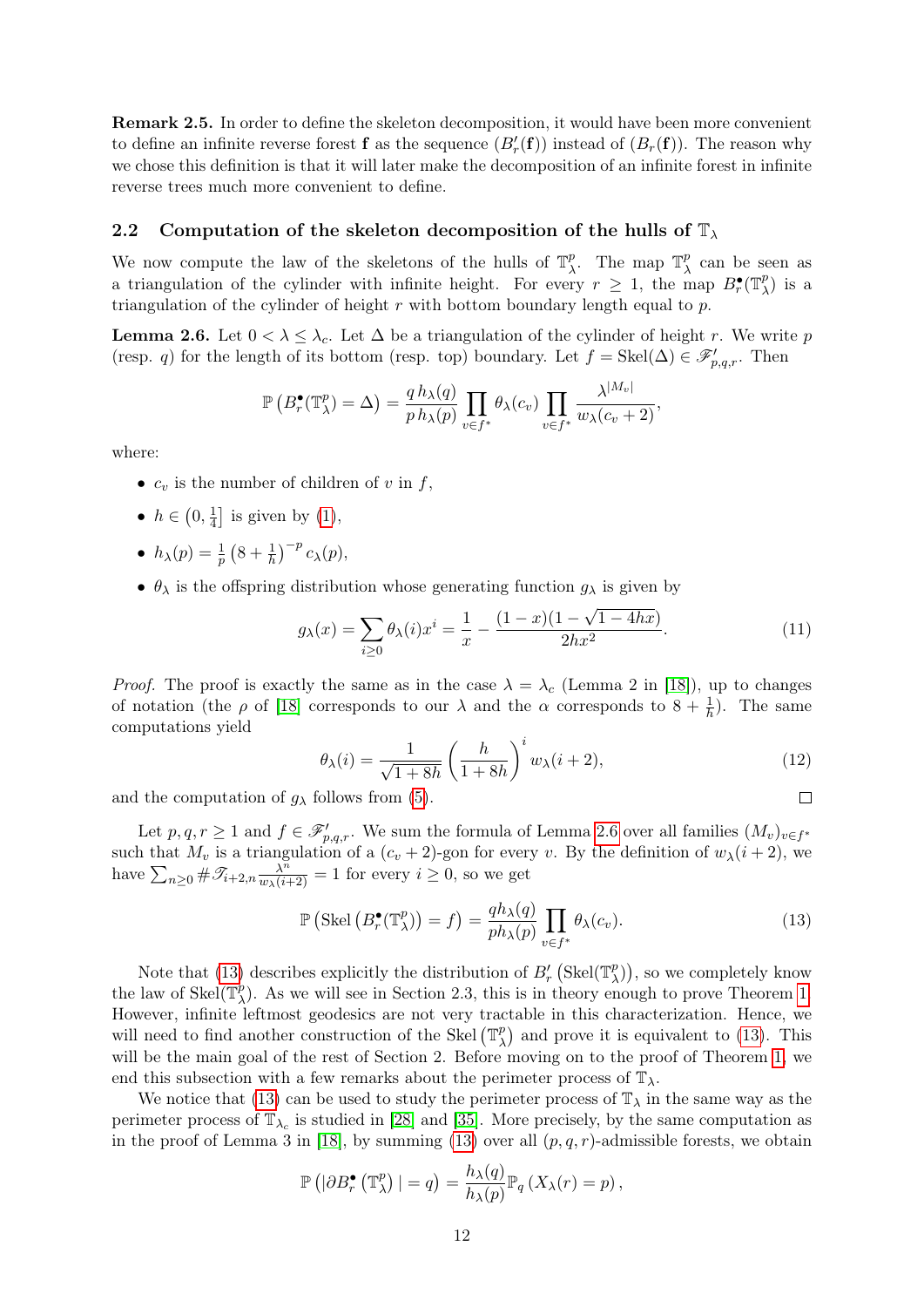where  $X_{\lambda}$  is the Galton–Watson process with offspring distribution  $\theta_{\lambda}$ . Since we know that  $(|\partial B_r^{\bullet}(\mathbb{T}_{\lambda})|)_{r\geq 0}$  is a Markov chain (by the spatial Markov property) and has the same transitions as the perimeter process of  $\mathbb{T}^1_\lambda$ , we even get, for every  $p, q \ge 1$  and  $s \ge r \ge 0$ ,

<span id="page-12-1"></span>
$$
\mathbb{P}\left(|\partial B_s^{\bullet}(\mathbb{T}_\lambda)| = q||\partial B_r^{\bullet}(\mathbb{T}_\lambda)| = p\right) = \frac{h_\lambda(q)}{h_\lambda(p)} \mathbb{P}_q\left(X_\lambda(s - r) = p\right). \tag{14}
$$

Let  $m_{\lambda} = \sum_{i \geq 0} i \theta_{\lambda}(i)$  be the mean number of children. By [\(11\)](#page-11-3), we can compute  $m_{\lambda} = g'_{\lambda}(1)$ and obtain [\(2\)](#page-1-0). In particular, we have  $m_{\lambda} \leq 1$ , with equality if and only if  $\lambda = \lambda_c$ . Hence, the Galton–Watson process  $X_{\lambda}$  is subcritical for  $\lambda < \lambda_c$ . We can therefore see the perimeter process of  $\mathbb{T}_{\lambda}$  for  $\lambda < \lambda_c$  as a time-reversed subcritical branching process. Note that the perimeters and volumes of the hulls in  $\mathbb{T}_{\lambda}$  are already quite well-known. Sharp exponential growth for a fixed  $\lambda < \lambda_c$  is proved in Section 2 of [\[16\]](#page-38-0), whereas the near-critical scaling limit as  $\lambda \to \lambda_c$  is studied in Section 3 of [\[14\]](#page-38-4). Equation [\(14\)](#page-12-1) together with Lemma [2.8](#page-14-1) can give explicit formulas for the generating function of the perimeters of the hull, so it should be possible to recover these results by using the same techniques as in [\[35\]](#page-39-12), but we do not do this in this work.

#### <span id="page-12-0"></span>2.3 Slicing the skeleton

The goal of this subsection is twofold. First, we explain the link between the skeleton decomposition and the infinite leftmost geodesics of an infinite triangulation. Second, we introduce some formalism, that will later allow us to obtain a construction of  $\text{Skel}(\mathbb{T}_{\lambda})$  that is more suitable for our purpose than [\(13\)](#page-11-2).

Decomposition of a 1-admissible forest in reverse trees. An infinite 1-admissible forest f may contain several infinite reversed trees, and we will need to study the way these trees are placed with respect to each other. This can be encoded by a genealogical structure, which is described by the red tree on Figure [5.](#page-13-0) If **t** is one of the infinite trees of **f**, let  $h_{\min}^{\text{rev}}(\mathbf{t})$  be the reverse height of the lowest vertex of **t**. We consider the set of pairs  $(t, i)$  where **t** is an infinite tree of **f** and  $i \geq h_{\min}^{\text{rev}}(\mathbf{t})$ . If  $i > h_{\min}^{\text{rev}}(\mathbf{t})$ , the parent of  $(\mathbf{t}, i)$  is  $(\mathbf{t}, i - 1)$ . If  $i = h_{\min}^{\text{rev}}(\mathbf{t}) > 0$ , let **t'** be the first infinite tree on the left of **t** such that  $h_{\min}^{\text{rev}}(\mathbf{t}') \leq i - 1$  (note that **t'** always exists because **f** is admissible). Then the parent of  $(t, i)$  is  $(t', i - 1)$ . Finally, if  $i = 0$ , then  $(t, i)$  has no parent. This genealogy is encoded in an infinite plane tree with no leaf that we denote by  $U(f)$  (see Figure [5\)](#page-13-0). More intuitively, the tree  $U(f)$  is the tree whose branches pass between the infinite trees of **f**. Note that the genealogy in  $U(f)$  is "reversed" compared to the genealogy in f: the parent of a vertex x of  $U(f)$  lies below x, whereas in the forest f, the parent of a vertex lies above it. Therefore, the heights in  $U(f)$  match the reverse heights in f. We also write  $B_r(\mathbf{U}(\mathbf{f}))$  for the subtree of  $\mathbf{U}(\mathbf{f})$  whose vertices are the  $(\mathbf{t}, i)$  with  $i \leq r$ . Note that the tree  $B_r(\mathbf{U}(\mathbf{f}))$  is not a function of  $B_r(\mathbf{f})$  (it is impossible by looking at  $B_r(\mathbf{f})$  to know if two vertices belong to the same infinite tree). Finally, it is easy to see that a 1-admissible forest is completely described by the tree  $U(f)$  and the infinite trees it contains.

Leftmost infinite geodesics and decomposition of the skeleton in reverse trees. Let T be an infinite triangulation of a 1-gon, let  $\rho$  be its root vertex (i.e. the unique point on its boundary), and let  $f = \text{Skel}(T)$ . We have seen that for every  $r \geq 0$ , the paths going between the trees of  $B_r(\mathbf{f})$  correspond to the leftmost geodesics from  $\rho$  to the vertices of  $\partial B_r^{\bullet}(T)$  (cf. Figure [3\)](#page-9-0). Therefore, infinite paths started from  $\rho$  in  $\mathbf{U}(\mathbf{f})$  correspond to leftmost geodesic rays in T, so the tree of leftmost infinite geodesics in T is isomorphic to  $U(f)$ .

The skeleton decomposition of infinite strips. We will also need to describe the skeleton decomposition of *strips*, which are infinite triangulations with two infinite geodesic boundaries. They correspond to the  $S^0$  and  $S^1$  appearing in Theorem [1.](#page-0-1)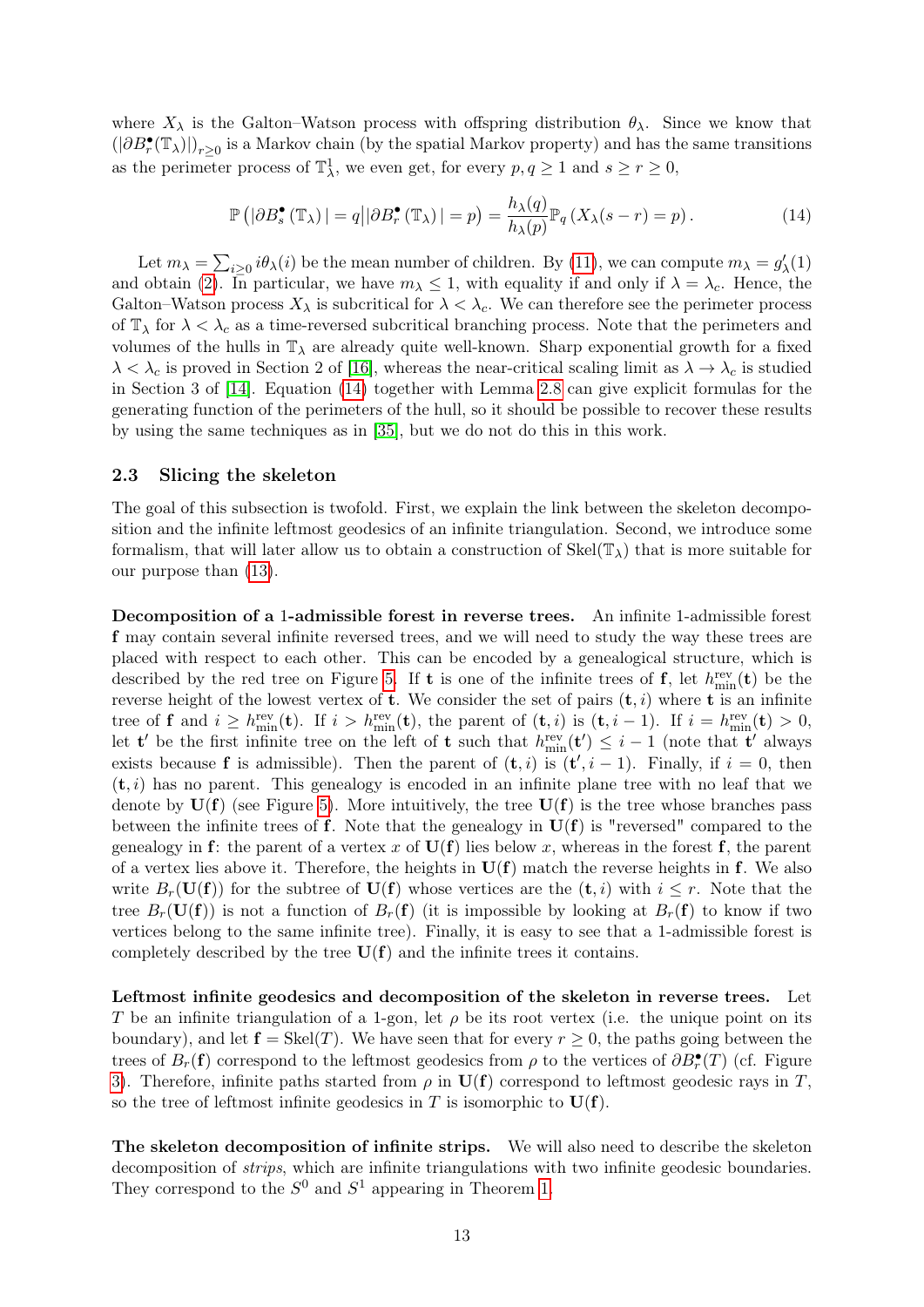

<span id="page-13-0"></span>Figure 5: An infinite 1-admissible forest **f** in which 4 trees  $t_1$ ,  $t_2$ ,  $t_3$  and  $t_4$  reach reverse height 4. In red, the tree  $U(f)$  and the names of some of its vertices. In the proof of Proposition [2.13](#page-16-1) for  $r = 4$ , the  $p_j^r$  are equal to 2, 1, 2 and 1 and the  $h(f_j)$  are equal to 4, 0, 3 and 2.

<span id="page-13-1"></span>Definition 2.7. An *infinite strip* is a one-ended planar triangulation bounded by two infinite geodesics  $\gamma_{\ell}$  (on its left) and  $\gamma_r$  (on its right), and equipped with a root vertex  $\rho$ , such that:

- (i)  $\rho$  is the only common point of  $\gamma_{\ell}$  and  $\gamma_{r}$ ,
- (ii) for every  $i, j \geq 0$ , the path  $\gamma_r$  is the only geodesic from  $\gamma_r(i)$  to  $\gamma_r(j)$ ,
- (iii)  $\gamma_r$  and  $\gamma_\ell$  are the only leftmost geodesic rays in S.

Exactly as for infinite triangulations of the  $p$ -gon, if  $S$  is an infinite strip, we define its ball  $B_r(S)$  of radius r as the union of all its faces containing a vertex at distance at most r – 1 from  $ρ$ . We also define its hull  $B_r^{\bullet}(S)$  of radius r as the union of  $B_r(S)$  and all the finite connected components of its complement. To define the skeleton of an infinite strip  $S$ , we note that there is a simple transformation that associates to  $S$  an infinite triangulation of the  $p$ -gon, where  $p$ is the number of edges on  $\partial B_1^{\bullet}(S)$ . More precisely, we write  $\widetilde{S}$  for the map obtained by rooting  $S \setminus B_1^{\bullet}(S)$  at the leftmost edge of  $\partial B_1^{\bullet}(S)$  and gluing  $\gamma_{\ell}$  and  $\gamma_r$  together. We define the skeleton of S as the skeleton of  $\tilde{S}$  (see Figure [6\)](#page-14-2). Like for triangulations of the plane, the skeleton decomposition is a bijection between infinite strips and pairs consisting:

- on the one hand of an infinite reverse tree t that is rooted at its leftmost vertex of reverse height 0,
- on the other hand of a family of maps  $(M_v)_{v \in \mathbf{t}}$  such that  $M_v$  is a triangulation of a  $(c_v + 2)$ -gon for every v.

The fact that t must be connected follows from the uniqueness of the leftmost geodesic rays  $\gamma_{\ell}$ and  $\gamma_r$  in a strip (recall that the trees of the skeleton are separated by infinite leftmost geodesics). Note that this time, the triangulations filling the holes are indexed by **t** and not **t**<sup>\*</sup> since the  $M_v$ for v at reverse height 0 are used to encode  $B_1^{\bullet}(S)$  (see Figure [6\)](#page-14-2).

Finally, let  $T$  be an infinite triangulation of a 1-gon, and let  $f$  be its skeleton. As we have seen above, the tree  $U(f)$  can be seen as the tree of leftmost infinite geodesics of T. Moreover,  $U(f)$  cuts T into strips, whose skeletons are the infinite reverse trees of f. This reduces the proof of Theorem [1](#page-0-1) to the study of  $\text{Skel}(\mathbb{T}^1_\lambda)$ .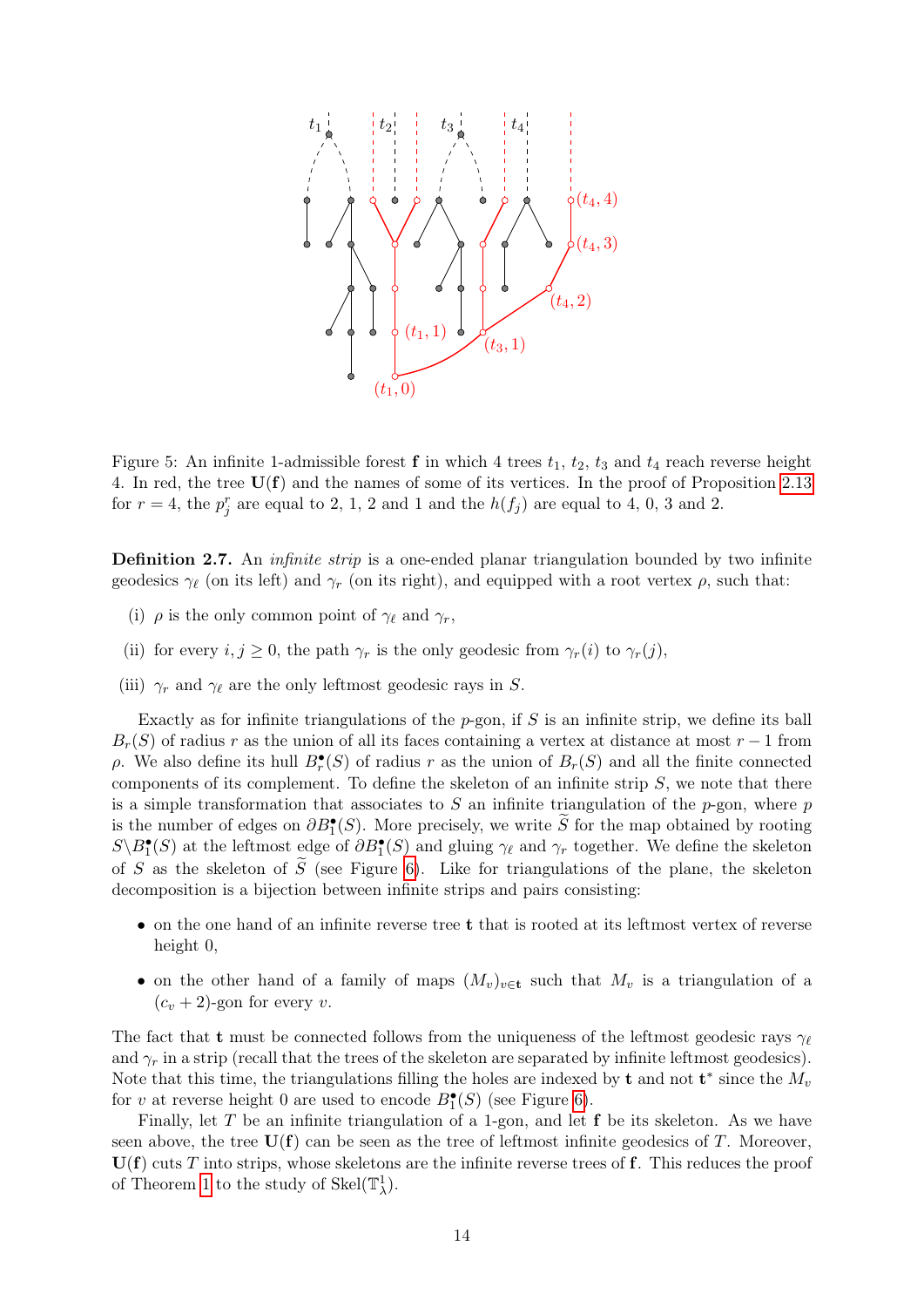

<span id="page-14-2"></span>Figure 6: An infinite strip S and its skeleton.

# <span id="page-14-0"></span>2.4 The distribution of  $S^0_\lambda$  and  $S^1_\lambda$

The goal of this subsection is to describe (without to build them explicitly) the strips  $S^0_\lambda$  and  $S^1_\lambda$ in a way that will allow us to prove Theorem [1.](#page-0-1) This description will involve the quasi-stationary distribution of the branching process  $X_{\lambda}$ . Hence, we start with two explicit computations about  $X<sub>λ</sub>$ . First, we give an explicit formula for the iterates of the generating function  $g<sub>λ</sub>$ . We define  $g_{\lambda}^{\circ r}$  by  $g_{\lambda}^{\circ 0} =$  Id and  $g_{\lambda}^{\circ (r+1)} = g_{\lambda} \circ g_{\lambda}^{\circ r}$  for every  $r \geq 0$ . Note that  $g_{\lambda_c}^{\circ r}$  is explicitly computed in [\[18\]](#page-38-12): we have

<span id="page-14-3"></span>
$$
g_{\lambda_c}^{\circ r}(x) = 1 - \left(r + \frac{1}{\sqrt{1-x}}\right)^{-2}
$$
 (15)

for every  $x \in [0,1]$ . The iterates of  $g_{\lambda}$  in the subcritical case are also computed in [\[35\]](#page-39-12), with different notations. Note that when  $\lambda \to \lambda_c$  in the formula below, we recover [\(15\)](#page-14-3).

<span id="page-14-1"></span>**Lemma 2.8.** Let  $0 < \lambda < \lambda_c$ . For every  $r \geq 0$ , we have

$$
g_{\lambda}^{\circ r}(x) = 1 - \frac{1 - 4h}{4h\sinh^2\left(\operatorname{argsh}\sqrt{\frac{1 - 4h}{4h(1 - x)}} + rb_{\lambda}\right)},
$$

where  $b_{\lambda} = \text{argch} \frac{1}{\sqrt{4}}$  $\frac{1}{4h} = -\frac{1}{2}$  $\frac{1}{2} \ln m_\lambda$ , and h is as in [\(1\)](#page-0-2).

Proof. This computation is already done in Section 3.1 of [\[35\]](#page-39-12), with different notation. In [\[35\]](#page-39-12), the function  $\varphi_t(u)$  for  $0 \le t \le 1$  is defined by

$$
\varphi_t(u) = \frac{\rho s}{\alpha t} \sum_{i \ge 0} (\alpha t)^i w_{\rho s} (i+2) u^i,
$$

where  $\alpha = \frac{1}{12}$ ,  $\rho = \frac{1}{12\sqrt{3}} = \lambda_c$  and  $s = t$ √  $\overline{3-2t}$ . For  $t=\frac{12h}{1+8h}$  $\frac{12h}{1+8h}$ , we have  $s=\frac{\lambda}{\lambda_e}$  $\frac{\lambda}{\lambda_c}$ , so by [\(12\)](#page-11-4), we have  $\frac{\rho s}{\alpha t}(\alpha t)^i w_{\rho s}(i+2) = \theta_\lambda(i)$  for every  $i \geq 0$ , and our function  $g_\lambda$  corresponds to the  $\varphi_t$  of [\[35\]](#page-39-12) for  $t = \frac{12h}{1+8h}$  $\frac{12h}{1+8h}$ . Our formula follows then immediately from Lemma 3 of [\[35\]](#page-39-12). Finally, using [\(2\)](#page-1-0), it is easy to check that  $e^{-2b_\lambda} = m_\lambda$ .

Remark 2.9. It is also possible to prove the last lemma directly by using [\(14\)](#page-12-1). Indeed, the probability must add up to 1 when we sum them over q, which shows that  $(h_{\lambda}(p))$  is an invariant measure for  $X_{\lambda}$ . If we write  $H_{\lambda}(x) = \sum_{p\geq 1} h_{\lambda}(p)x^p$ , this easily gives

$$
H_{\lambda}(g_{\lambda}(x)) = H_{\lambda}(x) + H_{\lambda}(g_{\lambda}(0)),
$$

so  $g_{\lambda}^{\circ r}(x) = H_{\lambda}^{-1}$  $\lambda^{-1}(H_{\lambda}(x) + rH_{\lambda}(g_{\lambda}(0)))$ . Since  $H_{\lambda}$  can be explicitly computed, this also gives the result.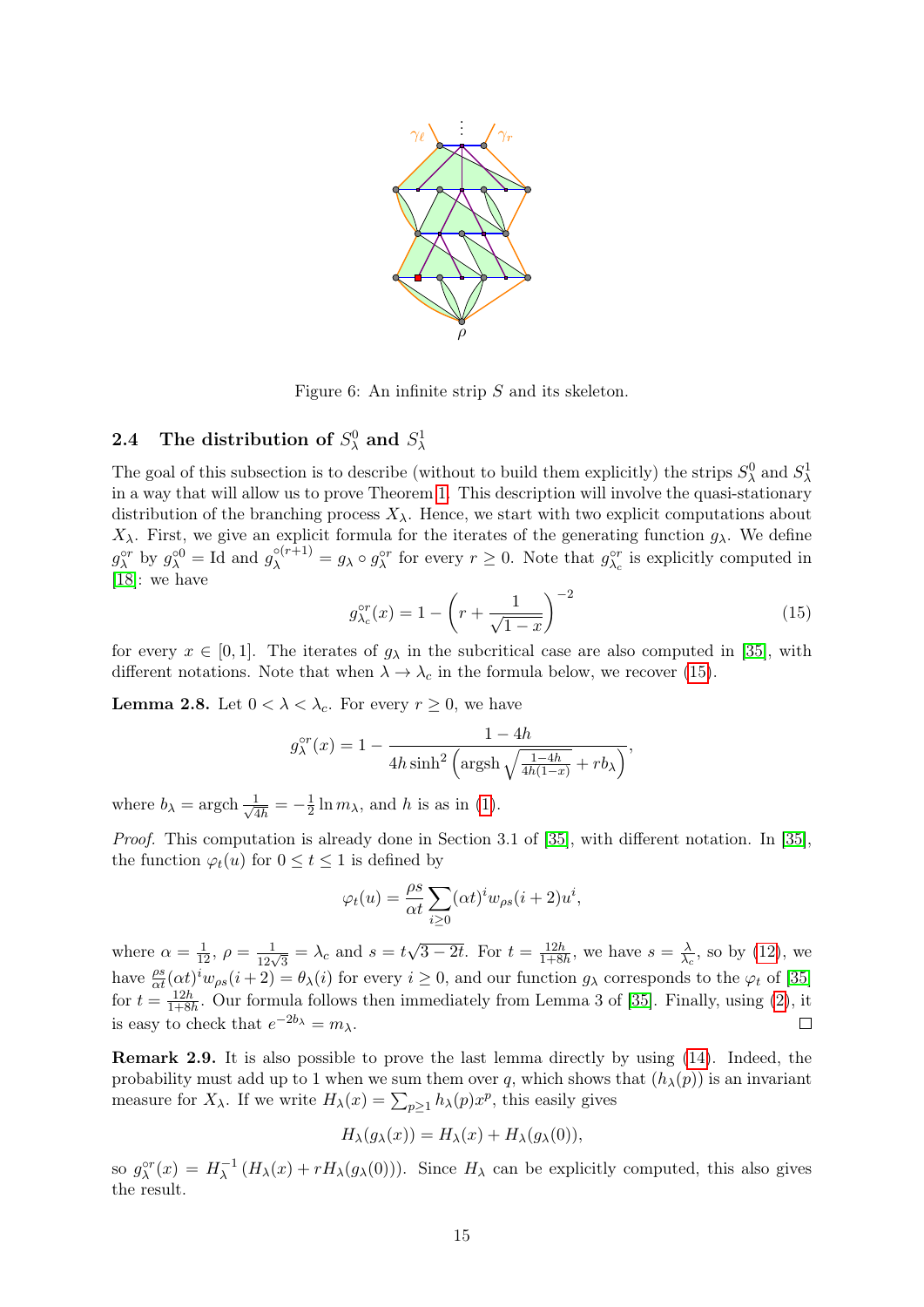Our second computation deals with the quasi-stationary measure of  $X_\lambda$ . We first recall a few facts about quasi-stationary measures of Galton–Watson processes (see for example Chapter 7 of [\[10\]](#page-38-17)). For every  $p \ge 1$ , the ratio  $\frac{\mathbb{P}_1(X_\lambda(n)=p)}{\mathbb{P}_1(X_\lambda(n)=1)}$ , where  $\mathbb{P}_1$  is the distribution of  $X_\lambda$  started from 1, is nondecreasing in n and converges to  $\pi_{\lambda}(p) < +\infty$ . Moreover, let  $\Pi_{\lambda}$  be the generating function of  $(\pi_{\lambda}(p))_{p\geq 1}$ . In our case, it is explicit:

<span id="page-15-1"></span>**Lemma 2.10.** For  $0 < \lambda < \lambda_c$ , we have

$$
\Pi_{\lambda}(x) = \frac{1}{\sqrt{1-4h}} \left( 1 - (1-x) \left( \frac{\sqrt{1-4h} + 1}{\sqrt{1-4h} + \sqrt{1-4hx}} \right)^2 \right).
$$

We also have

$$
\Pi_{\lambda_c}(x) = 2\left(\frac{1}{\sqrt{1-x}} - 1\right).
$$

In particular, we have  $\Pi_{\lambda}(\theta_{\lambda}(0)) = \Pi_{\lambda}(1-h) = \frac{1-\sqrt{1-4h}}{2h}$  $\frac{2h-4h}{2h}$ .

*Proof.* By the definition of  $\pi_{\lambda}(p)$ , we have

$$
\Pi_{\lambda}(x) = \lim_{n \to +\infty} \frac{g_{\lambda}^{\circ n}(x) - g_{\lambda}^{\circ n}(0)}{(g_{\lambda}^{\circ n})'(0)}.
$$

Hence, by using Lemma [2.8,](#page-14-1) the computation of  $\Pi_{\lambda}(x)$  is straightforward. Note that the case  $\lambda = \lambda_c$  already appears in [\[18\]](#page-38-12) (in the proof of Lemma 3).  $\Box$ 

We can now describe the distribution of  $S^0_\lambda$  and  $S^1_\lambda$ . We will first admit the existence of reverse trees with a certain distribution (described by the next lemma), and later (Section 2.6) build these trees by a spine decomposition approach.

<span id="page-15-0"></span>**Lemma 2.11.** There are two infinite reverse trees  $\tau_{\lambda}^{0}$  and  $\tau_{\lambda}^{1}$  whose distributions are characterized as follows. For every  $r \geq 0$  and every forest  $(t_1, \ldots, t_p)$  of height exactly r, we have

$$
\mathbb{P}\left(B_r(\tau_\lambda^0)=(t_1,\ldots,t_p)\right)=\frac{\pi_\lambda(p)m_\lambda^{-r}}{\Pi_\lambda(\theta_\lambda(0))}\prod_{i=1}^p\prod_{v\in t_i}\theta_\lambda(c_v)
$$
\n(16)

and, if f has only one vertex at height  $r$ ,

$$
\mathbb{P}\left(B_r(\tau_\lambda^1)=(t_1,\ldots,t_p)\right)=\frac{\pi_\lambda(p)m_\lambda^{-r}}{\theta_\lambda(0)}\prod_{i=1}^p\prod_{v\in t_i}\theta_\lambda(c_v),\tag{17}
$$

where  $c_v$  is the number of children of v for every vertex v.

Moreover, let  $\tau_{\lambda}^{1,*}$ <sup>1,\*</sup> be the tree  $\tau_{\lambda}^1$  in which we have cut the only vertex at reverse height 0. The reverse heights in  $\tau^{1,*}$  are shifted by 1, so that the minimal reverse height in  $\tau^{1,*}$  is 0. This allows us to define the two strips that appear in Theorem [1.](#page-0-1)

**Definition 2.12.** We denote by  $S^0_\lambda$  (resp.  $S^1_\lambda$ ) the random infinite strip whose skeleton is  $\tau^0_\lambda$ (resp.  $\tau_{\lambda}^{1,*}$  $\lambda^{1,*}$ ) and where conditionally on the skeleton, all the holes are filled with independent Boltzmann triangulations with parameter  $\lambda$ .

The reason why we need to replace  $\tau_{\lambda}^1$  by  $\tau_{\lambda}^{1,*}$  $\lambda^{1,*}$  in this last definition is linked to the root transformation between  $\mathbb{T}_{\lambda}$  and  $\mathbb{T}_{\lambda}^{1}$ , and will be explained in details in the end of Subsection 2.5 (see Figure [7\)](#page-19-1).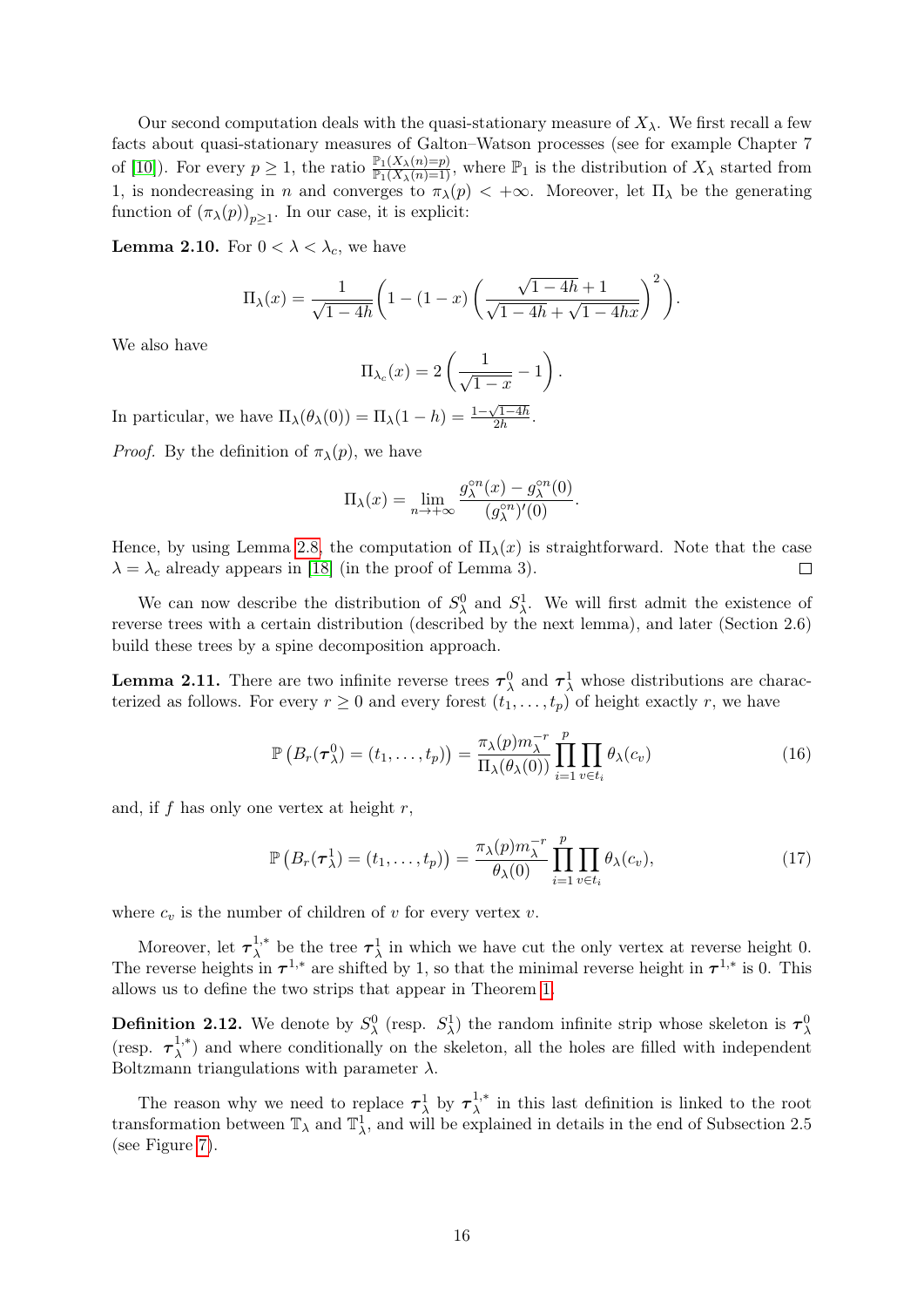#### <span id="page-16-0"></span>2.5 Proof of Theorem [1](#page-0-1)

The goal of this subsection is to prove Theorem [1.](#page-0-1) For this, we build a random infinite 1 admissible forest  $\mathbf{F}_{\lambda}$  directly in terms of its decomposition in reverse infinite trees, and we show that it has the same distribution as Skel $(\mathbb{T}^1_\lambda)$ .

We recall that  $\mu_{\lambda}(0) = 0$  and  $\mu_{\lambda}(k) = m_{\lambda}(1 - m_{\lambda})^{k-1}$  for  $k \geq 1$ . We have seen that an infinite 1-admissible forest  $f$  is completely described by the tree  $U(f)$  and the infinite trees that f contains. Therefore, there is a unique (in distribution) random 1-admissible forest  $\mathbf{F}_{\lambda}$  such that  $\mathbf{U}(\mathbf{F}_{\lambda})$  is a Galton–Watson tree with offspring distribution  $\mu_{\lambda}$  and, conditionally on  $\mathbf{U}(\mathbf{F}_{\lambda})$ :

- (i) the trees of  $\mathbf{F}_{\lambda}$  are independent,
- (ii) the unique tree that reaches reverse height 0 has the same distribution as  $\tau_{\lambda}^1$ ,
- (iii) all the other trees have the same distribution as  $\tau_{\lambda}^{0}$  described above.

A more rigorous (but heavier) way to define **F** would be to build explicitly  $B_r(\mathbf{F})$  by concatenating independent forests of the form  $B_j(\tau^0)$  and  $B_j(\tau^1)$ .

In order to prove that  $\mathbf{F}_{\lambda}$  has indeed the same distribution as  $\text{Skel}(\mathbb{T}_{\lambda}^{1})$ , we need to introduce one last notation. Let **f** be a 1-admissible forest, and let  $r \ge 1$ . Let  $\ell$  be the number of infinite reverse trees of **f** that intersect  $B_r(\mathbf{f})$ , and let  $\mathbf{t}_1^r, \ldots, \mathbf{t}_\ell^r$  be these trees, from left to right. For every  $1 \leq j \leq \ell$ , we denote by  $p_j^r(\mathbf{f})$  the number of vertices of  $\mathbf{t}_j^r$  whose reverse height in f is exactly r (see Figure [5](#page-13-0) for an example). Note that for each  $1 \leq j \leq \ell$ , the trees of  $B_r(\mathbf{f})$  that belong to  $\mathbf{t}_j^r$  are  $p_j^r(\mathbf{f})$  consecutive trees of  $B_r(\mathbf{f})$ . Therefore, if we already know  $B_r(\mathbf{f})$ , knowing the values  $p_j^r(\mathbf{f})$  is equivalent to knowing which of the trees of  $B_r(\mathbf{f})$  lie in the same infinite reverse tree of **f**. We write  $\widetilde{B}_r(\mathbf{f})$  for the pair  $(B_r(\mathbf{f}),(p_1^r(\mathbf{f}),\ldots,p_\ell^r(\mathbf{f})))$ . The reason why we introduce this object is that its distribution for  $f = F_\lambda$  will be easier to compute.

The key result is the next proposition. As explained in Section 2.1, a 1-admissible forest f is characterized by its reordered balls  $B'_r(\mathbf{f})$ , so the distribution of  $\text{Skel}(\mathbb{T}^1_\lambda)$  is characterized by the distribution of its reordered balls. Therefore, the next proposition will imply that  $\mathbf{F}_{\lambda}$  and Skel( $\mathbb{T}^1_\lambda$ ) have the same distribution, which implies Theorem [1.](#page-0-1)

<span id="page-16-1"></span>**Proposition 2.13.** For every  $r \geq 0$ , the forests  $B'_r(\mathbf{F}_{\lambda})$  and Skel  $(B_r^{\bullet}(\mathbb{T}_{\lambda}^1))$  have the same distribution.

*Proof.* In all this proof, we will fix  $0 < \lambda \leq \lambda_c$  and omit the parameter  $\lambda$  in the notation. The idea of the proof is the following: we will first compute the law of  $B_r(\mathbf{F})$ , then that of  $B_r(\mathbf{F})$ and finally that of  $B'_r(\mathbf{F})$ .

First, we know that  $B_r(\mathbf{U}(\mathbf{F}))$  is a tree with height r in which all the leaves lie at height r. Moreover, if  $t$  is such a tree, we have

<span id="page-16-2"></span>
$$
\mathbb{P}\left(B_r(\mathbf{U}(\mathbf{F}))=t\right) = \prod_{v \in t_{\leq r}} m(1-m)^{c_v-1} = m^{|t_{\leq r}|}(1-m)^{|t|-1-|t_{\leq r}|},\tag{18}
$$

where  $t_{\leq r}$  is the set of vertices of t at height strictly less than r, and  $c_v$  is the number of children of a vertex v.

Now let  $(f,(p_1,\ldots,p_\ell))$  be a possible value of  $\widetilde{B}_r(\mathbf{F})$ , i.e.  $f = (t_1,\ldots,t_p)$  is a forest of height r, the positive integers  $p_1, \ldots, p_\ell$  satisfy  $p_1 + \cdots + p_\ell = p$ , and f has a unique vertex at reverse height 0 which lies in one of the trees  $t_1, \ldots, t_{p_1}$ . For every  $1 \leq j \leq \ell$ , we write  $f_j = (t_{p_1+\cdots+p_{j-1}+1},\ldots,t_{p_1+\cdots+p_j})$  and  $h(f_j)$  for the height of the forest  $f_j$ . Each of these forests corresponds to one of the infinite trees that reach reverse height r.

We now check that the tree  $B_r(\mathbf{U}(\mathbf{F}))$  is a measurable function of  $B_r(\mathbf{F})$  (although not of  $B_r(\mathbf{F})$ . The reader may find helpful to look at Figure [5](#page-13-0) while reading what follows. We consider the tree u whose vertices are the pairs  $(j, i)$  with  $1 \leq j \leq \ell$  and  $r - h(f_j) \leq i \leq r$ , and in which: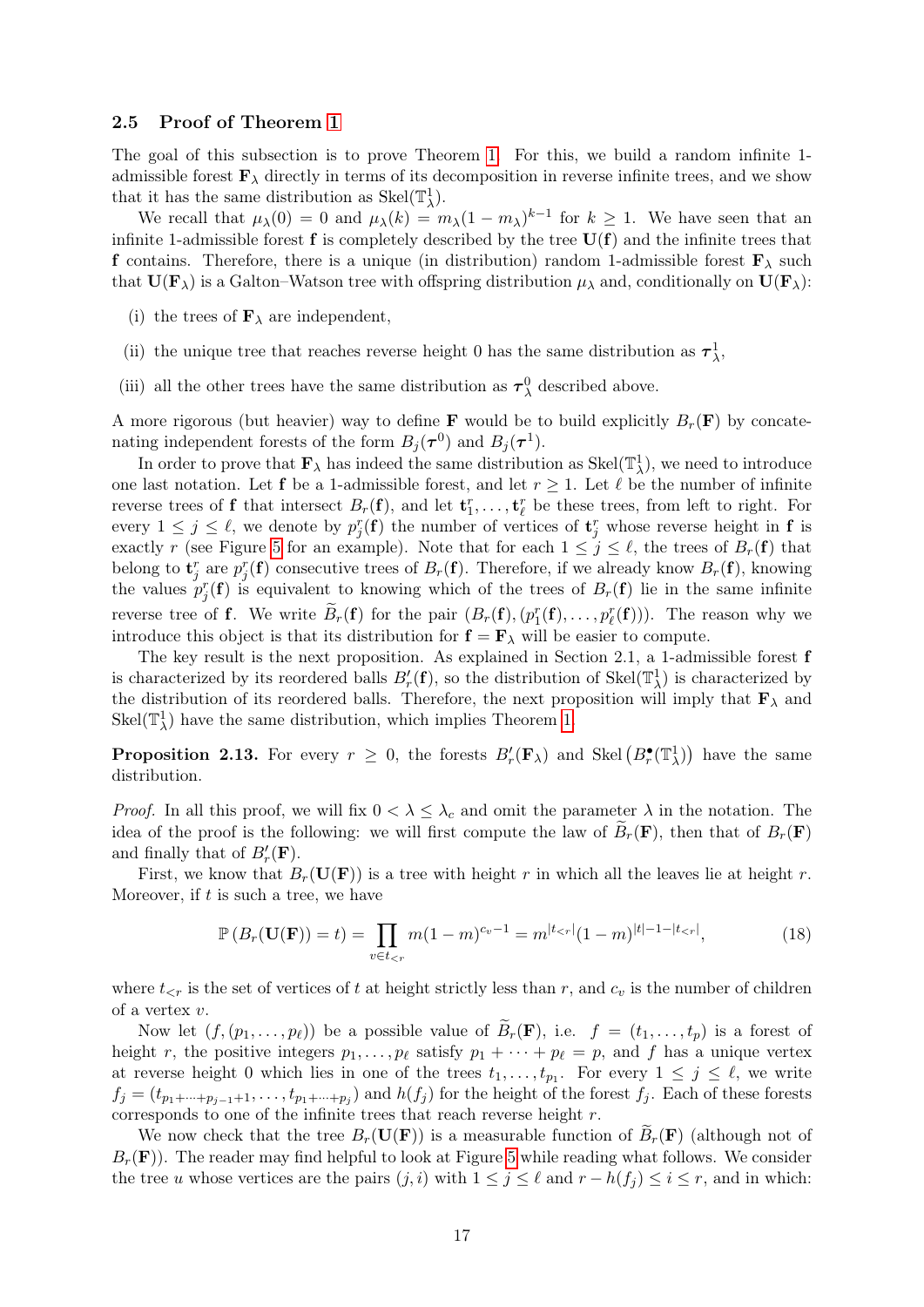- (i) the pair  $(1,0)$  is the root vertex,
- (ii) if  $i > r h(f_i)$ , then the parent of  $(j, i)$  is  $(j, i 1)$ ,
- (iii) if  $i = r h(f_j)$ , then the parent of  $(j, i)$  is  $(k, i 1)$ , where k is the greatest integer such that  $k < j$  and  $h(f_k) \geq r - i + 1$ .

This is the natural analog of  $U(f)$  for the finite forest f (cf. Figure [5\)](#page-13-0). Note that for every  $1 \leq j \leq \ell$ , there are exactly  $h(f_j) + 1$  vertices of u of the form  $(j, i)$ , exactly one of which lies at height  $r$ . Hence, we have

<span id="page-17-1"></span><span id="page-17-0"></span>
$$
\sum_{j=1}^{\ell} h(f_j) = |u_{\le r}|.\tag{19}
$$

It is easy to see that if  $B_r(\mathbf{F}) = (f,(p_1,\ldots,p_\ell))$ , then  $B_r(\mathbf{U}(\mathbf{F})) = u$ . It is also possible to read the heights  $h(f_i)$  on the tree u: first, we have  $h(f_1) = r$ . Moreover, if  $2 \leq j \leq \ell$ , let  $x_j$  be the j-th leaf in u starting from the left. Then  $h(f_j)$  is the smallest h such that the ancestor of  $x_j$  at height  $r - h$  is not the leftmost child of its parent (cf. Figure [5\)](#page-13-0). Hence, conditionally on  $B_r(\mathbf{U}(\mathbf{F})) = u$ , the forest  $\tilde{B}_r(\mathbf{F})$  is a concatenation of  $\ell$  independent forests of heights  $h(f_1), \ldots, h(f_\ell)$ . The first forest has the same distribution as  $B_r(\tau^1)$  and, for  $j \geq 2$ , the j-th forest has the same distribution as  $B_{h(f_j)}(\tau^0)$ . By combining this observation with [\(18\)](#page-16-2) and Lemma [2.11,](#page-15-0) we obtain

$$
\mathbb{P}\left(\widetilde{B}_r(\mathbf{F}) = (f, (p_i)_{1 \le i \le \ell})\right) = m^{|u_{\le r}|}(1-m)^{|u|-|u_{\le r}|-1} \times \frac{\pi(p_1)m^{-r}}{\theta(0)} \prod_{v \in f_1} \theta(c_v)
$$

$$
\times \prod_{j=2}^{\ell} \frac{\pi(p_j)m^{-h(f_j)}}{\Pi(\theta(0))} \prod_{v \in f_j} \theta(c_v)
$$

$$
= \frac{m^{|u_{\le r}|-\sum_{j=1}^{\ell}h(f_j)}(\theta(0))^{u|-|u_{\le r}|-1}}{\theta(0)\Pi(\theta(0))^{\ell-1}} \prod_{j=1}^{\ell} \pi(p_j) \times \prod_{v \in f} \theta(c_v)
$$

$$
= \frac{1}{\theta(0)} \left(\frac{1-m}{\Pi(\theta(0))}\right)^{\ell-1} \prod_{j=1}^{\ell} \pi(p_j) \times \prod_{v \in f} \theta(c_v), \tag{20}
$$

where in the end, we used [\(19\)](#page-17-0). Moreover, by Lemma [2.10,](#page-15-1) we can compute  $\frac{1-m}{\Pi(g(0))}$  = √  $1 - 4h$ .

We now compute the distribution of  $B_r(\mathbf{F})$ : let  $f = (t_1, \ldots, t_p)$  be a possible value of  $B_r(\mathbf{F})$ , and let  $i_0$  be the index such that the only vertex of reverse height 0 belongs to  $t_{i_0}$ . We need to sum [\(20\)](#page-17-1) over all the possible values of  $\ell \geq 1$  and  $p_1, \ldots, p_\ell \geq 1$  such that  $\sum_{j=1}^\ell p_j = p$  and  $p_1 \geq i_0$  (by construction of **F**, the lowest vertex always belongs to the leftmost infinite tree). We obtain

<span id="page-17-2"></span>
$$
\mathbb{P}(B_r(\mathbf{F}) = f) = \frac{1}{\theta(0)} \bigg( \sum_{\ell \ge 1} (1 - 4h)^{\frac{\ell - 1}{2}} \sum_{\substack{p_1 + \dots + p_\ell = p \\ p_1 \ge i_0}} \prod_{j = 1}^{\ell} \pi(p_j) \bigg) \prod_{v \in f} \theta(c_v). \tag{21}
$$

Now let  $f' = (t_1, \ldots, t_p)$  be a possible value of  $B'_r(\mathbf{F})$ , i.e. a forest of height r in which the only vertex of reverse height 0 lies in  $t_1$ . To obtain  $\mathbb{P}(B'_r(\mathbf{F}) = f')$ , we need to sum Equation [\(21\)](#page-17-2) over all the forests one may get by applying a cyclic permutation to the trees of  $f'$ . The values of p and  $\prod_{v \in f} \theta(c_v)$  are the same for all these forests, but the value of  $i_0$  ranges from 1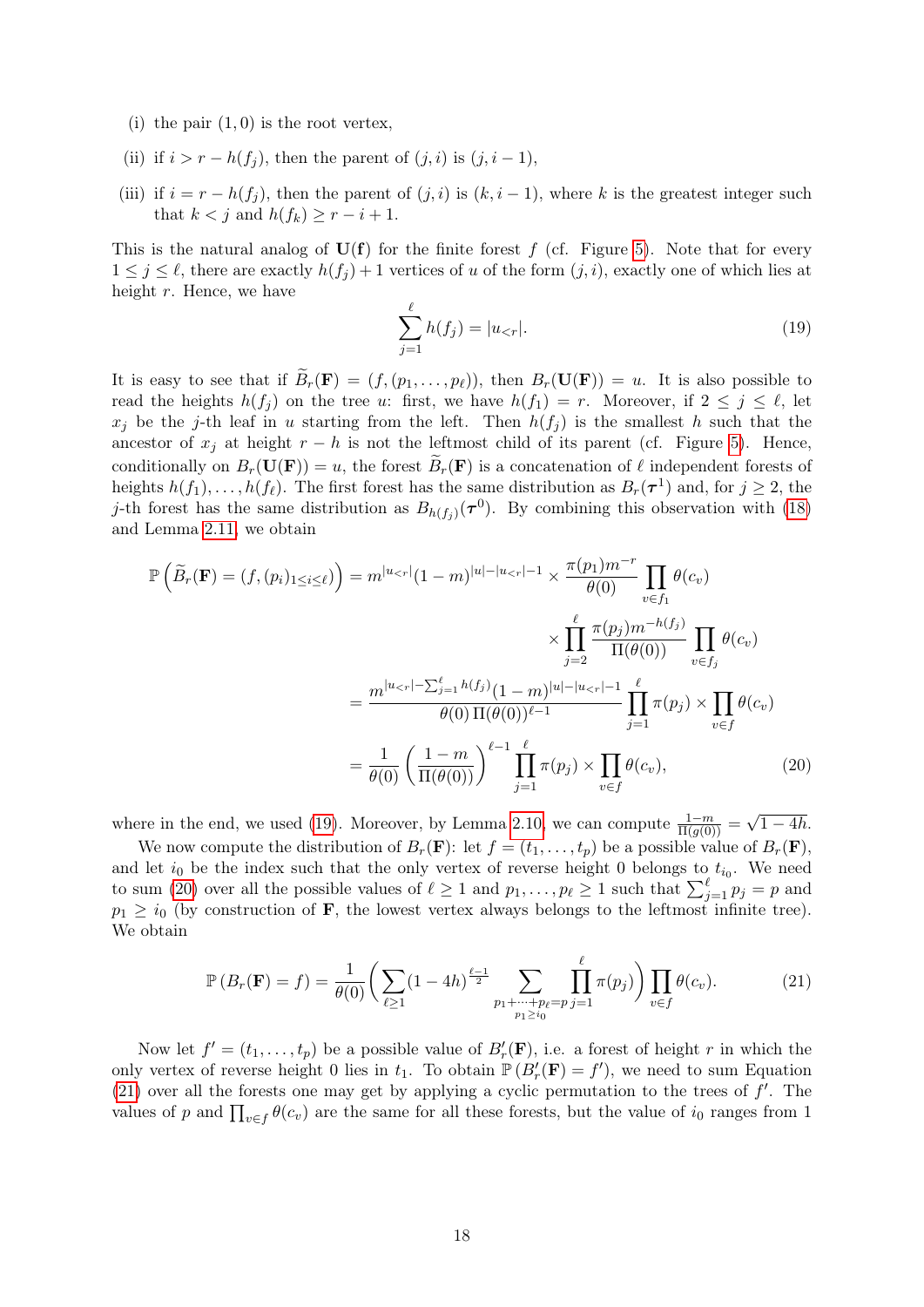to  $p$ , so we have

$$
\mathbb{P}\left(B'_{r}(\mathbf{F})=f'\right) = \frac{1}{\theta(0)} \bigg(\sum_{i_0=1}^p \sum_{\ell \geq 1} (1-4h)^{\frac{\ell-1}{2}} \sum_{\substack{p_1+\dots+p_\ell=p\\p_1\geq i_0}} \prod_{j=1}^\ell \pi(p_j)\bigg) \prod_{v \in f} \theta(c_v)
$$

$$
= \frac{1}{\theta(0)} \bigg(\sum_{\ell \geq 1} (1-4h)^{\frac{\ell-1}{2}} \sum_{\substack{p_1+\dots+p_\ell=p\\p_1+\dots+p_\ell=p}} \prod_{j=1}^\ell \pi(p_j)\bigg) \prod_{v \in f} \theta(c_v).
$$

By comparing this to [\(13\)](#page-11-2), we only need to prove that for every  $p \geq 1$ ,

<span id="page-18-0"></span>
$$
\sum_{\ell \ge 1} (1 - 4h)^{\frac{\ell - 1}{2}} \sum_{p_1 + \dots + p_\ell = p} p_1 \prod_{j=1}^{\ell} \pi(p_j) = \frac{ph_\lambda(p)}{h_\lambda(1)}.
$$
 (22)

It is enough to show that the generating functions of both sides coincide. But the generating function of the left-hand side is

$$
\sum_{p\geq 1} \left( \sum_{\ell \geq 1} (1 - 4h)^{\frac{\ell-1}{2}} \sum_{p_1 + \dots + p_\ell = p} p_1 \prod_{j=1}^{\ell} \pi(p_j) \right) y^p = \sum_{\ell \geq 1} (1 - 4h)^{\frac{\ell-1}{2}} y \Pi'(y) \Pi(y)^{\ell-1}
$$

$$
= \frac{y \Pi'(y)}{1 - \sqrt{1 - 4h} \Pi(y)},
$$

which is explicitly known by Lemma [2.10.](#page-15-1) On the other hand, we recall from Lemma [2.6](#page-11-1) that  $h_{\lambda}(p) = \frac{1}{p} \left(8 + \frac{1}{h}\right)^{-p} c_{\lambda}(p)$ . Hence, the generating function of the right-hand side of [\(22\)](#page-18-0) is

$$
\frac{1}{c_{\lambda}(1)}\left(8+\frac{1}{h}\right)\sum_{p\geq 1}\left(8+\frac{1}{h}\right)^{-p}c_{\lambda}(p)\,y^{p}=\frac{1}{y}\frac{1}{c_{\lambda}(1)}\left(8+\frac{1}{h}\right)C_{\lambda}\left(\frac{h}{1+8h}y\right),
$$

where  $C_{\lambda}$  is given by [\(9\)](#page-6-0). Hence, it is easy to check that the generating functions of both sides of [\(22\)](#page-18-0) coincide, which concludes the proof.  $\Box$ 

End of the proof of Theorem [1.](#page-0-1) By Proposition [2.13,](#page-16-1) the skeleton of  $\mathbb{T}^1_\lambda$  has the same distribution as  $\mathbf{F}_{\lambda}$ . In particular, the infinite leftmost geodesics are the paths separating infinite trees in  $\mathbf{F}_{\lambda}$ , so their union is isomorphic to  $\mathbf{U}(\mathbf{F}_{\lambda})$ . Moreover, consider the strips delimited by  $\mathbf{U}(\mathbf{F}_{\lambda})$ in  $\mathbb{T}^1_\lambda$ . Let  $e_1$  be the root edge of  $\mathbb{T}^1_\lambda$  (i.e. the loop on its boundary). The skeletons of the strips that are not adjacent to  $e_1$  are independent copies of  $\tau^0$  and all the holes are filled with independent Boltzmann triangulations with parameter  $\lambda$ , so these strips are independent copies of  $S^0$ .

The case of the strip containing  $e_1$  needs to be handled more carefully because of the presence of the bottom boundary (actually, this is not exactly a strip in the sense of Definition [2.7\)](#page-13-1). More precisely, let  $S^{1,+}$  be the random strip obtained from  $\tau^1$  as on the left part of Figure [7,](#page-19-1) where all the green holes are filled with independent Boltzmann triangulations with parameter  $\lambda$ . Then the strip of  $\mathbb{T}^1_\lambda$  adjacent to  $e_1$  has skeleton  $\tau^1$  and its holes are filled with Boltzmann triangulations, but it has a bottom boundary of length one, so it has the same distribution as  $S^{1,+}$ .

Finally, we recall that  $\mathbb{T}_{\lambda}$  is the image of  $\mathbb{T}_{\lambda}^1$  by the following root transformation. Let  $f_1$ be the face of  $\mathbb{T}^1_\lambda$  adjacent to its boundary loop  $e_1$ . We obtain  $\mathbb{T}_\lambda$  by contracting  $e_1$  and gluing together the two other sides of  $f_1$ . This transformation does not affect the tree of infinite leftmost geodesics and the strips that are not adjacent to  $e_1$ . Its effect on the strip  $S^{1,+}$  adjacent to  $e_1$  is described on Figure [7,](#page-19-1) and the strip we obtain is then  $S<sup>1</sup>$ . Note also that the root edge on the right of Figure [7](#page-19-1) may be on the boundary of the strip, but in this case it is necessarily on the left boundary, so  $S^1$  is always the strip containing the face on the *right* of the root edge, as in the statement of the Theorem. This proves Theorem [1.](#page-0-1)  $\Box$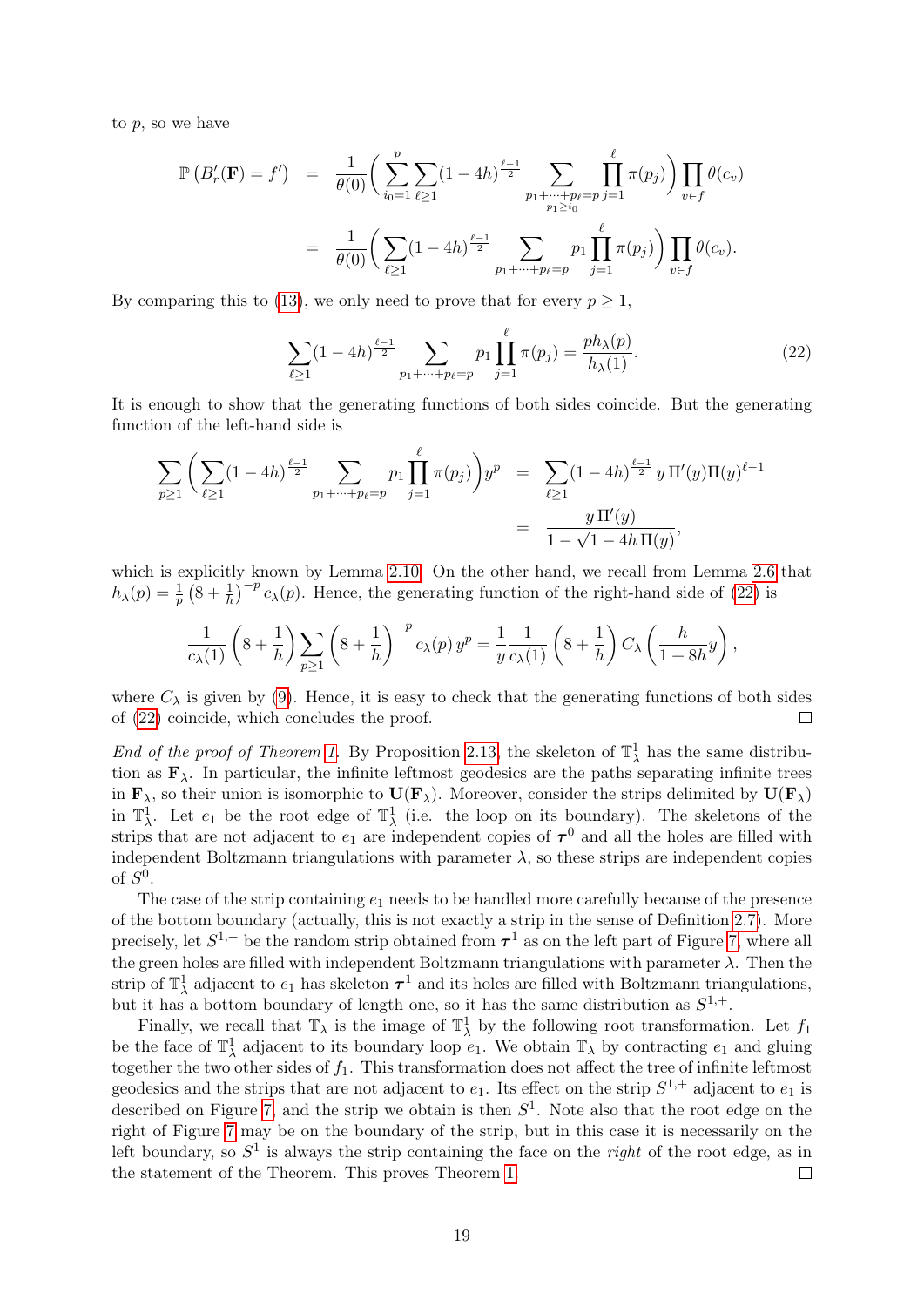

<span id="page-19-1"></span>Figure 7: On the left, the strip  $S^{1,+}$  and its skeleton  $\tau^1$ . On the right, the strip  $S^1$  and its skeleton  $\tau^{1,*}$ . The root transformation contracting the face  $f_1$  (whose sides are in red on the left) sends the first strip to the second. The skeletons are in violet.

#### <span id="page-19-0"></span>2.6 Construction of reverse Galton–Watson trees and infinite strips

Our goal in this subsection is to construct the reverse subcritical trees  $\tau^0$  and  $\tau^1$  and to prove Lemma [2.11](#page-15-0) and a few useful estimates. We will also show that  $\tau^0$  is the local limit as  $n \to +\infty$  of a subcritical Galton–Watson tree conditioned to die at generation  $n$ , seen from its last generation. This is different from the more usual Galton–Watson tree conditioned to survive [\[26\]](#page-39-13), where the tree is seen from its root. Moreover,  $\tau^1$  is just  $\tau^0$ , conditioned to have only one vertex at reverse height 0. Our trees will be built by a spine decomposition approach, which will be useful to obtain geometric estimates on these trees in Section 4. Since our proofs hold in a more general setting, we present the results of this subsection for any critical or subcritical Galton–Watson process, and denote by g the generating function of the offspring distribution. The trees  $\tau_{\lambda}^0$  and  $\tau^1_\lambda$  that we need are obtained by taking  $g = g_\lambda$ .

We start with a vertical half-line which is infinite on the top side, that we call the *spine*. The root of the tree will be the lowest point on the spine. For every  $r \geq 1$ , we sample a random pair  $(L_r, R_r)$  of integers such that all these pairs are independent and, for every i, j > 0, we have

<span id="page-19-2"></span>
$$
\mathbb{P}\left(L_r = i, R_r = j\right) = \frac{g^{\circ r}(0) - g^{\circ (r-1)}(0)}{g^{\circ (r+1)}(0) - g^{\circ r}(0)} \theta(i+j+1) \, g^{\circ (r-1)}(0)^i \, g^{\circ r}(0)^j. \tag{23}
$$

To check that [\(23\)](#page-19-2) defines a probability measure, we just need to sum the right-hand side over pairs  $(i, j)$  with a fixed value of  $k = i + j$  and then sum over k. Similarly, by a straightforward computation, we obtain

<span id="page-19-3"></span>
$$
\mathbb{E}\left[L_r + R_r\right] = \frac{g^{\circ r}(0)g'(g^{\circ r}(0)) - g^{\circ (r-1)}(0)g'(g^{\circ (r-1)}(0))}{g^{\circ (r+1)}(0) - g^{\circ r}(0)} - 1.
$$
\n(24)

We call  $s_r$  the vertex at height r in the spine. For all  $r \geq 2$ , let  $t_1^r, \ldots, t_{L_r}^r$  be  $L_r$  independent Galton–Watson trees with offspring distribution  $\theta$  conditioned on having height at most  $r - 2$ . We graft  $L_r$  edges to the left of the vertex  $s_r$ , and the trees  $t_1^r, \ldots, t_{L_r}^r$  to the other ends of these edges. Similarly, for all  $r \geq 1$ , let  $u_1^r, \ldots, u_{R_r}^r$  be  $R_r$  independent Galton–Watson trees with offspring distribution  $\theta$  conditioned on having height at most  $r - 1$ . We graft  $R_r$  edges to the right of  $s_r$  and the trees  $u_1^r, \ldots, u_{R_r}^r$  to the other ends of these edges (see Figure [8\)](#page-20-0).

We denote by  $\tau^0$  the infinite tree we obtain, and we define a genealogy on it: for every  $r \geq 1$ , the children of  $s_r$  are  $s_{r-1}$  and the roots of the trees  $t_i^r$  and  $u_j^r$ . Inside the trees  $t_i^r$  and  $u_j^r$ , the genealogy is the usual one in a Galton–Watson tree. We fix the reverse height of the root at 0 and declare that the parent of a vertex of reverse height  $r$  has reverse height  $r+1$  (it corresponds to the height of the vertices on Figure [8\)](#page-20-0). By the conditioning we have chosen for the trees  $t_i^r$ and  $u_j^r$ , every vertex of the tree has a nonnegative reverse height, and the root is the leftmost vertex with reverse height 0.

<span id="page-19-4"></span>**Lemma 2.14.** For every  $r \geq 0$ , the tree  $\tau^0$  has a finite number of vertices at height r.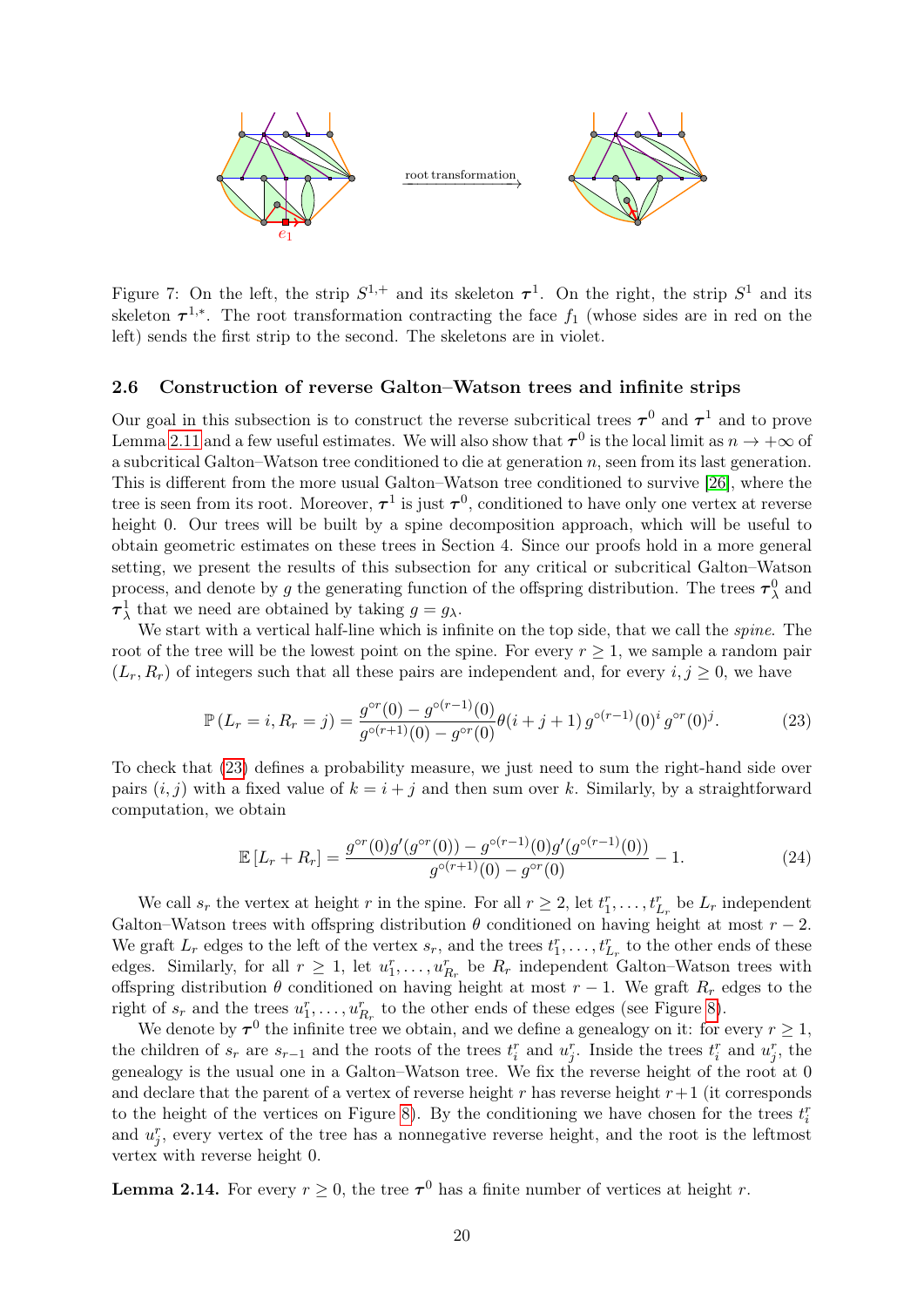

<span id="page-20-0"></span>Figure 8: Construction of the tree  $\tau^0$ . Every vertex lies below its parent.

*Proof.* We fix  $r \geq 0$  and take  $r' > r$ , and we define  $A_r^{r'}$  as the event

{one of the trees grafted at  $s_{r'}$  reaches reverse height r in  $\tau^0$ }.

We want to show that  $\mathbb{P}(A_r^{r'})$  decreases fast enough in r'. Consider one of the trees  $t_i^{r'}$  $i$ <sup>r'</sup> grafted on the left of the spine at  $s_{r'}$ . This is a Galton–Watson tree conditioned to have height at most  $r'-2$ , so the probability that  $t_i^{r'}$  $r'$  has height at least  $r'-r-1$  is  $\frac{g^{\circ(r'-1)}(0)-g^{\circ(r'-r-1)}(0)}{g^{\circ(r'-1)}(0)}$  $\frac{f(0)-g^{(0)}-g^{(0)}(0)}{g^{\circ(r'-1)}(0)}$ . The denominator is larger than  $\frac{1}{2}$  for r' large enough. Hence, the probability that one of the  $L_{r'}$  trees grafted on the left of  $s_{r'}$  reaches reverse height r is at most  $2\left(g^{\circ(r'-1)}(0)-g^{\circ(r'-r-1)}(0)\right)\mathbb{E}\left[L_{r'}\right]$ . Similarly, the probability of the analog event on the right is at most  $2\left(g^{\circ r'}(0) - g^{\circ (r'-r-1)}(0)\right) \mathbb{E}[R_{r'}].$ Therefore, for  $r'$  large enough, we have

$$
\mathbb{P}\left(A_r^{r'}\right) \leq 2\left(g^{\circ r'}(0) - g^{\circ (r'-r-1)}(0)\right) \mathbb{E}\left[L_{r'} + R_{r'}\right].
$$

Moreover, the right-hand side of [\(24\)](#page-19-3) can be rewritten  $\frac{\tilde{g}(x_r) - \tilde{g}(x_{r-1})}{x_{r+1}-x_r}$ , where we write  $x_r = g^{\circ r}(0)$ and  $\widetilde{g}(x) = xg'(x) - g(x)$  for  $x \in [0, 1]$ . We want to prove  $\sum_{r' > r} \mathbb{P}\left(A_r^{r'}\right) < +\infty$ , that is

<span id="page-20-1"></span>
$$
2\sum_{r' > r} \frac{x_{r'} - x_{r'-r-1}}{x_{r'+1} - x_{r'}} \left( \tilde{g}(x_{r'}) - \tilde{g}(x_{r'-1}) \right) < +\infty.
$$
 (25)

Since g is 1-Lipschitz, the sequence  $(x_{r'+1} - x_{r'})_{r' \geq 0}$  is nonincreasing, so we have

$$
\frac{x_{r'} - x_{r'-r-1}}{x_{r'+1} - x_{r'}} \le (r+1) \frac{x_{r'-r} - x_{r'-r-1}}{x_{r'+1} - x_{r'}} = \frac{(r+1) (x_{r'-r} - x_{r'-r-1})}{g^{\circ(r+1)}(x_{r'-r}) - g^{\circ(r+1)}(x_{r'-r-1})} \to \frac{r+1}{\left(g^{\circ(r+1)}\right)'(1)}
$$

as  $r' \rightarrow +\infty$ . In particular, in [\(25\)](#page-20-1), the first factor is bounded while the second is nonnegative and telescopic, so the sum converges. Therefore, a.s.  $A_r^{r'}$  does not occur for r' large enough, which proves the lemma.  $\Box$ 

For  $r \geq 0$ , let  $d_r(\tau^0)$  be the tree of descendants of the r-th vertex  $s_r$  of the spine.

<span id="page-20-2"></span>**Lemma 2.15.** The tree  $d_r(\tau^0)$  has the same distribution as a Galton–Watson tree with offspring distribution  $\theta$ , conditioned to have height exactly r.

*Proof.* Let t be a finite plane tree of height r. Let  $s_0(t)$  be its leftmost vertex of reverse height 0 and let  $s_r(t)$  be its root. Let  $(s_0(t), s_1(t), \ldots, s_r(t))$  be the unique geodesic path from  $s_0(t)$  to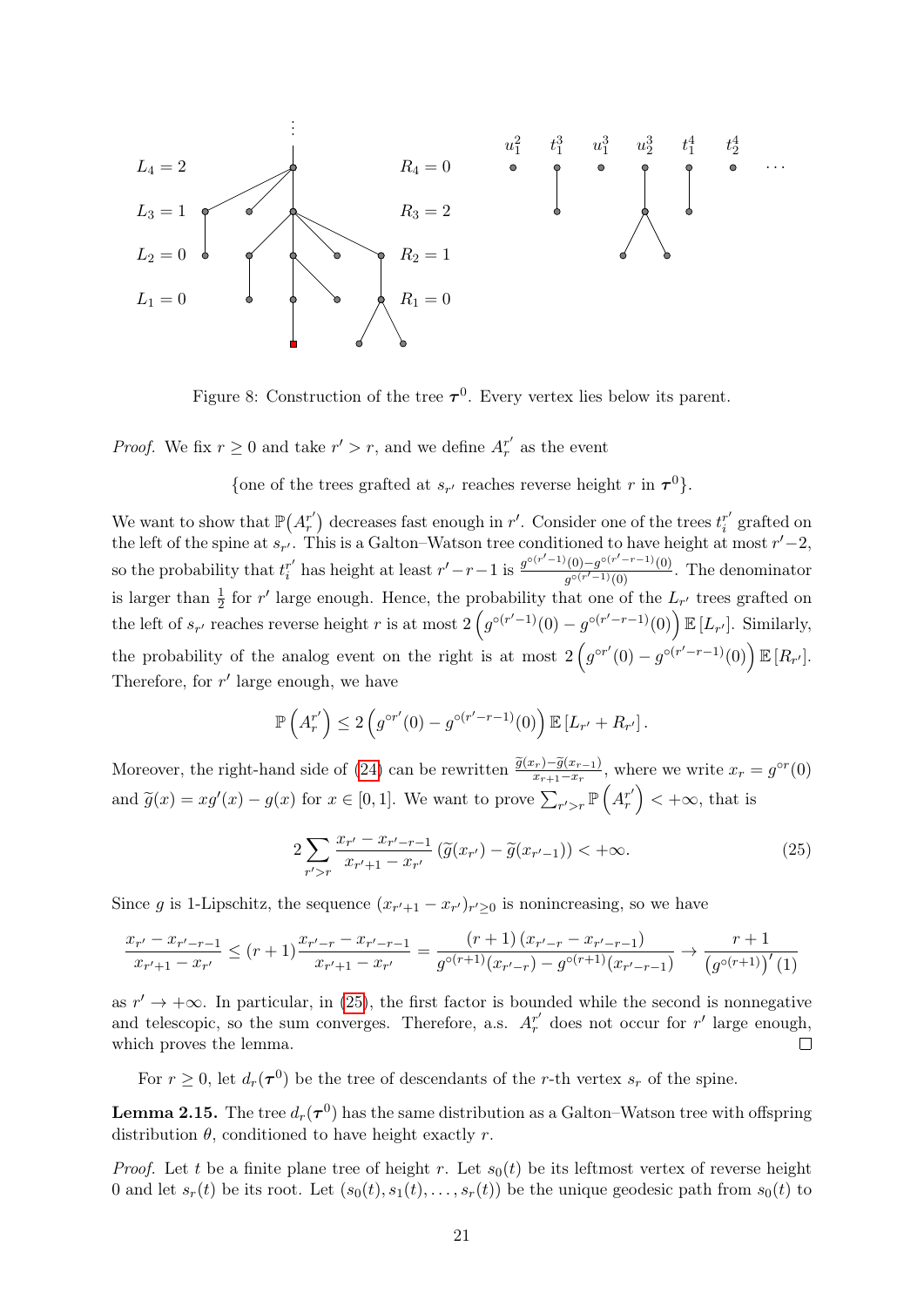$s_r(t)$ . For every  $1 \leq i \leq r$ , let  $\ell_i(t)$  (resp.  $r_i(t)$ ) be the number of children of  $s_i(t)$  on the left (resp. on the right) of  $s_{i-1}(t)$ , and let  $(v_j^i(t))$  $_{1\leq j\leq \ell_i(t)}$  (resp.  $\left(w_j^i(t)\right)$  $\sum_{1 \leq j \leq r_i(t)}$  be those children. Finally, for every i and j, let  $t_j^i(t)$  (resp.  $u_j^i(t)$ ) be the tree of descendants of  $v_j^i(t)$  (resp.  $w_j^i(t)$ ). Then we have

<span id="page-21-0"></span>
$$
\mathbb{P}\left(d_r(\tau^0) = t\right) = \prod_{i=1}^r \mathbb{P}\left(L_i = \ell_i(t), R_i = r_i(t)\right) \times \prod_{i=1}^r \left(\prod_{j=1}^{\ell_i(t)} \mathbb{P}\left(t_j^i = t_j^i(t)\right) \times \prod_{j=1}^{r_i(t)} \mathbb{P}\left(u_j^i = u_j^i(t)\right)\right).
$$
\n(26)

Moreover, by definition of  $t_j^i$  and  $u_j^i$ , we have

$$
\mathbb{P}\left(t_j^i = t_j^i(t)\right) = \frac{1}{g^{\circ(r-1)}(0)} \prod_{v \in t_j^i(t)} \theta(c_v) \quad \text{and} \quad \mathbb{P}\left(u_j^i = u_j^i(t)\right) = \frac{1}{g^{\circ r}(0)} \prod_{v \in u_j^i(t)} \theta(c_v).
$$

By combining this with [\(23\)](#page-19-2) and [\(26\)](#page-21-0), we obtain

$$
\mathbb{P}\left(d_r(\boldsymbol{\tau}^0)=t\right)=\frac{1}{g^{\circ(r+1)}(0)-g^{\circ r}(0)}\prod_{v\in t}\theta(c_v),
$$

 $\Box$ 

which concludes.

Now let  $r \geq 0$ . By Lemma [2.14,](#page-19-4) there is  $r' \geq r$  such that all the vertices of reverse height at most r lie in  $d_{r'}(\tau^0)$ . Hence,  $\tau^0$  is the a.s. local limit as  $r' \to +\infty$  of  $d_{r'}(\tau^0)$  rooted at its leftmost vertex of height r'. By Lemma [2.15,](#page-20-2) this proves that  $\tau^0$  is the local limit (in distribution) as  $r' \rightarrow +\infty$  of Galton–Watson trees conditioned on extinction at time r', seen from the last generation.

In particular, for every  $r \geq 0$ , let  $Y(r)$  be the number of vertices of  $\tau^0$  at reverse height r. Then  $(Y(-r))_{r\leq 0}$  is the limit in distribution as  $n \to +\infty$  of a Galton–Watson process with offspring distribution  $\theta$ , started from 1 at time  $-n$  and conditioned on extinction at time exactly 1. Hence, Y has the same distribution as the reverse Galton–Watson process described by Esty in [\[22\]](#page-39-14), started from 0 at time −1. In particular, by Equation 3 of [\[22\]](#page-39-14), we obtain explicitly the distribution of  $Y(r)$ .

<span id="page-21-1"></span>**Lemma 2.16.** For all  $r \geq 0$  and  $p \geq 1$ , we have

$$
\mathbb{P}(Y(r) = p) = \frac{\pi(p)m^{-r}}{\Pi(\theta(0))} \left( g^{\circ(r+1)}(0)^p - g^{\circ r}(0)^p \right).
$$

We also define  $\tau^1$  as the tree  $\tau^0$ , conditioned on  $Y(0) = 1$ . We can now prove Lemma [2.11.](#page-15-0)

*Proof of Lemma [2.11.](#page-15-0)* We start with the first part of the lemma (i.e. the part related to  $\tau^0$ ).

Let R be the smallest  $r'$  such that  $s_{r'}$  is an ancestor of all the vertices at reverse height r in  $\tau^0$ . For every  $r' > r$ , the event  $\{R \leq r'\}$  depends only on the trees  $t_j^i$  and  $u_j^i$  for  $i > r'$ , so it is independent of the tree  $d_{r'}(\tau^0)$ . We write  $Y(r,r')$  for the number of descendants of  $s_{r'}$  at reverse height r, and  $B_r^{r'}(\tau^0)$  for the forest consisting of the trees of descendants of these vertices. We have

$$
\mathbb{P}\left(B_r(\boldsymbol{\tau}^0) = (t_1, \ldots, t_p)\right) = \lim_{r' \to +\infty} \mathbb{P}\left(R \leq r', B_r(\boldsymbol{\tau}^0) = (t_1, \ldots, t_p)\right)
$$

$$
= \lim_{r' \to +\infty} \mathbb{P}\left(R \leq r', B_r^{r'}(\boldsymbol{\tau}^0) = (t_1, \ldots, t_p)\right)
$$

$$
= \lim_{r' \to +\infty} \mathbb{P}\left(R \leq r'\right) \mathbb{P}\left(Y(r, r') = p\right)
$$

$$
\times \mathbb{P}\left(B_r^{r'}(\boldsymbol{\tau}^0) = (t_1, \ldots, t_p)|Y(r, r') = p\right).
$$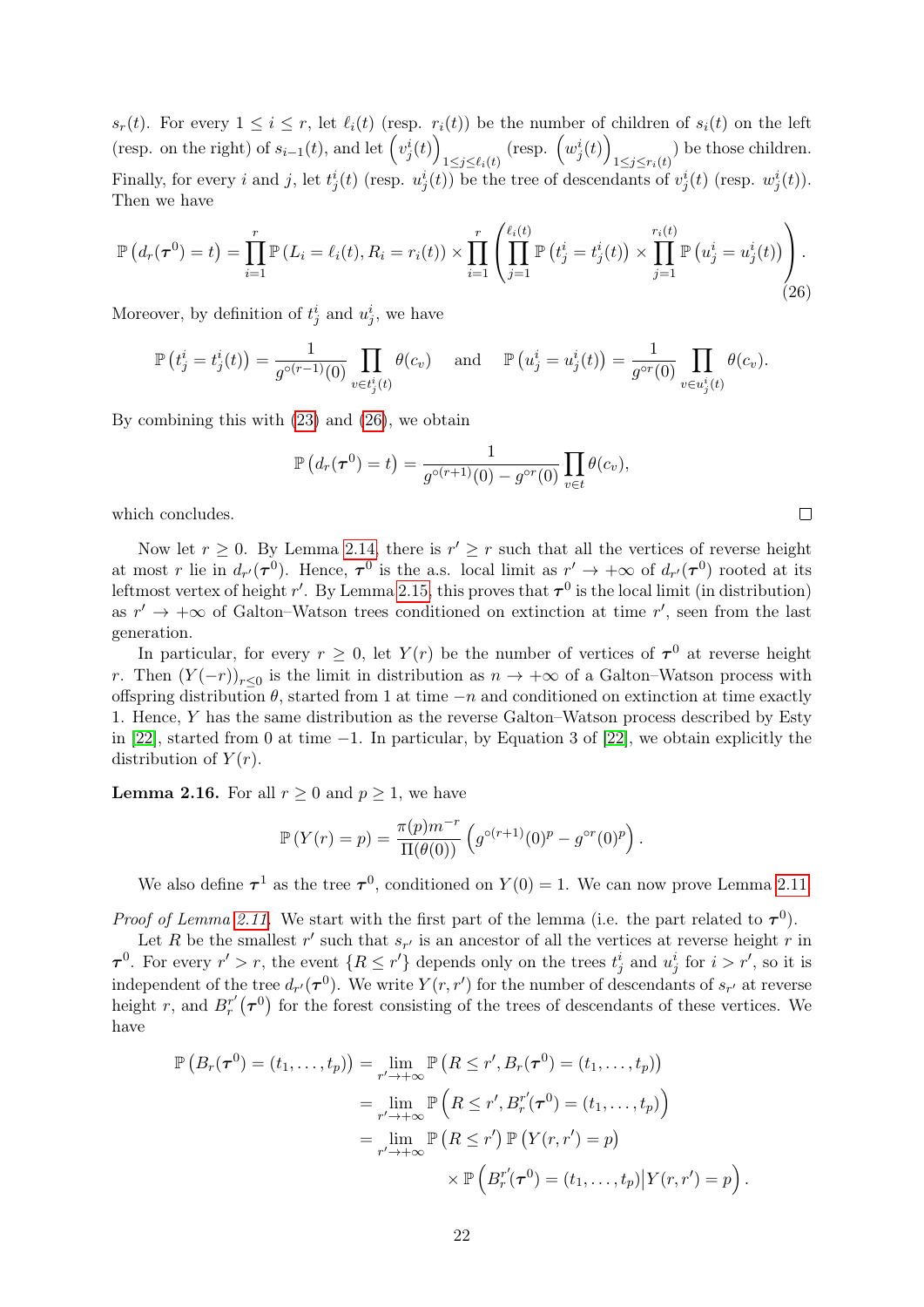But by Lemma [2.15,](#page-20-2) the tree  $d_{r'}(\tau^0)$  has the same distribution as a Galton–Watson tree conditioned to have height r'. From here, it is easy to show that the distribution of  $B_r^{r'}(\tau^0)$  conditioned on  $Y(r, r') = p$  is that of a Galton–Watson forest of p trees conditioned to have height r, i.e.

$$
\mathbb{P}\left(B_r^{r'}(\tau^0)=(t_1,\ldots,t_p)\big|Y(r,r')=p\right)=\frac{1}{g^{\circ(r+1)}(0)^p-g^{\circ r}(0)^p}\prod_{i=1}^p\prod_{v\in t_i}\theta(c_v).
$$

On the other hand, by using again the independence of  $\{R \leq r'\}$  and  $d_{r'}(\tau^0)$ , we have

$$
\lim_{r' \to +\infty} \mathbb{P}\left(R \le r'\right) \mathbb{P}\left(Y(r,r') = p\right) = \lim_{r' \to +\infty} \mathbb{P}\left(R \le r', Y(r,r') = p\right)
$$
\n
$$
= \lim_{r' \to +\infty} \mathbb{P}\left(R \le r', Y(r) = p\right)
$$
\n
$$
= \mathbb{P}\left(Y(r) = p\right)
$$
\n
$$
= \frac{\pi(p)m^{-r}}{\Pi(\theta(0))} \left(g^{\circ(r+1)}(0)^p - g^{\circ r}(0)^p\right)
$$

by Lemma [2.16,](#page-21-1) which proves the first part of the lemma.

Given the definition of  $\tau^1$ , the proof of the second part is now easy. For every forest  $(t_1, \ldots, t_p)$  of height r with exactly one vertex at reverse height 0, we have

$$
\mathbb{P}(B_r(\tau^1) = (t_1, ..., t_p)) = \mathbb{P}(B_r(\tau^0) = (t_1, ..., t_p) | Y(0) = 1)
$$
  
= 
$$
\frac{\mathbb{P}(B_r(\tau^0) = (t_1, ..., t_p))}{\mathbb{P}(Y(0) = 1)}.
$$

By Lemma [2.16](#page-21-1) we have  $\mathbb{P}(Y(0) = 1) = \frac{\theta(0)}{\Pi(\theta(0))}$ , so the second part of the lemma follows from the first one.

We end up this subsection by showing that the strips  $S_\lambda^0$  and  $S_\lambda^1$  constructed from  $\tau_\lambda^0$  and  $\tau_{\lambda}^{1}$  are in some sense very close to each other. This will allow us in Section 4 to conclude a strip verifies a property if the other does, and therefore to avoid annoying case distinctions.

<span id="page-22-0"></span>**Lemma 2.17.** Let  $\lambda_n \to \lambda_c$  and let  $(A_n)$  be measurable events. Then the following two assertions are equivalent:

(i)  $\mathbb{P}\left(S_{\lambda_n}^0 \in A_n\right) \xrightarrow[n \to +\infty]{} 0,$ (ii)  $\mathbb{P}\left(S^1_{\lambda_n} \in A_n\right) \xrightarrow[n \to +\infty]{} 0.$ 

*Proof.* We will show that the strips  $S^0_{\lambda_n}$  and  $S^1_{\lambda_n}$  are absolutely continuous with respect to each other, uniformly in n. For this, we recall that  $\tau^{1,*}$  is the tree  $\tau^1$  in which we have cut the only vertex at reverse height 0, and we have shifted the reverse heights by 1. We will first prove that  $\tau^{1,*}$  has the same distribution as  $\tau^0$  biased by  $Y(0)$ , and then extend this absolute continuity relation to the strips.

Indeed, for any forest  $f \in \mathscr{F}_{p,q,r}$ , we have

$$
\mathbb{P}\left(B_r(\boldsymbol{\tau}^{1,*})=f\right)=\sum_{v\in f\backslash f^*}\mathbb{P}\left(B_{r+1}(\boldsymbol{\tau}^1)=f_v^+\right),
$$

where  $f \setminus f^*$  is the set of vertices of f at reverse height 0, and  $f_v^+$  is the forest of  $\mathscr{F}_{1,q,r+1}$  obtained by adding a unique child to  $v$  in  $f$ . By the second part of Lemma [2.11,](#page-15-0) we obtain

$$
\mathbb{P}\left(B_r(\tau^{1,*})=f\right)=\frac{\theta(1)}{\theta(0)}p\pi(q)m^{-r-1}\prod_{v\in f}\theta(c_v).
$$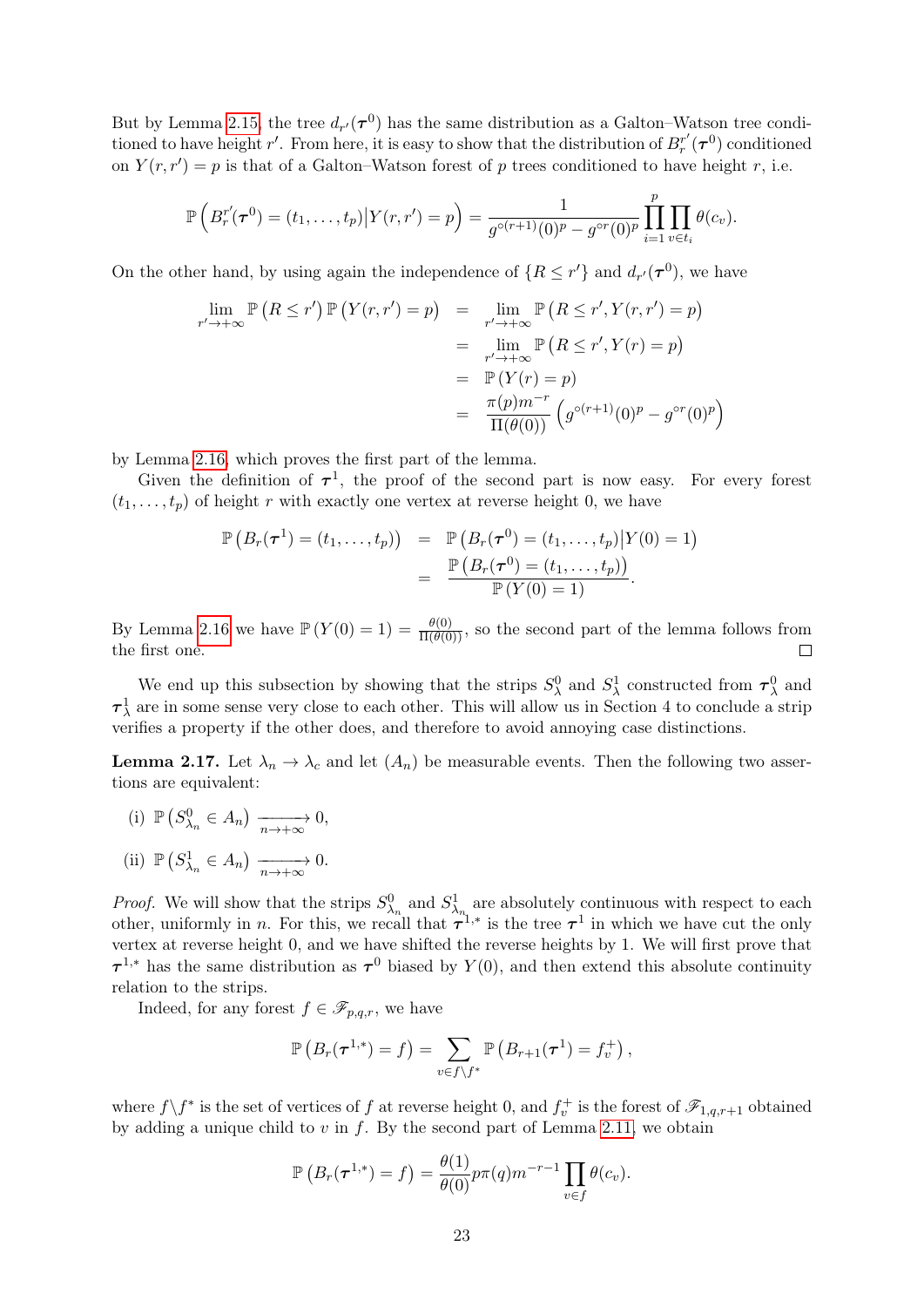Combined with the first part of Lemma [2.11,](#page-15-0) this yields

<span id="page-23-2"></span>
$$
\frac{\mathbb{P}\left(B_r(\tau^{1,*})=f\right)}{\mathbb{P}\left(B_r(\tau^0)=f\right)}=\frac{\theta(1)}{\theta(0)}\frac{\Pi\left(\theta(0)\right)}{m}p.\tag{27}
$$

In other words, the forest  $B_r(\tau^{1,*})$  has the distribution of  $B_r(\tau^{0})$ , biased by  $Y(0)$ . Since it is true for all r, we can conclude that  $\tau^{1,*}$  has the distribution of  $\tau^0$  biased by  $Y(0)$ . Since  $S^1$ is constructed from  $\tau^{1,*}$  in the exact same way as  $S^0$  is constructed from  $\tau^0$ , we deduce that  $S^1_{\lambda_n}$  has the same distribution as  $S^0_{\lambda_n}$  biased by  $Y_{\lambda_n}(0)$ . It remains to prove that this absolute continuity is "uniform in  $n$ ".

More precisely, if  $(A_n)$  is a sequence of measurable events, for any  $n \geq 0$ , we have

<span id="page-23-3"></span>
$$
\mathbb{P}\left(S_{\lambda_n}^1 \in A_n\right) = \frac{\mathbb{E}\left[Y_{\lambda_n}(0) \mathbb{1}_{S_{\lambda_n}^0 \in A_n}\right]}{\mathbb{E}\left[Y_{\lambda_n}(0)\right]}.\tag{28}
$$

Moreover, [\(27\)](#page-23-2) shows that

$$
\mathbb{E}\left[Y_{\lambda}(0)\right] = \frac{\theta_{\lambda}(0)}{\theta_{\lambda}(1)} \frac{m_{\lambda}}{\Pi_{\lambda}(\theta_{\lambda}(0))} = \frac{1-h}{2h(1-h)} \frac{1-2h-\sqrt{1-4h}}{1-\sqrt{1-4h}},
$$

which is continuous at  $\lambda = \lambda_c$ . Therefore, the denominator in [\(28\)](#page-23-3) converges to a positive limit, so it is enough to prove that  $\mathbb{P}(S^0_{\lambda_n} \in A_n) \to 0$  if and only if  $\mathbb{E}\left[Y_{\lambda_n}(0)1_{S^0_{\lambda_n} \in A_n}\right] \to 0$ . The indirect implication is immediate since  $Y_{\lambda_n}(0) \geq 1$ . To prove the direct one, it is enough to check the variables  $Y_{\lambda_n}(0)$  are uniformly integrable. We know that they converge to  $Y_{\lambda_c}(0)$ in distribution. By the Skorokhod representation theorem, we may assume the convergence is almost sure. Since we also have convergence of the expectations by [\(28\)](#page-23-3), by Scheffé's Lemma we have  $Y_{\lambda_n}(0) \to Y_{\lambda_c}(0)$  in  $L^1$ . In particular, the family  $(Y_{\lambda_n}(0))$  is uniformly integrable, which proves the direct implication and finally the lemma.  $\Box$ 

### <span id="page-23-0"></span>3 The Poisson boundary of  $\mathbb{T}_{\lambda}$

The goal of this section is to prove Theorem [2.](#page-3-0) We fix  $0 < \lambda < \lambda_c$  until the end of the section and omit the parameter  $\lambda$  in most of the notation.

### <span id="page-23-1"></span>3.1 Construction of the geodesic boundary

We start by defining precisely the compactification of  $\mathbb T$  that we will afterwards prove to be a realization of its Poisson boundary. We recall that  $\partial \mathbf{T}^g$  is the set of ends of the tree  $\mathbf{T}^g$ , i.e. the set of infinite self-avoiding paths from the root in  $\mathbf{T}^g$ . If  $\gamma, \gamma' \in \partial \mathbf{T}^g$ , we write  $\gamma \sim \gamma'$  if  $\gamma = \gamma'$  or if  $\gamma$  and  $\gamma'$  are the left and right boundaries of one of the copies of  $S^0$  or  $S^1$  (cf. left part of Figure [1\)](#page-2-0). Note that a.s., every ray of  $\mathbf{T}^g$  branches infinitely many times, so no ray is equivalent to two distinct other rays. It follows that ∼ is a.s. an equivalence relation, for which countably many equivalence classes have cardinal 2, and all the others have cardinal 1. We write  $\frac{\partial \mathbf{T}^g}{\partial \mathbf{T}^g} = \frac{\partial \mathbf{T}^g}{\partial \mathbf{T}^g}$  i.e. we identify two geodesic rays if they are the left and right boundaries of the same strip. We also write  $\gamma \to \hat{\gamma}$  for the canonical projection from  $\partial \mathbf{T}^g$  to  $\hat{\partial} \mathbf{T}^g$ . If S is one<br>the copies of  $S^0$  or  $S^1$  appearing in the strip decomposition, then the two goodesies bounding S the copies of  $S^0$  or  $S^1$  appearing in the strip decomposition, then the two geodesics bounding S correspond to the same point of  $\frac{\partial \mathbf{T}^g}{\partial \mathbf{T}^g}$ , that we denote by  $\hat{\gamma}_S$ .

Our goal is now to define a topology on  $\mathbb{T} \cup \widehat{\partial} T^g$ . It should be possible to define it by an explicit distance, but such a distance would be tedious to write down, so we prefer to give an "abstract" construction. Let  $S$  and  $S'$  be two distinct strips appearing in the strip decomposition of  $\mathbb T$  (cf. left part of Figure [1\)](#page-2-0). Consider the smallest r such that S and S' both intersect  $B_r^{\bullet}(\mathbb T)$ . Then  $\mathbb{T}\setminus (B_r^{\bullet}(\mathbb{T}) \cup S \cup S')$  has two connected components, that we denote by  $(S, S')$  and  $(S', S)$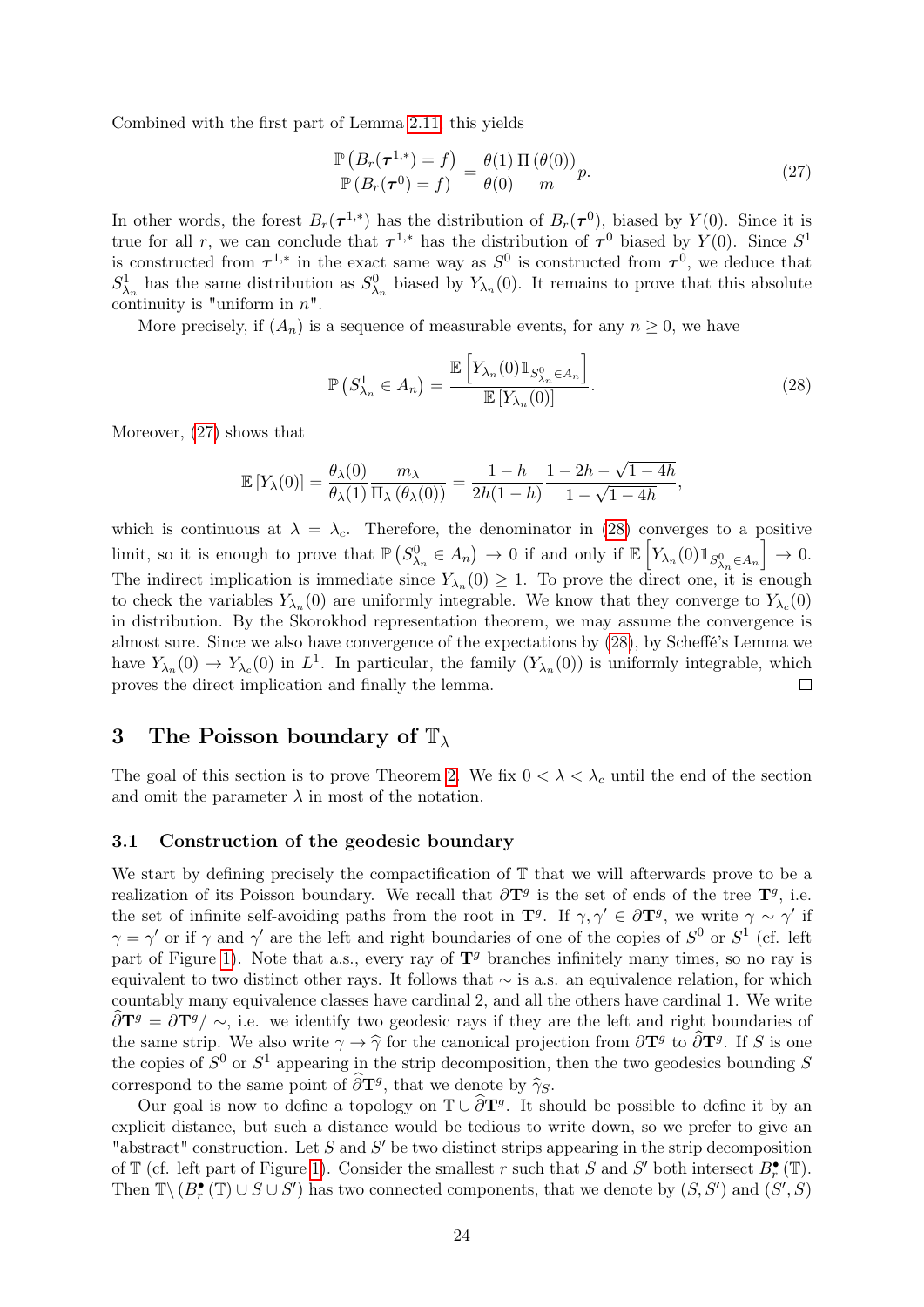(the vertices on the geodesics bounding S and S' do not belong to  $(S, S')$  and  $(S', S)$ ). We also write

 $\partial_g(S, S') = {\hat{\gamma}} \gamma$  is a ray of  $\mathbf{T}^g$  such that  $\gamma(i) \in (S, S')$  for *i* large enough}

We define  $\partial_g(S', S)$  similarly. Note that  $\partial_g(S, S')$  and  $\partial_g(S', S)$  are disjoint, and their union is  $\widehat{\partial} \mathbf{T}^g \backslash {\{\widehat{\gamma}_S, \widehat{\gamma}_{S'}\}}.$ 

**Definition 3.1.** The geodesic compactification of  $\mathbb{T}$  is the set  $\mathbb{T} \cup \widehat{\partial} T^g$ , equipped with the topology generated by

- the singletons  $\{x\}$ , where x is a vertex of  $\mathbb{T}$ ,
- the sets  $(S, S') \cup \partial_g (S, S')$ , where S and S' are two distinct strips appearing in the strip decomposition of T.

This topology is separated (if  $\hat{\gamma}_1 \neq \hat{\gamma}_2$ , then there are two strips separating  $\gamma_1$  and  $\gamma_2$ ) and has a countable basis, so it is induced by a distance. Moreover, any open set of our basis intersects T, so T is dense in  $\mathbb{T} \cup \widehat{\partial} T^g$ . The end of this subsection is devoted to the proof of two very intuitive topological properties of the geodesic compactification. The second one states that the boundary  $\widehat{\partial} \mathbf{T}^g$  is homeomorphic to the circle, which is natural since this is also the standard topology on the space of ends quotiented by our equivalence relation.

<span id="page-24-0"></span>**Lemma 3.2.** The space  $\mathbb{T} \cup \widehat{\partial} \mathbf{T}^g$  is compact.

*Proof.* Let  $(x_n)$  be a sequence with values in  $\mathbb{T} \cup \widehat{\partial} \mathbf{T}^g$ . We first assume  $x_n \in \mathbb{T}$  for every n. We may assume  $d(\rho, x_n) \to +\infty$ . If there is a strip S that contains infinitely many  $x_n$ , then  $\hat{\gamma}_S$  is a subsequential limit of  $(x_n)$ . We now assume it is not the case. We recall that for every vertex v of  $\mathbf{T}^g$ , the slice  $\mathbb{S}[v]$  is the part of T lying between the leftmost and the rightmost rays passing through v, above v (see Figure [1\)](#page-2-0). We will construct a ray  $\gamma$  of  $\mathbf{T}^g$  step by step, in such a way that for every  $k \geq 0$ , there are infinitely many points  $x_n$  in  $\mathbb{S}[\gamma(k)]$ .

Assume we have already built  $\gamma(0), \ldots, \gamma(k)$ . If  $\gamma(k)$  has only one child in  $\mathbf{T}^g$ , then  $\gamma(k+1)$ must be this child. If  $\gamma(k)$  has  $d \geq 2$  children, we call them  $y_1, \ldots, y_d$ . Then  $\mathbb{S}[\gamma(k)]$  is the union of the slices  $\mathbb{S}[y_i]$  for  $1 \leq i \leq d$  and of the  $d-1$  strips whose lowest vertex is  $\gamma(k)$ . We know that  $\mathbb{S}[\gamma(k)]$  contains infinitely many of the vertices  $x_n$ , but the  $d-1$  strips contain finitely many of them. Therefore, there is an index  $1 \leq i_0 \leq d$  such that  $\mathbb{S}[y_{i_0}]$  contains infinitely many of them. We choose  $\gamma(k+1) = y_{i_0}$ . We can check that the class  $\hat{\gamma}$  of the geodesic we built is a subsequential limit of  $(x)$ , which goodway the gas where  $x \in \mathbb{T}$  for every  $x$ . subsequential limit of  $(x_n)$ , which concludes the case where  $x_n \in \mathbb{T}$  for every n.

Finally, let  $\delta$  be a distance on  $\mathbb{T} \cup \widehat{\partial} \mathbf{T}^g$  that generates its topology, and let  $(x_n)$  be any sequence in  $\mathbb{T} \cup \widehat{\partial} \mathbf{T}^g$ . If  $x_n \in \widehat{\partial} \mathbf{T}^g$ , let  $y_n \in \mathbb{T}$  be such that  $\delta(x_n, y_n) \leq \frac{1}{n}$  $\frac{1}{n}$  (it exists by density). If  $x_n \in \mathbb{T}$ , we take  $y_n = x_n$ . By the first case  $(y_n)$  has a subsequential limit, so  $(x_n)$  also has one.  $\Box$ 

**Lemma 3.3.** The boundary  $\partial T^g$  is homeomorphic to the circle.

*Proof.* We build an explicit homeomorphism. Consider a ray  $\gamma$  of  $\mathbf{T}^g$ . For every  $i \geq 0$ , let  $c_{\gamma}(i)$ be the number of children of  $\gamma(i)$  in  $\mathbf{T}^g$ . We denote these children by  $x_0, \ldots, x_{c_{\gamma}(i)-1}$  and we denote by  $j_{\gamma}(i)$  the index  $j \in \{0, 1, \ldots, c_{\gamma}(i) - 1\}$  such that  $\gamma(i + 1) = x_j$ . We also define

$$
\Psi: \partial \mathbf{T}^g \longrightarrow \mathbb{R}/\mathbb{Z}
$$
  

$$
\gamma \longrightarrow \sum_{k \geq 0} \frac{j_{\gamma}(k)}{\prod_{i=0}^k c_{\gamma}(i)} \pmod{1}.
$$

If  $\gamma_{\ell}$  and  $\gamma_r$  are the left and right boundaries of a copy of  $S^0$ , then there is  $i_0$  such that:

- for  $i < i_0$ , we have  $c_{\gamma_r}(i) = c_{\gamma_\ell}(i)$  and  $j_{\gamma_r}(i) = j_{\gamma_\ell}(i)$ ,
- we have  $c_{\gamma_r}(i_0) = c_{\gamma_\ell}(i_0)$  and  $j_{\gamma_r}(i_0) = j_{\gamma_\ell}(i_0) + 1$ ,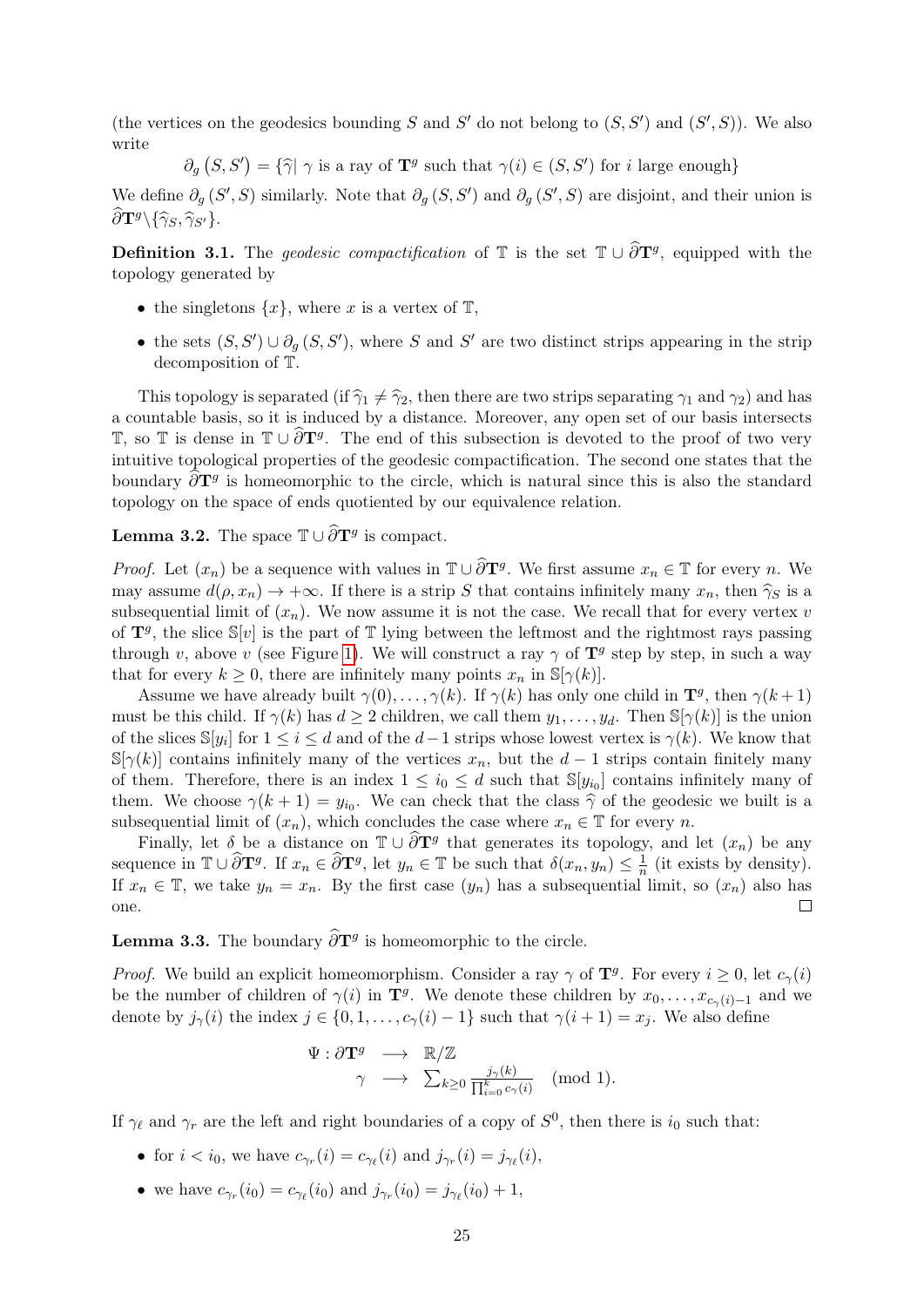• for  $i > i_0$ , we have  $j_{\gamma_{\ell}}(i) = c_{\gamma_{\ell}}(i) - 1$  and  $j_{\gamma_r}(i) = 0$ ,

which implies  $\Psi(\gamma_\ell) = \Psi(\gamma_r)$ . Moreover, if  $\gamma_\ell$  and  $\gamma_r$  are respectively the leftmost and rightmost rays of  $\mathbf{T}^g$ , then  $\Psi(\gamma_\ell) = \Psi(\gamma_r)$  (the sum is equal to 0 for  $\gamma_\ell$  and to 1 for  $\gamma_r$ ). Hence, we have  $\Psi(\gamma) = \Psi(\gamma')$  as soon as  $\gamma \sim \gamma'$ , so  $\Psi$  defines an application from  $\widehat{\partial} \mathbf{T}^g$  to  $\mathbb{R}/\mathbb{Z}$ . The verification that this application is a homeomorphism is easy and left to the reader.  $\Box$ 

#### <span id="page-25-0"></span>3.2 Proof of Theorem [2](#page-3-0)

We first argue why the second point of Theorem [2](#page-3-0) is an easy consequence of the first one. Assume the first point is proved. Since  $\hat{\partial}T^g$  is homeomorphic to the circle, we can embed  $T\cup \hat{\partial}T^g$  in the unit disk  $\mathbb D$  in such a way that  $\widehat{\partial} \mathbf{T}^g$  is sent to  $\partial \mathbb D$  (we do not describe the embedding explicitly). In this embedding, the simple random walk converges to a point of  $\partial\mathbb{D}$  and the law of the limit point is a.s. non-atomic. Therefore, by Theorem 1.3 of [\[24\]](#page-39-3),  $\hat{\partial} \mathbf{T}^g$  is a realization of the Poisson boundary of T.

The idea of the proof of the first point is to first show that two independent random walks are quite well separated in terms of  $\widehat{\partial} T^g$ . Let  $X^1$  and  $X^2$  be two independent simple random walks started from  $\rho$ . By Proposition 11 of [\[16\]](#page-38-0) we know that  $\mathbb T$  is transient and does not have the intersection property (although [\[16\]](#page-38-0) deals with type-II triangulations, all the arguments of the proof still hold in our case). Hence, the complement of  $\{X_n^1 | n \in \mathbb{N}\}\cup \{X_n^2 | n \in \mathbb{N}\}\)$  has two infinite connected components with infinite boundaries. We denote them by  $[X^1, X^2]$  and  $[X^2, X^1]$ . By point (ii) of Lemma [1.2](#page-0-1) applied to the peeling along  $X_1$  and  $X_2$  (see also Section 3.2 of [\[16\]](#page-38-0) for a similar argument), the halfplanar triangulations  $[X^1, X^2]$  and  $[X^2, X^1]$  are independent copies of  $\mathbb{H} = \mathbb{H}_{\lambda}$ .

Therefore, we will need to study geodesics in halfplanar triangulations.

**Definition 3.4.** Let H be a halfplanar triangulation and  $\partial H$  its boundary. An *infinite geodesic* away from the boundary is a sequence  $(\gamma(n))_{n>0}$  of vertices of H such that for any  $n \geq 0$ :

- (i) the vertices  $\gamma(n)$  and  $\gamma(n+1)$  are neighbours,
- (ii) we have  $d(\gamma(n), \partial H) = n$ .

Remark 3.5. Contrary to geodesics away from a point, the existence of such geodesics is not obvious. For example, they do not exist in the UIHPT  $\mathbb{H}_{\lambda_c}$ .

<span id="page-25-1"></span>**Lemma 3.6.** Almost surely, there is a geodesic away from the boundary in  $\mathbb{H}_{\lambda}$ .

*Proof.* We write  $P_r = |\partial B_r^{\bullet}(\mathbb{T})|$  and  $L_r = |\partial B_r^{\bullet}(\mathbb{T}) \cap \mathbf{T}^g|$ . We recall that  $\mathbf{T}^g$  is a Galton–Watson tree with offspring distribution  $\mu$  given by Theorem [1.](#page-0-1) In particular, we have  $\sum_{i\geq 0} i\mu(i) = m_{\lambda}^{-1}$ and  $\sum_{i\geq 0} (i \log i)\mu(i) < +\infty$ , so by the Kesten–Stigum Theorem  $m_{\lambda}^{r}L_{r}$  converges a.s. to a positive random variable. On the other hand, as in Section 2 of [\[16\]](#page-38-0), it holds that  $m_{\lambda}^{r}P_{r}$ converges a.s. to a positive random variable ([\[16\]](#page-38-0) only deals with type-II triangulations but all the arguments of the proof still work in the type-I case). Hence, there is a constant  $c > 0$  such that, for  $r$  large enough,

$$
\mathbb{P}\left(L_r \ge cP_r\right) \ge \frac{1}{2}.
$$

Therefore, if  $z_r$  is a random vertex chosen uniformly on  $\partial B_r^{\bullet}(\mathbb{T})$ , for r large enough we have  $\mathbb{P}\left(z_r \in \mathbf{T}^g\right) \geq \frac{c}{2}$  $\frac{c}{2}$ . Hence, for any  $s > 0$ , with probability at least  $\frac{c}{2}$ , there is a point  $x \in \partial B_{r+s}^{\bullet}(\mathbb{T})$ at distance exactly s from  $z_r$ .

But  $\mathbb H$  is the local limit as  $r \to +\infty$  of  $\mathbb T\backslash B_r^{\bullet}(\mathbb T)$  (rooted at a uniform edge on its boundary), so if  $\rho$  denotes the root vertex of H, for any  $s \geq 0$ , we have

$$
\mathbb{P}\left(\text{there is } x \in \mathbb{H} \text{ such that } d(x,\rho) = d(x,\partial \mathbb{H}) = s\right) \ge \frac{c}{2}.
$$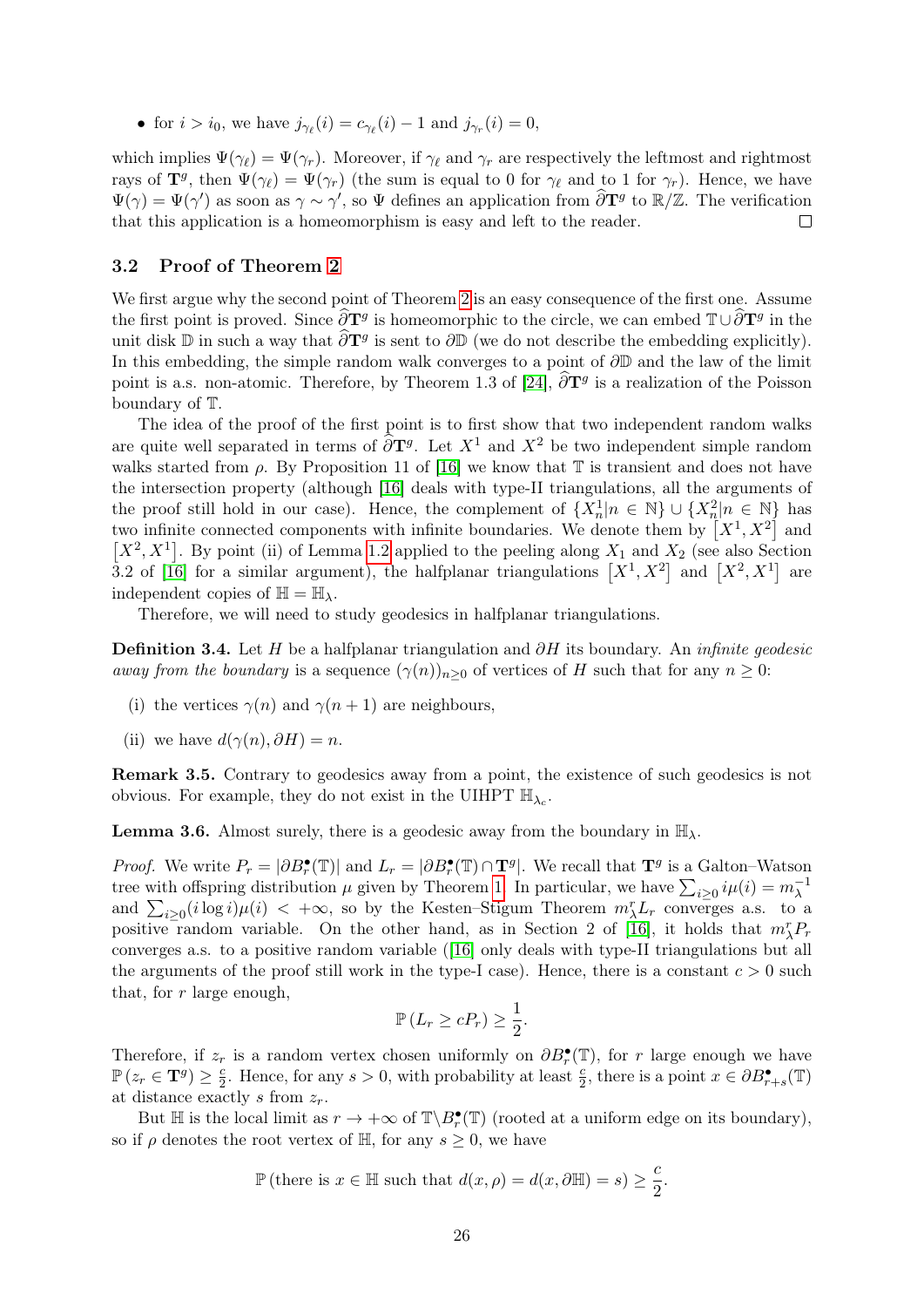

<span id="page-26-0"></span>Figure 9: From an infinite geodesic away from the boundary in  $H$ , we can build an infinite leftmost geodesic in  $T$ , that lies in  $H$  eventually.

This event is nonincreasing in s, so with probability at least  $\frac{c}{2}$  it occurs for every s. By a compactness argument, with probability at least  $\frac{c}{2}$ , there is an infinite geodesic away from the boundary  $\gamma$  with  $\gamma(0) = \rho$ . Finally, we claim that H is invariant under root translation, and that the root translation is ergodic, which is enough to conclude. Indeed, by local limit, the invariance is a consequence of the invariance of  $\mathbb{T}^p$  for every p under re-rooting along the boundary. The ergodicity is proved in the type-II case in [\[7\]](#page-38-5) (this is Proposition 1.3), and the proof adapts well here.  $\Box$ 

We can now show that  $X^1$  and  $X^2$  are a.s. separated by an infinite leftmost geodesic.

<span id="page-26-1"></span>**Lemma 3.7.** Almost surely, there is a ray  $\hat{\gamma}$  of  $\mathbf{T}^g$  such that for n large enough, we have  $\widehat{\gamma}(n) \in [X^1, X^2]$ , and the same is true for  $[X^2, X^1]$ .

*Proof.* In this proof, we will write  $H = [X^1, X^2]$  to avoid too heavy notations. Let  $\gamma$  be an infinite geodesic away from the boundary in H, which exists by Lemma [3.6.](#page-25-1) For  $n \geq 0$ , let  $(\gamma_n(i))_{0\leq i\leq d(\rho,\gamma(n))}$  be the leftmost geodesic from  $\rho$  to  $\gamma(n)$  (cf. Figure [9\)](#page-26-0). For  $n \geq i \geq d(\rho,\gamma(0)),$ we have  $i \leq n = d(\gamma(n), \partial H) \leq d(\gamma(n), \rho)$  so  $\gamma_n(i)$  is well defined, and

$$
d(\gamma(n), \gamma_n(i)) = d(\rho, \gamma(n)) - i \quad \text{(since } \gamma \text{ is a geodesic)}
$$
  
\n
$$
\leq n + d(\rho, \gamma(0)) - i \quad \text{(by the triangular inequality)}
$$
  
\n
$$
\leq n
$$
  
\n
$$
= d(\gamma(n), \partial H),
$$

so  $\gamma_n(i) \in H$ . But by a compactness argument, there is an infinite path  $\tilde{\gamma}$  in T such that for any *i*, there are infinitely many *n* such that  $\tilde{\gamma}(i) = \gamma_n(i)$ . It easy to check that  $\tilde{\gamma}$  is an infinite leftmost geodesic in T. Moreover, since  $\gamma_n(i) \in H$  for  $n \geq i \geq d(\rho, \gamma(0))$ , we have  $\tilde{\gamma}(i) \in H$  for <br>*i* large enough, so there is an infinite leftmost geodesic of T that lies in H eventually. i large enough, so there is an infinite leftmost geodesic of  $\mathbb T$  that lies in H eventually.

Proof of Theorem [2.](#page-3-0) We can now prove the convergence of the simple random walk to a point of  $\partial \mathbf{T}^g$ . If X is a simple random walk, we write  $Acc(X)$  for the set of accumulation points of X on  $\widehat{\partial} T^g$ . By Lemma [3.2,](#page-24-0) it is enough to prove that  $Acc(X)$  is reduced to a point. We first claim that Acc(X) is a circle arc of  $\frac{\partial \mathbf{T}^g}{\partial \mathbf{I}}$ . Indeed, assume  $\hat{\gamma}_1 \neq \hat{\gamma}_2$  are two points of Acc(X). Then  $\partial \mathbf{T}^g \setminus {\hat{\gamma}_1, \hat{\gamma}_2}$  has two connected components, that we denote by  $(\hat{\gamma}_1, \hat{\gamma}_2)$  and  $(\hat{\gamma}_2, \hat{\gamma}_1)$ . To oscillate between  $\hat{\gamma}_1$  and  $\hat{\gamma}_2$ , the walk X must intersect infinitely many times either all the  $\gamma$ such that  $\hat{\gamma} \in (\hat{\gamma}_1, \hat{\gamma}_2)$  or all the  $\gamma$  such that  $\hat{\gamma} \in (\hat{\gamma}_2, \hat{\gamma}_1)$  (see Figure [10\)](#page-27-0). In both cases, Acc(X)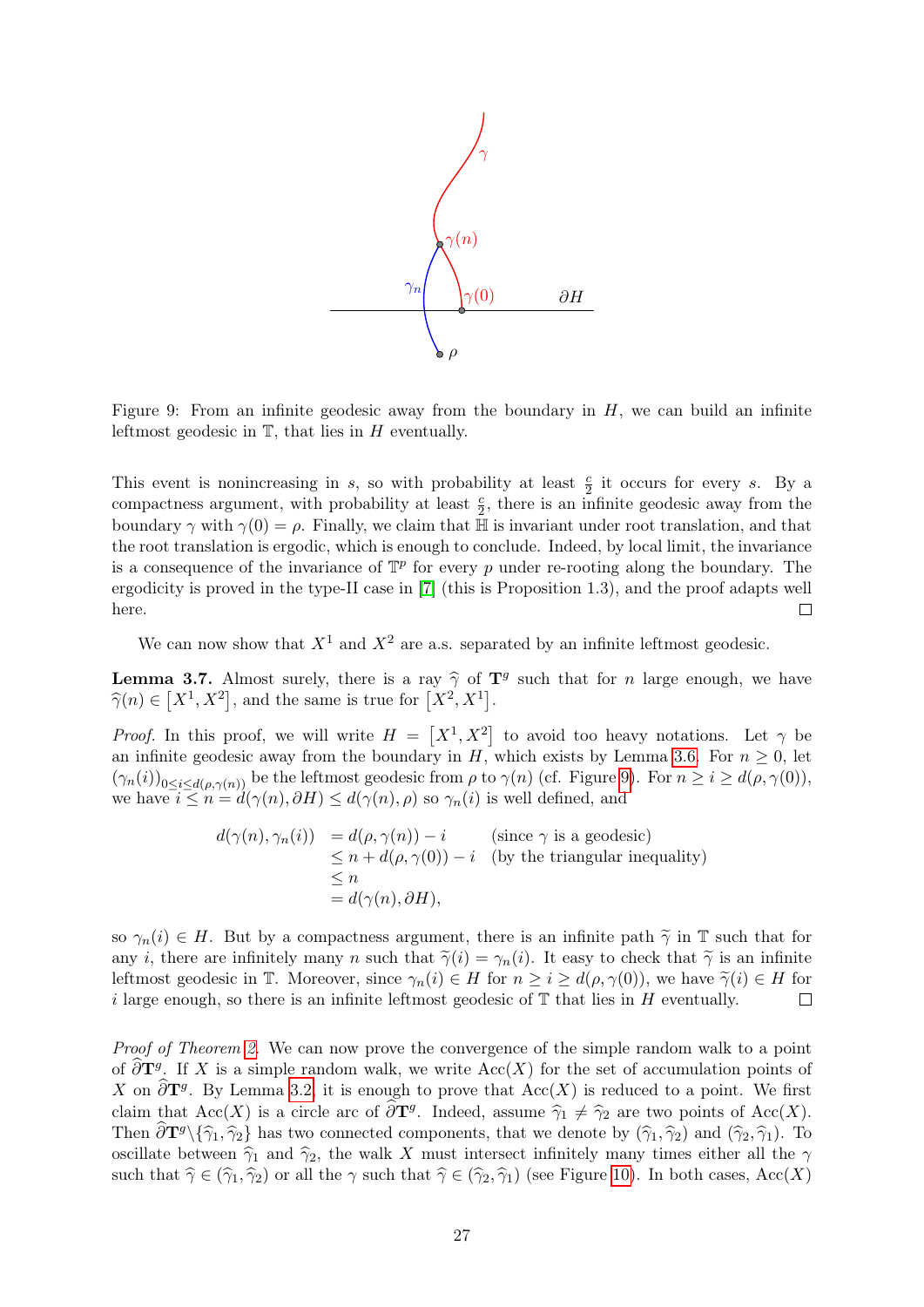

<span id="page-27-0"></span>Figure 10: Proof that  $Acc(X)$  is an arc circle: assume X oscillates between  $\gamma_1$  and  $\gamma_2$  and there is  $\gamma' \in (\hat{\gamma}_2, \hat{\gamma}_1)$  that X intersects only finitely many times. Then X intersects infinitely many<br>times grows  $\gamma$  with  $\hat{\gamma} \in (\hat{\gamma}_2, \hat{\gamma}_1)$ times every  $\gamma$  with  $\hat{\gamma} \in (\hat{\gamma}_1, \hat{\gamma}_2)$ .

contains one of the two arcs from  $\hat{\gamma}_1$  to  $\hat{\gamma}_2$ . Hence, Acc(X) is closed and connected, so it is a circle arc.

Now let  $\nu$  be a probability measure with no atom and full support on  $\frac{\partial \mathbf{T}^g}{\partial \mathbf{T}^g}$  (for example, one can consider the exit measure of the nonbacktracking random walk on  $\mathbf{T}^g$ ). Either  $Acc(X)$ is a singleton, or it has positive measure, so it is enough to show that  $\mathbb{P}(\nu(\text{Acc}(X)) > 0) = 0$ . By Lemma [3.7,](#page-26-1) we know that if  $X^1$  and  $X^2$  are two independent simple random walks started from  $\rho$ , then there are two rays of  $\mathbf{T}^g$  lying respectively in  $[X_1, X_2]$  and  $[X_2, X_1]$  eventually, so they separate  $X^1$  and  $X^2$ . Therefore,  $Acc(X^1) \cap Acc(X^2)$  contains at most two points, so  $\nu\left(\text{Acc}(X^1) \cap \text{Acc}(X^2)\right) = 0$  a.s.. Let  $X^i$  for  $i \in \mathbb{N}$  be infinitely many independent simple random walks started from  $\rho$ . We have

$$
\sum_{i\geq 0} \nu\left(\text{Acc}(X^i)\right) = \nu\left(\bigcup_{i\geq 0} \text{Acc}(X^i)\right) \leq 1.
$$

But the  $\nu(\text{Acc}(X^i))$  are i.i.d. (conditionally on T), so they must be 0 a.s.. Therefore,  $\text{Acc}(X)$ cannot have positive measure so it is a.s. a point.

Hence, the simple random walk a.s. converges to a point of  $\partial \mathbf{T}^g$ , so it defines an exit measure on  $\frac{\partial \mathbf{T}^g}{\partial \mathbf{I}}$ , that we denote by  $\nu_\partial$ . We now prove that  $\nu_\partial$  is nonatomic. Once again, our main tool is Lemma [3.7.](#page-26-1) Assume  $\nu_{\partial}$  has an atom with positive probability, and let  $(X^{i})_{1\leq i\leq 4}$  be four independent SRW started from  $\rho$ . For every  $1 \leq i \leq 4$ , let  $X^i_{\infty}$  be the limit of  $X^i$  in  $\widehat{\partial} \mathbf{T}^g$ . Then  $\mathbb{P}\left(X_{\infty}^1 = X_{\infty}^2 = X_{\infty}^3 = X_{\infty}^4\right) > 0$ . If this happens, we can assume (up to a factor  $\frac{1}{24}$ ) that they lie in clockwise order, and that  $\frac{\partial \mathbf{T}^g}{\partial \mathbf{X}} \{X_{\infty}^1\}$  lies in the part between  $X^4$  and  $X^1$ . By Lemma [3.7,](#page-26-1) there are at least one ray of  $\mathbf{T}^g$  between  $X^1$  and  $X^2$ , one between  $X^2$  and  $X^3$  and one between  $X^3$  and  $X^4$  (cf. Figure [11\)](#page-28-0). Hence, there are at least three rays of  $\mathbf{T}^g$  in the part between  $X^1$ and  $X^4$  that does not contain  $\frac{\partial \mathbf{T}^g}{\partial X^3}$ . In particular, two of them are not equivalent for ∼ (we recall that the equivalence classes have cardinal at most 2). Hence, the part lying between  $X<sup>1</sup>$  and  $X<sup>4</sup>$  containing  $X<sup>2</sup>$  and  $X<sup>3</sup>$  (the left part on Figure [11\)](#page-28-0) also contains a slice of the form  $\mathbb{S}[y]$  (see Figure [1\)](#page-2-0), so  $X^1_{\infty} \neq X^4_{\infty}$ . We get a contradiction.

We finally show that  $\nu_{\partial}$  has full support. Since  $\nu_{\partial}$  is nonatomic, we have  $\nu_{\partial} (\{\hat{\gamma}_{S1} \}) = 0$  a.s..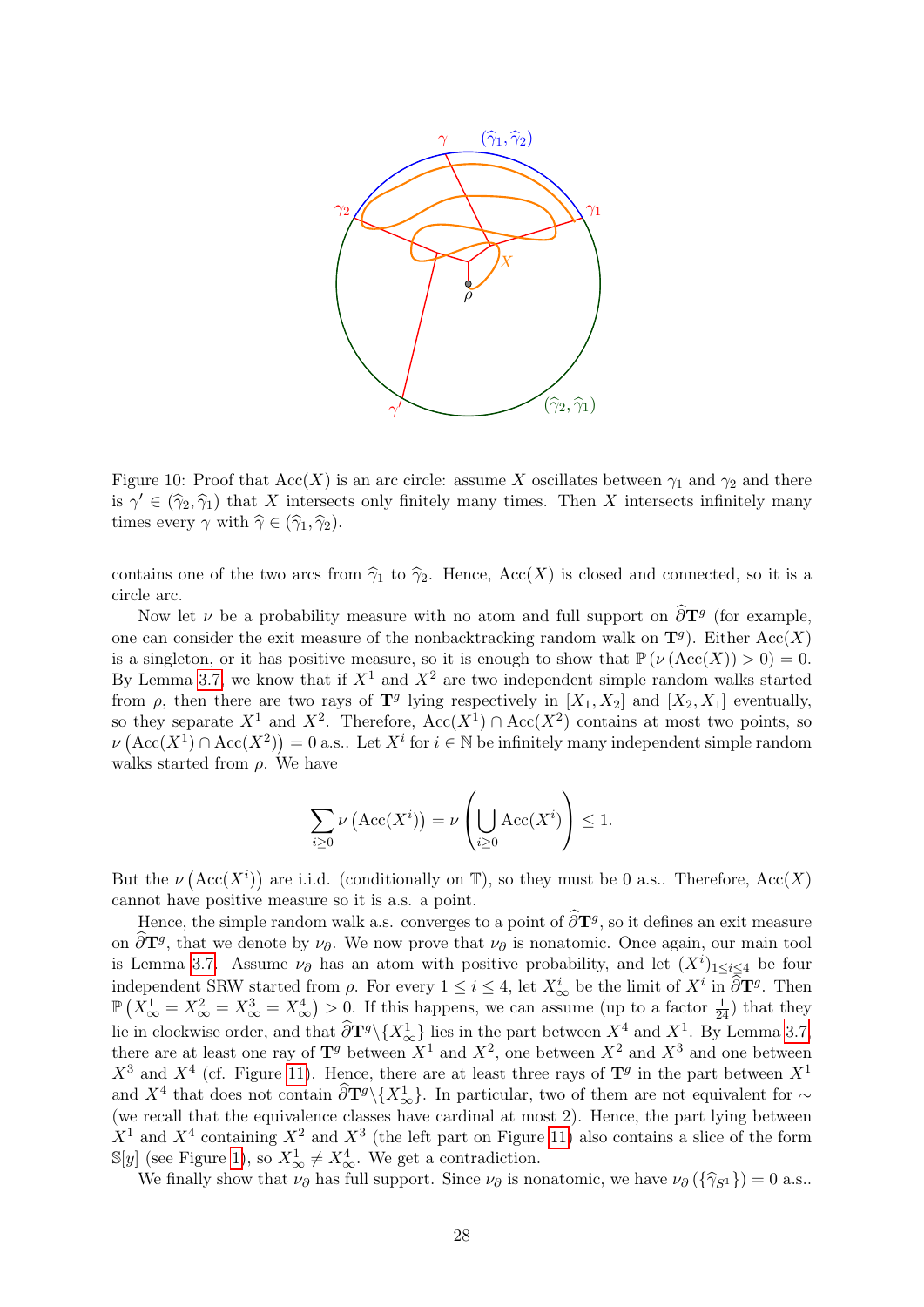

<span id="page-28-0"></span>Figure 11: Sketch of the proof that  $\nu_{\partial}$  is nonatomic: if  $X^1, \ldots, X^4$  are four independent simple random walks, then there are three infinite leftmost geodesics (in red) between  $X^1$  and  $X^4$ , so there is a slice  $\mathbb{S}[y]$  there. The hulls of the four random walks are in green.

Hence, a.s., we have  $X_n \in \mathbb{S}[\rho] = \mathbb{S}$  for n large enough. Therefore, we also have

$$
\mathbb{P}(\forall k \ge 0, X_k \in \mathbb{S}[\rho]|X_0 = \rho) > 0 \quad \text{a.s.}
$$

Now fix  $r > 0$ , condition on  $B_r^{\bullet}(\mathbb{T})$  and take  $x \in \mathbf{T}^g$  such that  $d(\rho, x) = r$ . Since  $\mathbb{S}[x]$  has the same distribution as  $\mathbb{S}[\rho]$  (see Figure [1\)](#page-2-0), we have

$$
\mathbb{P}(\forall k \ge 0, X_k \in \mathbb{S}[x] | X_0 = x) > 0 \quad \text{a.s.}
$$

Hence, we have  $\mathbb{P}(X_k \in \mathbb{S}[x])$  for k large enough  $|X_0 = \rho| > 0$  a.s. If this occurs, then  $X_\infty$  is of the form  $\hat{\gamma}$ , where  $\gamma(k) \in \mathbb{S}[x]$  for k large enough. Therefore, we have

$$
\nu_{\partial} (\{\hat{\gamma}|\gamma \text{ lie in } \mathbb{S}[x] \text{ eventually}\}) > 0 \quad \text{a.s.}
$$

Almost surely, this holds for every  $x \in \mathbf{T}^g$ , which is enough to ensure that  $\nu_\partial$  has full support. This ends the proof of Theorem [2.](#page-3-0)  $\Box$ 

Remark 3.8. We end this section with a remark about the Gromov boundary [\[23\]](#page-39-15), which is another natural notion of boundary for an infinite graph  $G = (V, E)$ . Let  $\mathcal{C}(G)$  be the space of functions  $f: V \to \mathbb{R}$  equipped with the product topology. We say that two functions of  $\mathcal{C}(G)$  are equivalent if they are equal up to an additive constant. We quotient  $\mathcal{C}(G)$  by this equivalence relation to obtain the quotient space  $\mathcal{C}(G)/\mathbb{R}$ . If  $x \in V$ , we define  $f_x \in \mathcal{C}(G)/\mathbb{R}$ by  $f_x(y) = d_G(x, y)$  for any  $y \in V$ . The Gromov compactification  $\widehat{G}$  of G is the closure of  ${f_x|x \in V}$  in  $\mathcal{C}(G)/\mathbb{R}$  and the *Gromov boundary*  $\partial_{Gr}G$  of G is the set  $\widehat{G}\setminus{f_x|x \in V}$ .

It is easy to show that for any geodesic ray  $\gamma$ , the sequence  $f_{\gamma(n)}$  converges in  $\mathcal{C}(G)/\mathbb{R}$ , so it defines a point  $f_{\gamma} \in \partial_{Gr} \mathbb{T}$ . A natural question is to ask whether there is a natural correspondence between  $\partial \mathbf{T}^g$  and  $\partial_{Gr} \mathbb{T}$ . The answer is no.

To prove it, we show that if  $\gamma_1$  and  $\gamma_2$  are respectively the left and right boundary of the same strip, then  $f_{\gamma_1} \neq f_{\gamma_2}$ . Indeed, let n be such that  $\gamma_1(n) \notin \gamma_2$ . We have  $f_{\gamma_1}(\gamma_1(n)) - f_{\gamma_1}(\rho) = -n$ by definition of  $f_{\gamma_1}$ . But if we had  $f_{\gamma_2}(\gamma_1(n)) - f_{\gamma_2}(\rho) = -n$ , this would mean that there is  $m > n$  such that  $d(\gamma_2(m), \gamma_1(n)) - d(\gamma_2(m), \rho) = -n$ , i.e.  $d(\gamma_2(m), \gamma_1(n)) = m - n$ . Take such an m minimal. Then by concatenating  $\gamma_1$  from  $\rho$  to  $\gamma_1(n)$  and a geodesic from  $\gamma_1(n)$  to  $\gamma_2(m)$ , we obtain a geodesic from  $\rho$  to  $\gamma_2(m)$  that lies strictly to the left of  $\gamma_2$ . This contradicts the fact that  $\gamma_2$  is a leftmost geodesic in  $\mathbb T$ . This suggests that  $\partial_{Gr} \mathbb T$  should not be homeomorphic to the circle, but rather to a Cantor set.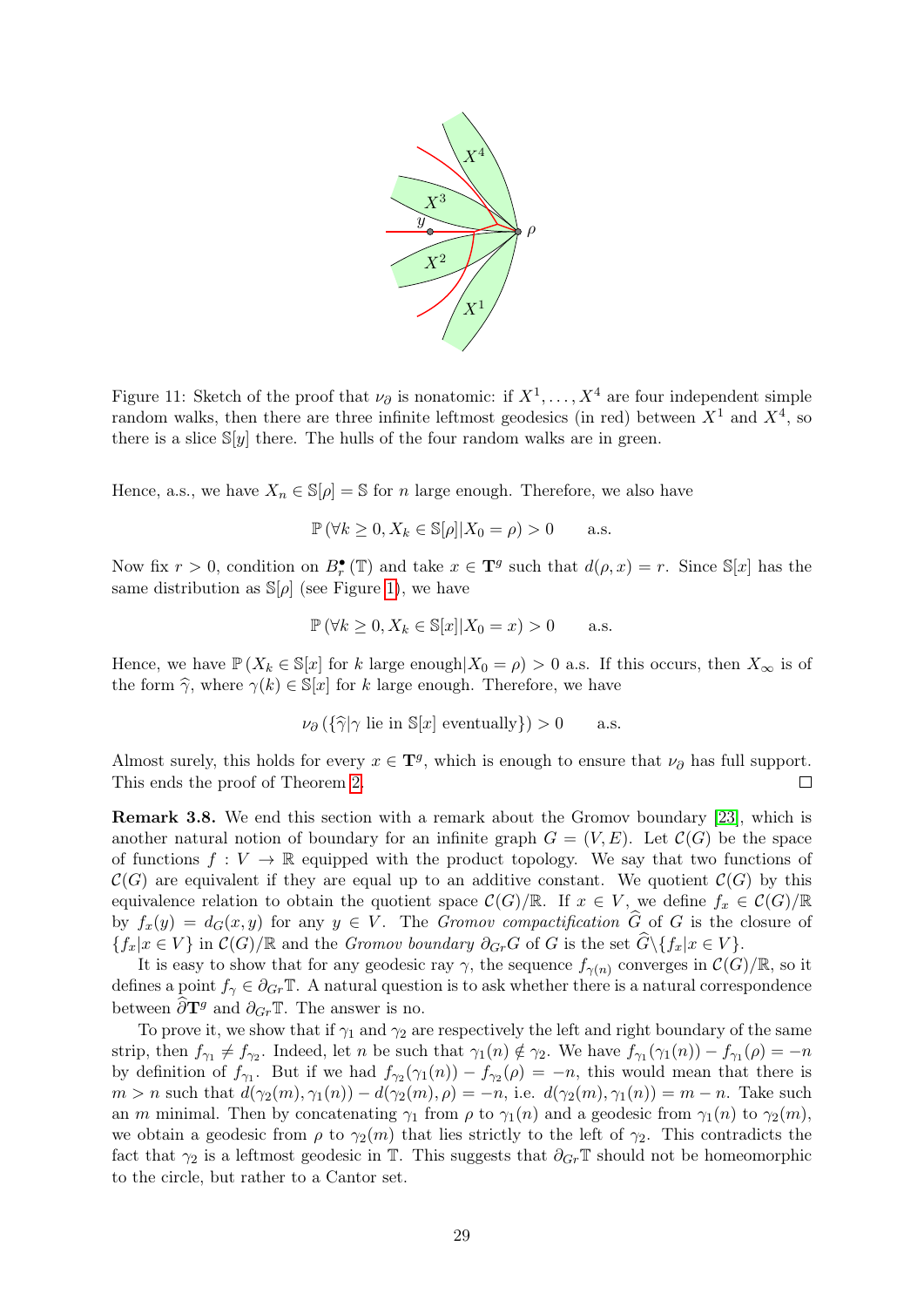

Figure 12: Proposition [4.2](#page-29-2) : almost surely, for any x, none of these two cases occurs.

# <span id="page-29-0"></span>4 The tree of infinite geodesics in the hyperbolic Brownian plane

# <span id="page-29-1"></span> $\textbf{4.1} \quad \textbf{The tree} \; \textbf{T}^g (\mathcal{P}^h)$

The goal of this section is to take the scaling limit of Theorem [1](#page-0-1) and to prove Theorem [3.](#page-3-1) For all this section, we fix a sequence  $(\lambda_n)$  of numbers in  $(0, \lambda_c]$  such that  $\lambda_n = \lambda_c \left(1 - \frac{2}{3n^4}\right) + o\left(\frac{1}{n^4}\right)$ . We know, by the main result of [\[14\]](#page-38-4), that  $\frac{1}{n} \mathbb{T}_{\lambda_n}$  converges for the local Gromov–Hausdorff distance to  $\mathcal{P}^h$ . Therefore, it seems reasonable that  $\mathbf{T}^g(\mathcal{P}^h)$  should be the scaling limit of the trees  $\mathbf{T}^g$  $\frac{g}{\lambda_n}$ . This scaling limit is easy to describe. We recall that **B** is the infinite tree in which every vertex has exactly two children, except the root which has one. For  $\alpha > 0$ , we denote by  $Y_{\alpha}$  the Yule tree of parameter  $\alpha$ , i.e. the tree **B** in which the lengths of the edges are i.i.d. exponential variables with parameter  $\alpha$ .

<span id="page-29-3"></span>**Lemma 4.1.** The trees  $\frac{1}{n} \mathbf{T}_{\lambda}^{g}$  $\frac{g}{\lambda_n}$  converge for the local Gromov–Hausdorff distance to  $\mathbf{Y}_{2\sqrt{2}}$ .

*Sketch of proof.* We recall that  $\mathbf{T}_{\lambda}^{g}$  $\chi_n^g$  is a Galton–Watson tree with offspring distribution  $\mu_{\lambda_n}$ , where  $\mu_{\lambda_n}(k) = m_{\lambda_n} (1 - m_{\lambda_n})^{k-1}$  for every  $k \ge 1$ , and  $m_{\lambda}$  is explicitly given by [\(2\)](#page-1-0). We can compute  $m_{\lambda_n} = 1 - \frac{2\sqrt{2}}{n} + O\left(\frac{1}{n^2}\right)$ . Let  $\widetilde{\mu}_{\lambda}$  be the distribution defined by  $\widetilde{\mu}_{\lambda}(1) = m_{\lambda}$  and  $\widetilde{\mu}_{\lambda}(2) = 1 - m_{\lambda}$ , and let  $\widetilde{\mathbf{T}}_{\lambda}^{g}$  be a Galton–Watson tree with offspring distribution  $\widetilde{\mu}_{\lambda}$ . Then  $\widetilde{\mathbf{T}}_{\lambda}^{g}$  is a copy of **B** where the length of each edge is a geometric variable of parameter  $1 - m<sub>\lambda</sub>$ , so  $\frac{1}{n} \widetilde{\mathbf{T}}_{\lambda_n}^g$ converges to  $\mathbf{Y}_{2\sqrt{2}}$ . Moreover,  $\mathbf{T}_{\lambda}^{g}$  $\lambda$  can be obtained by adding children to some of the vertices of  $\widetilde{\mathbf{T}}_{\lambda}^{g}$  with two children. Since  $\mu_{\lambda_n}([3,+\infty[) = O\left(\frac{1}{n^2}\right)$ , the probability to affect a vertex is of order  $\frac{1}{n^2}$ . The number of vertices at height of order *n* in  $\mathbf{T}_\lambda^g$  $\frac{g}{\lambda_n}$  is of order *n*, so the difference bewteen  $\mathbf{T}_{\lambda}^{g}$  $\widetilde{\mathbf{T}}_{\lambda_n}^g$  and  $\widetilde{\mathbf{T}}_{\lambda_n}^g$  does not affect the scaling limit.

However, taking the scaling limit of  $\mathbf{T}_{\lambda}^{g}$  $\frac{g}{\lambda_n}$  is not enough to obtain a description of infinite geodesics in  $\mathcal{P}^h$ . Three different kinds of problems could prevent this:

- (i) it is not completely clear that the infinite geodesics in  $\mathcal{P}^h$  form a tree,
- (ii) two different discrete leftmost geodesics might be too close and collide in the scaling limit,
- (iii) discrete paths that are not infinite leftmost geodesics might become infinite geodesics in the scaling limit.

We take care of item (i) right now, while the goal of Lemmas [4.3](#page-30-1) and [4.5](#page-31-0) will be to rule out items (ii) and (iii).

The fact that the infinite geodesics of  $\mathcal{P}^h$  indeed form a tree is a quite strong result, that follows from the confluence of geodesics properties in the Brownian map. More precisely, it will be a consequence of [\[5,](#page-38-18) Proposition 28], which we recall here. We write  $m_{\infty}$  for the Brownian map, and denote its root by  $\rho$ .

<span id="page-29-2"></span>**Proposition 4.2.** [\[5\]](#page-38-18) Almost surely, for any  $x \in m_\infty$ , if  $\gamma$  and  $\gamma'$  are two geodesics from  $\rho$  to x that coincide on a neighbourhood of x, then  $\gamma = \gamma'$ .

We write  $\mathbf{T}^g(\mathcal{P}^h)$  for the set of those points of  $\mathcal{P}^h$  that lie on an infinite geodesic of  $\mathcal{P}^h$ started from  $\rho$ . By local isometry of the Brownian plane and the Brownian map and scale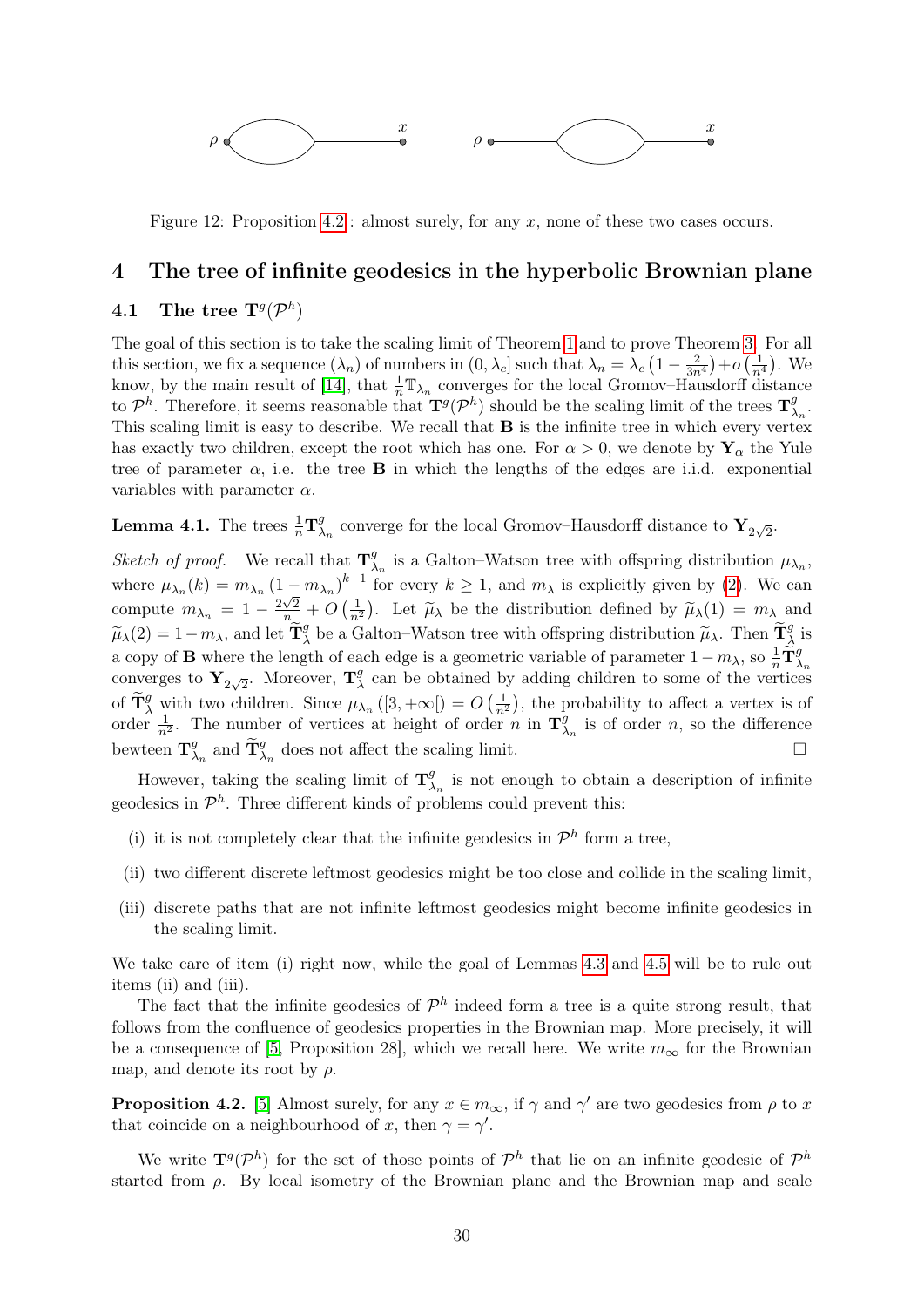invariance of the Brownian plane [\[17\]](#page-38-13), Proposition [4.2](#page-29-2) also holds for the Brownian plane. By the absolute continuity relations of [\[14\]](#page-38-4), it also holds for  $\mathcal{P}^h$ . We claim that it implies that for every  $x \in \mathbf{T}^g(\mathcal{P}^h)$ , there is a unique geodesic from  $\rho$  to x in  $\mathcal{P}^h$ . Indeed, let  $x \in \mathbf{T}^g(\mathcal{P}^h)$  and let  $\gamma$  be an infinite geodesic of  $\mathcal{P}^h$  passing through x. Let  $\gamma'$  be a geodesic from  $\rho$  to x. Finally, let y be a point on the ray  $\gamma$  such that  $d(\rho, y) > d(\rho, x)$ . The concatenation  $\gamma''$  of  $\gamma'$  and the part of  $\gamma$  between x and y is a geodesic from  $\rho$  to y that coincides with  $\gamma$  in a neighbourhood of y. By Proposition [4.2,](#page-29-2) the path  $\gamma''$  must coincide with  $\gamma$ , so  $\gamma'$  must coincide with  $\gamma$ , which proves our claim.

We equip  $\mathbf{T}^g(\mathcal{P}^h)$  with its natural tree metric: if  $x, y \in \mathbf{T}^g(\mathcal{P}^h)$ , the intersection of the geodesics from  $\rho$  to x and y is compact so there is a unique point z on it that maximizes  $d(\rho, z)$ . We write  $d_{\mathbf{T}^g(\mathcal{P}^h)}(x,y) = d_{\mathcal{P}^h}(x,z) + d_{\mathcal{P}^h}(z,y)$ . Equipped with this distance  $\mathbf{T}^g(\mathcal{P}^h)$  is a real tree. However, it is not obvious that it is locally compact (for example it is not if  $\mathcal{P}^h$  is replaced by  $\mathbb{R}^2$  equipped with the Euclidean norm).

### <span id="page-30-0"></span>4.2 Two lemmas about near-critical strips

We first show that two disjoint geodesics in  $\mathbf{T}_3^9$  $\frac{g}{\lambda}$  are quite well-separated, which rules out problem (ii). We denote by  $\gamma_{\ell}$  and  $\gamma_r$  the left and right boundaries of the infinite strip  $S^1_{\lambda_n}$ .

<span id="page-30-1"></span>**Lemma 4.3.** Let  $b > a > 0$  and  $\varepsilon > 0$ . Then there is  $\delta > 0$  such that, for *n* large enough, the following holds:

$$
\mathbb{P}\left(\forall i,j\in [an,bn],d_{S^1_{\lambda_n}}(\gamma_\ell(i),\gamma_r(j))\geq \delta n\right)\geq 1-\varepsilon.
$$

Note that this lemma is very similar to Lemma 3.4 of [\[31\]](#page-39-4). However, the slices considered here are not exactly the same, and the lemma of [\[31\]](#page-39-4) only gives the result with positive probability.

*Proof.* The idea of the proof is as follows: assume that two points on  $\gamma_r$  and  $\gamma_\ell$  at height in [a, b] are too close from each other. Then with positive probability  $S^1_\lambda$  is the only strip of  $\mathbb{T}_{\lambda_n}$ that reaches height b. In this case, we have a small separating cycle in  $\mathbb{T}_{\lambda_n}$ , which becomes a pinch point in the scaling limit. This contradicts the homeomorphicity of  $\mathcal{P}^h$  to the plane (this is Proposition 18 of [\[14\]](#page-38-4), and a consequence of the homeomorphicity of the Brownian map to the sphere [\[32\]](#page-39-16)).

More precisely, assume the lemma is not true. Then up to extraction, for all  $\delta > 0$  and for n large enough, we have

$$
\mathbb{P}\left(\exists i,j\in [an,bn],d_{S^1_{\lambda_n}}(\gamma_\ell(i),\gamma_r(j))<\delta n\right)\geq \varepsilon.
$$

Note that if this happens, then by the triangle inequality we must have  $|i - j| < \delta n$ .

On the other hand, by Theorem [1,](#page-0-1) the probability that the tree  $\mathbf{T}_\lambda^g$  $\lambda_n$  has only one vertex at height  $(b+1)n$  is  $\mu_{\lambda_n}(1)^{(b+1)n} = m_{\lambda_n}^{(b+1)n}$  $\lambda_n^{(b+1)n} \longrightarrow e^{-2\sqrt{2}(b+1)}$ . Since the tree  $\mathbf{T}_{\lambda}^g$  $\lambda_n$  is independent of the strip  $S^1_{\lambda_n}$ , for n large enough, the following event occurs with probability at least  $\frac{1}{2}e^{-2\sqrt{2}(b+1)}\varepsilon$ :

{there are 
$$
i, j \in [an, bn]
$$
 with  $d_{S^1_{\lambda_n}}(\gamma_{\ell}(i), \gamma_r(j)) < \delta n$ }  
AND  
{ $S^1_{\lambda_n}$  is the only strip of  $\mathbb{T}_{\lambda_n}$  at height  $(b+1)n$  }.

If this event occurs, the hull of radius  $(b+1)n$  in  $\mathbb{T}_{\lambda_n}$  is the hull of radius  $(b+1)n$  in  $S^1_{\lambda_n}$ , where the boundary geodesics  $\gamma_{\ell}$  and  $\gamma_r$  have been glued together. Hence, by concatenating the geodesic in  $S^1_{\lambda_n}$  between  $\gamma_\ell(i)$  and  $\gamma_r(j)$  and a portion of  $\gamma_\ell = \gamma_r$  of length  $|i - j|$ , we get a cycle of length not greater than  $2\delta n$ , at height at least  $(a - \delta)n$ , and that separates  $\rho$  from infinity. In other words, for all  $\delta > 0$ , with probability at least  $\frac{1}{2}e^{-2\sqrt{2}(b+1)}\varepsilon$ , the following event occurs: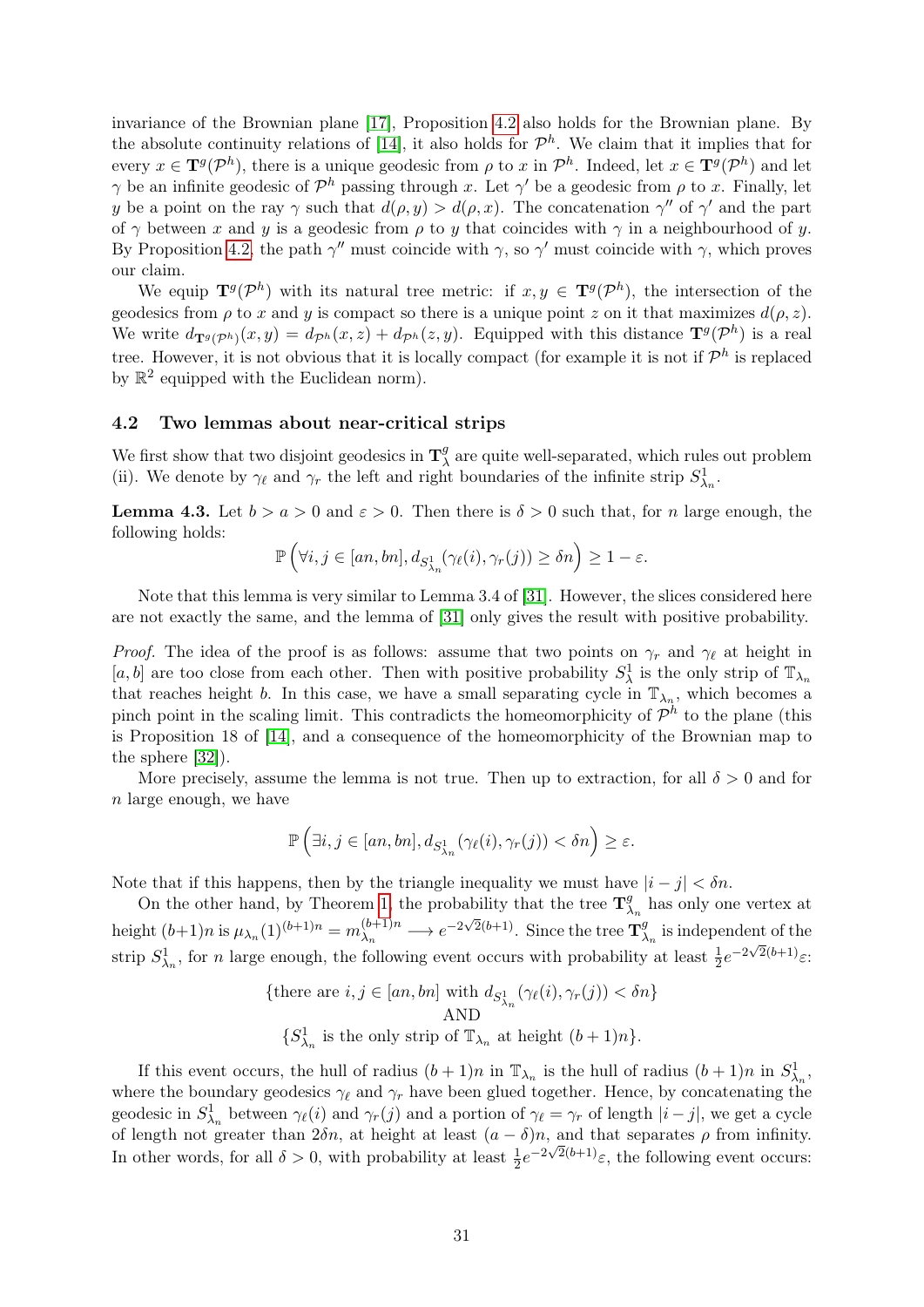{there is a point  $z \in \mathbb{T}_{\lambda_n}$  with  $a - \delta \leq \frac{1}{n}$  $\frac{1}{n}d(\rho, z) \leq b + \delta$  such that for any continuous path p from  $\rho$  to infinity, there is a point y of p such that  $\frac{1}{n}d(y, z) \leq 2\delta$ .

This last property is closed for the Gromov–Hausdorff topology. To prove it properly, we would need to replace the path to infinity by a path to a point x at distance from  $\rho$  large enough so that x cannot lie in  $B_{(b+1)n}^{\bullet}(\mathbb{T}_{\lambda_n})$ , and then to replace the continuous path by a  $\delta$ -chain. We omit the details here, see Appendix of [\[14\]](#page-38-4) for something very similar.

Hence, by the main Theorem of [\[14\]](#page-38-4), for any  $\delta > 0$ , with probability at least  $\frac{1}{2}e^{-2\sqrt{2}(b+1)}\varepsilon$ , there is a point  $z \in \mathcal{P}^h$  with  $a - \delta \leq d(\rho, z) \leq b + \delta$  such that any continuous path from  $\rho$  to infinity contains a point at distance at most  $\delta$  from z. Since this event is nondecreasing in  $\delta$ , with probability at least  $\frac{1}{2}e^{-2\sqrt{2(b+1)}}\varepsilon$  it occurs for every  $\delta > 0$ . If it does, let  $z_n$  be such a point for  $\delta = \frac{1}{n}$  $\frac{1}{n}$ , and let z be a subsequential limit of  $(z_n)$ . Then we have  $a \leq d(\rho, z) \leq b$  and every infinite path from  $\rho$  to infinity must contain z. Hence, there is a single point that separates the origin from infinity in  $\mathcal{P}^h$ , which is impossible by homeomorphicity of  $\mathcal{P}^h$  to the plane.  $\Box$ 

The next lemma shows that for any  $x \in \mathbb{T}_{\lambda_n}$ , there is a geodesic from x to  $\rho$  that coincides with a leftmost infinite geodesic on a quite long distance. Combined with the uniqueness of geodesics between  $\rho$  and points of  $\mathbf{T}^g(\mathcal{P}^h)$ , this will rule out problem (iii). We consider a strip  $S^0_{\lambda_n}$  and we denote by  $\gamma_\ell$  and  $\gamma_r$  its left and right geodesic boundaries.

**Definition 4.4.** Let  $x \in S^0_{\lambda_n}$  and  $a > 0$ . We say that x is a-close to the boundary if there is a geodesic  $\gamma$  from  $\rho$  to x that contains either  $\gamma_{\ell}(i)$  for every  $0 \leq i \leq a$ , or  $\gamma_{r}(i)$  for every  $0 \leq i \leq a$ .

#### <span id="page-31-0"></span>**Lemma 4.5.** Let  $\varepsilon, r > 0$ .

(i) There is  $C > 0$  such that for n large enough

$$
\mathbb{P}\left(\text{every } x \in \partial B^{\bullet}_{C_n}\left(S^0_{\lambda_n}\right) \text{ is } (rn)\text{-close to the boundary}\right) \geq 1 - \varepsilon.
$$

(ii) There is  $C' > 0$  such that for n large enough

$$
\mathbb{P}\left(\text{every } x \in S_{\lambda_n}^0 \backslash B_{C'n} \left(S_{\lambda_n}^0\right) \text{ is } (rn)\text{-close to the boundary}\right) \geq 1 - 2\varepsilon.
$$

Note that we gave two quite similar versions of the lemma. The version (i) is the most natural to prove, whereas (ii) passes more easily to the Gromov–Hausdorff limit and is the one we will use later.

*Proof.* (i) We recall that  $\tau_{\lambda_n}^0$  is the skeleton of  $S_{\lambda_n}^0$ . We first argue that showing point (i) of the lemma is equivalent to bounding the heights of the trees grafted on the spine of  $\tau^0$ . Let  $k > 0$  (we will precise its value later). We denote by  $x_1, \ldots, x_{p+1}$  the vertices of  $\partial B_k^{\bullet} (S^0_{\lambda_n})$  that lie on the right of the spine of  $\tau^0$ , from left to right. For  $1 \leq i \leq p$ , let also  $t_i$  be the subtree of descendants of the edge  $\{x_i, x_{i+1}\}$  in  $\tau^0$ . For  $1 \le i \le p$ , let also  $\gamma_i$ be the leftmost geodesic from  $x_i$  to  $\rho$ . It is clear (see Figure [6\)](#page-14-2) that the distance between  $x_i$  and the point at which  $\gamma_i$  and  $\gamma_r$  merge is equal to the maximum of the heights of the trees starting between  $x_i$  and  $\gamma_r$ . Hence, we have  $\gamma_i(j) \in \gamma_r$  as soon as j is greater than the heights of all the trees  $t_i, t_{i+1}, \ldots, t_p$ . Therefore, if we denote by  $H_{\lambda_n}^r(k)$  the height of the forest  $(t_1, \ldots, t_p)$ , then for any i, there is a geodesic from  $x_i$  to  $\rho$  that contains  $\gamma_r(j)$ for  $0 \leq j \leq k - H_{\lambda_n}^r(k)$ . We can do the same reasoning for vertices on the left of the spine. We denote by  $H^{\ell}_{\lambda_n}(k)$  the height of the forest that is defined similarly on the left of the spine, and write  $H_{\lambda_n}(k) = \max\left(H_{\lambda_n}^{\ell}(k), H_{\lambda_n}^r(k)\right)$ . It is then enough to find C such that for  $n$  large enough:

<span id="page-31-1"></span>
$$
\mathbb{P}\left(H_{\lambda_n}(C_n) \le (C - r)n\right) \ge 1 - \varepsilon. \tag{29}
$$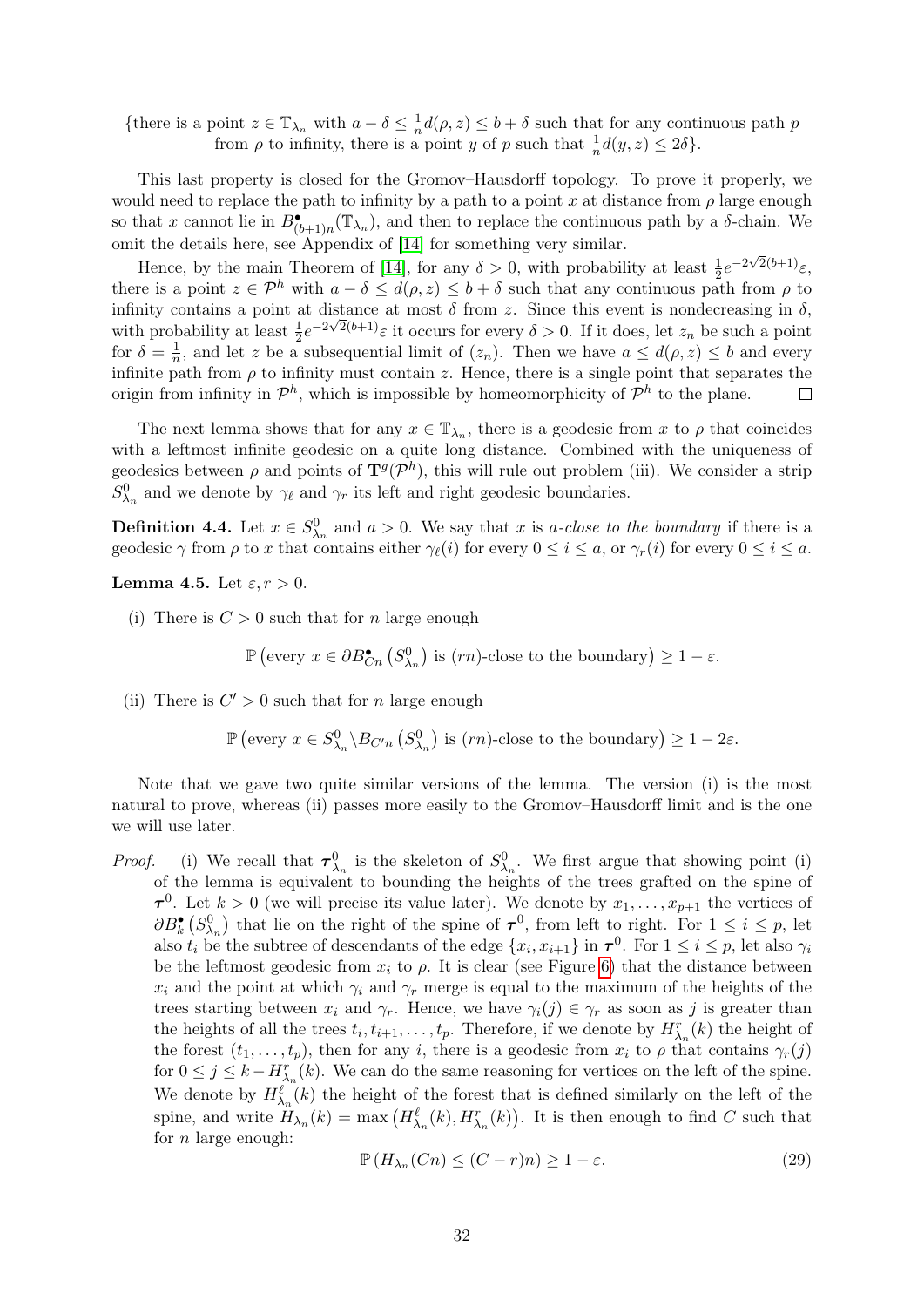We write  $P_{\lambda_n}(C_n) = |\partial B_{C_n}^{\bullet}(S_{\lambda_n}^0)| - 2$  (this is the number of vertices of  $\tau^0$  at height  $C_n$ that are not on the spine). Conditionally on  $P_{\lambda_n}(C_n)$ , all the trees of descendants of the vertices  $x_i$  are independent Galton–Watson trees conditioned on extinction before a finite time  $|Cn|$ , so we have

$$
\mathbb{P}\left(H_{\lambda_n}(Cn) \le (C-r)n | P_{\lambda_n}(Cn) = p\right) = \left(\frac{g_{\lambda_n}^{\circ\lfloor (C-r)n\rfloor}(0)}{g_{\lambda_n}^{\circ\lfloor Cn\rfloor}(0)}\right)^p \ge g_{\lambda_n}^{\circ\lfloor (C-r)n\rfloor}(0)^p.
$$

By Lemma [2.8,](#page-14-1) we get

$$
g_{\lambda_n}^{\circ \lfloor (C-r)n \rfloor}(0) = 1 - \frac{2}{\sinh^2(\sqrt{2}(C-r))} \frac{1}{n^2} + o\left(\frac{1}{n^2}\right)
$$

,

so  $g_{\lambda}^{\circ\lfloor (C-r)n \rfloor}$  $\frac{\delta_1(C-r)n}{\delta_1}$  (0)  $\geq 1-\frac{z}{n^2}$  for *n* large enough, where  $z=\frac{3}{\sinh^2(\sqrt{z})}$  $\frac{3}{\sinh^2(\sqrt{2}(C-r))}$ . Hence, we get z  $(Cn)$ .

$$
\mathbb{P}\left(H_{\lambda_n}(C_n) \le (C-r)n\right) \ge \mathbb{E}\left[\left(1-\frac{z}{n^2}\right)^{P_{\lambda_n}(C_n)}\right]
$$

By using the distribution of  $P_{C_n}$  given by Lemma [2.16,](#page-21-1) we obtain

$$
\mathbb{E}\left[\left(1-\frac{z}{n^2}\right)^{P_{\lambda_n}(Cn)}\right] = \frac{m_{\lambda_n}^{-\lfloor Cn \rfloor}}{\Pi_{\lambda_n}(\theta_{\lambda_n}(0))} \times \left(\Pi_{\lambda_n}\left(\left(1-\frac{z}{n^2}\right)g_{\lambda_n}^{\circ(\lfloor Cn \rfloor+1)}(0)\right) - \Pi_{\lambda_n}\left(\left(1-\frac{z}{n^2}\right)g_{\lambda_n}^{\circ(\lfloor Cn \rfloor}(0)\right)\right) \right)
$$
  

$$
\geq \frac{1}{\Pi_{\lambda_n}(\theta_{\lambda_n}(0))} \times m_{\lambda_n}^{-\lfloor Cn \rfloor} \times \left(1-\frac{z}{n^2}\right) \times \left(g_{\lambda_n}^{\circ(\lfloor Cn \rfloor+1)}(0) - g_{\lambda_n}^{\circ\lfloor Cn \rfloor}(0)\right)
$$
  

$$
\times \Pi_{\lambda_n}'\left(\left(1-\frac{z}{n^2}\right)g_{\lambda_n}^{\circ\lfloor Cn \rfloor}(0)\right).
$$

by convexity of  $\Pi_{\lambda_n}$ . We can now compute everything using Lemmas [2.8](#page-14-1) and [2.10.](#page-15-1) As  $n \to +\infty$ , the first factor goes to  $\frac{1}{2}$ , the second one goes to  $e^{2\sqrt{2}C}$ , the third one goes to 1. Moreover, by Lemma [2.8](#page-14-1) we have

$$
g_{\lambda_n}^{\circ \lfloor Cn \rfloor}(0) = 1 - \frac{2}{\sinh^2(\sqrt{2}C)} \frac{1}{n^2} + O\left(\frac{1}{n^3}\right)
$$

and, if  $x_n = 1 - \frac{c}{n^2} + o\left(\frac{1}{n^2}\right)$ , by [\(11\)](#page-11-3) we have

$$
g_{\lambda_n}(x_n) - x_n \underset{n \to +\infty}{\sim} \frac{2c\sqrt{c+2}}{n^3},
$$

so the fourth factor is equivalent to 4 √  $\sqrt{2} \frac{\cosh(\sqrt{2}C)}{\sinh^3(\sqrt{2}C)}$  $\frac{\cosh(\sqrt{2c})}{\sinh^3(\sqrt{2c})}$  $\frac{1}{n^3}$ . Finally, by taking the derivative of Lemma [2.10,](#page-15-1) we get

$$
\Pi'_{\lambda_n} \left( 1 - \frac{c}{n^2} + o\left(\frac{1}{n^2}\right) \right) = \frac{1}{\sqrt{2} \left(\sqrt{2} + \sqrt{c+2}\right)^2} n^3 + o\left(n^3\right).
$$

By putting all these estimates together we obtain

$$
\mathbb{E}\left[\left(1-\frac{z}{n^2}\right)^{P_{\lambda_n}(Cn)}\right] \xrightarrow[n\to+\infty]{} e^{2\sqrt{2}C} \frac{\cosh\left(\sqrt{2}C\right)}{\sinh^3\left(\sqrt{2}C\right)} \left(1+\sqrt{z+\coth^2\left(\sqrt{2}C\right)}\right)^{-2}.
$$

This goes to 1 as  $C \to +\infty$  (remember that  $z = \frac{3}{\sinh 2\left(\sqrt{\epsilon}\right)}$  $\frac{3}{\sinh^2(\sqrt{2}(C-r))}$  with r fixed), so if C is chosen large enough, then  $\mathbb{E}\left[\left(1-\frac{z}{n^2}\right)^{P_{\lambda_n}(C_n)}\right] \geq 1-\varepsilon$  for *n* large enough. This proves [\(29\)](#page-31-1) and the version (i) of the lemma.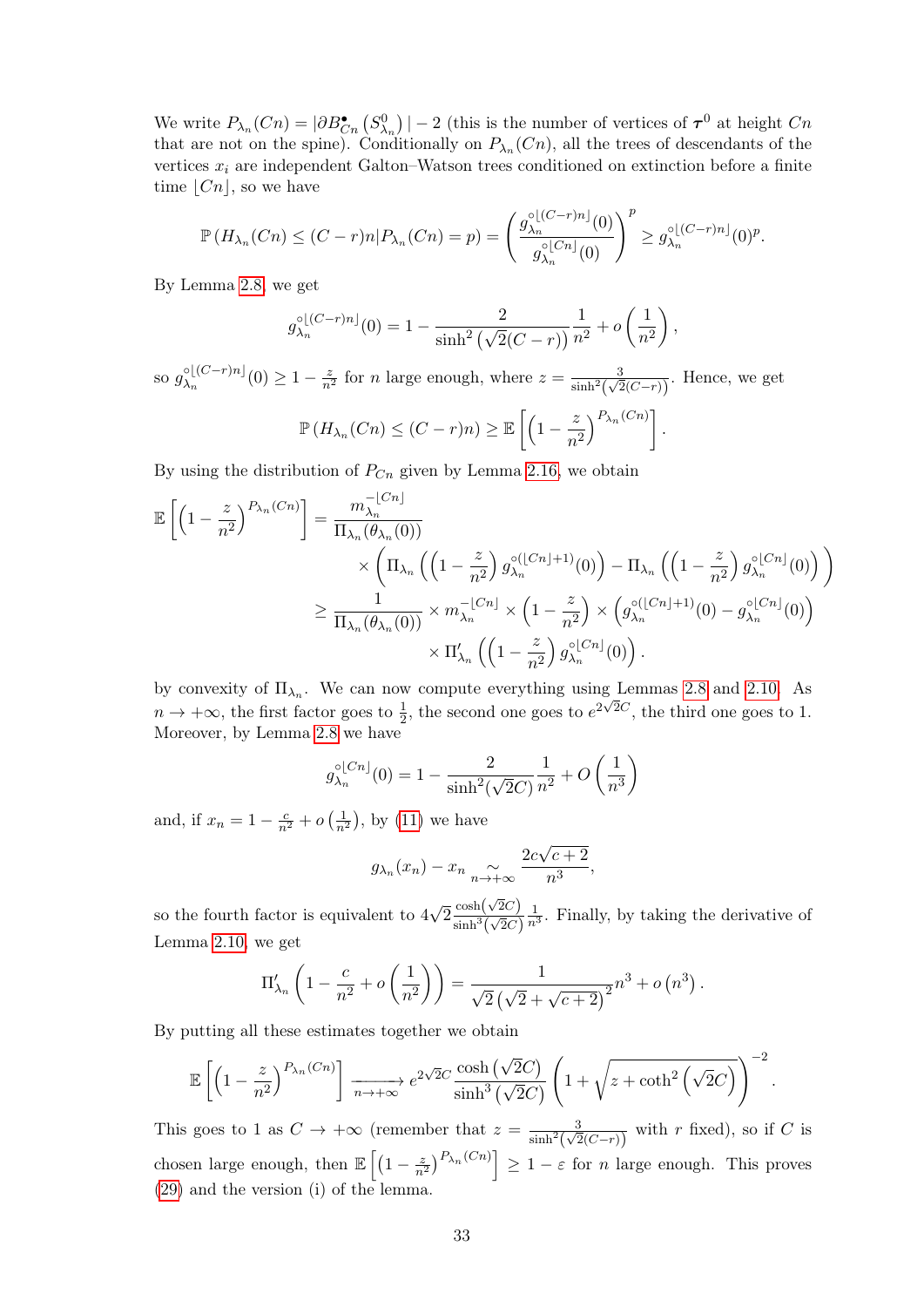(ii) This is quite easy using version (i). Let C be given by point (i). Note that if any  $x \in$  $\partial B_{C_n}^{\bullet} (S_{\lambda_n}^0)$  is  $(rn)$ -close to the boundary, then so is any  $x' \in S_{\lambda_n}^0 \backslash B_{C_n}^{\bullet} (S_{\lambda_n}^0)$ . Indeed, any geodesic  $\gamma$  from  $x'$  to  $\rho$  must contain a point  $x \in \partial B_{C_n}^{\bullet}(S_{\lambda_n}^0)$ , and we can replace the portion of  $\gamma$  between x and  $\rho$  by a geodesic that coincides with  $\gamma_{\ell}$  or  $\gamma_r$  between height 0 and rn.

Hence, it is enough to find C' such that with probability  $1 - \varepsilon$ , any point  $x' \in S^0_{\lambda_n}$  such that  $d(x', \rho) \geq C'n$  is not in  $B_{C_n}^{\bullet}(S_{\lambda_n}^0)$ . In other words, we want to prove that the radius of  $\frac{1}{n}B_{C_n}^{\bullet}$  ( $S_{\lambda_n}^0$ ) from  $\rho$  is tight as  $n \to +\infty$ . Since  $S_{\lambda_n}^0$  can be embedded in  $\mathbb{T}_{\lambda_n}$ in a way that preserves the distances from  $\rho$ , this is a consequence of the local Gromov–Hausdorff tightness of  $\frac{1}{n} \mathbb{T}_{\lambda_n}$ .

 $\Box$ 

Note that by Lemma [2.17,](#page-22-0) Lemma [4.3](#page-30-1) holds if we replace  $S^1_{\lambda_n}$  by  $S^0_{\lambda_n}$  and Lemma [4.5](#page-31-0) also holds if we replace  $S^0_{\lambda_n}$  by  $S^1_{\lambda_n}$ . We will use these results for both  $S^0_{\lambda_n}$  and  $S^1_{\lambda_n}$ .

#### <span id="page-33-0"></span>4.3 Identification of the geodesic tree via Gromov–Hausdorff-closed events

The last two lemmas together with Lemma [4.1](#page-29-3) and the fact that  $\mathbf{T}^{g}(\mathcal{P}^{h})$  is a tree are basically enough to prove Theorem [3.](#page-3-1) However, to prove it properly, we need to express the distribution of  $\mathbf{T}^{g}(\mathcal{P}^{h})$  in terms of closed events for the Gromov–Hausdorff topology, which turns out to be a bit technical.

Let **t** be a (finite or infinite) plane tree with a root vertex  $\rho$ . If  $v \in V(t) \setminus {\rho}$ , we write  $p_v$  for its parent. Let  $(h_v)_{v \in V(\mathbf{t})}$  be a family of nonnegative numbers satisfying  $h_\rho = 0$  and  $h_v > h_{p_v}$ for every  $v \in V(\mathbf{t})\backslash\{\rho\}$ . We write  $\mathbf{t}[h]$  for the metric space obtained from **t** by giving, for every  $v \in V(\mathbf{t})\backslash\{\rho\},\$ a length  $h_v - h_{p_v}$  to the edge between  $p_v$  and v. We also recall that **B** is the infinite tree in which every vertex has two children, except the root which has only one.

We will now define a large family of events, whose probability will characterize the distribution of a random tree of the form  $\mathbf{B}[H]$ . Let t be a finite binary tree (that is, a tree in which every vertex has 0 or 2 children, except the root which has exactly one). We write  $V^*(t)$  for the set of vertices of t that are not leaves and not  $\rho$ . Let  $r > 0$ , and let  $(a_v)_{v \in V^*(t)}$ ,  $(b_v)_{v \in V^*(t)}$  be such that  $0 < a_v < b_v < r$  for every  $v \in V^*(t)$ . We write  $\mathscr{A}_r^t(a, b)$  for the set of unbounded trees **T** (considered as metric spaces) such that  $B_r(\mathbf{T})$  is of the form  $t[h]$ , where  $h_\rho = 0$ ,  $h_v = r$  if v is a leaf of t and  $a_v \leq h_v \leq b_v$  for every  $v \in V^*(t)$ .

In order to prove Theorem [3,](#page-3-1) we will estimate the probability that  $\mathbf{T}^{g}(\mathcal{P}^{h})$  belongs to  $\mathscr{A}_r^t(a, b)$ . Unfortunately, for the reasons listed in of Section 4.1, the events  $\{T^g(X) \in \mathscr{A}_r^t(a, b)\}\$ are not closed for the Gromov–Hausdorff distance. To compute  $\mathbb{P}(\mathbf{T}^g(\mathcal{P}^h) \in \mathscr{A}_r^t(a, b))$  from our discrete estimates, we need to approximate the event  $\{T^g(X) \in \mathcal{A}_r^t(a,b)\}\$  by closed events. Since such approximations are tedious to write down explicitly in the general case, we will focus on the case where  $t = t_0$  is the binary tree with two leaves and one vertex of degree 3. Note that  $|V^*(t_0)| = 1$ , so a and b are just two real numbers.

Let  $C > r$  and let  $R \geq C + 1$ . If  $\delta, \varepsilon > 0$ , we write  $\mathscr{A}_{r, C, R}^{\delta, \varepsilon}(a, b)$  for the set of compact metric spaces  $(X, d)$  satisfying the following property.

"There are points  $x_0, x_1$  and  $x_2$  in X and geodesics  $\gamma_1$  (resp.  $\gamma_2$ ) from  $x_0$  to  $x_1$  (resp. to  $x_2$ ) such that:

$$
(i) d(\rho, x_0) = a,
$$

- (i)  $d(\rho, x_1) = d(\rho, x_0) + d(x_0, x_1) = r$  and  $d(\rho, x_2) = d(\rho, x_0) + d(x_0, x_2) = r$ ,
- (iii) for every  $x \in X$  with  $d(\rho, x) > C$ , the distance  $d(\rho, x)$  is equal to  $d(\rho, x_1) + d(x_1, x)$  or to  $d(\rho, x_2) + d(x_2, x)$  (it may be equal to both),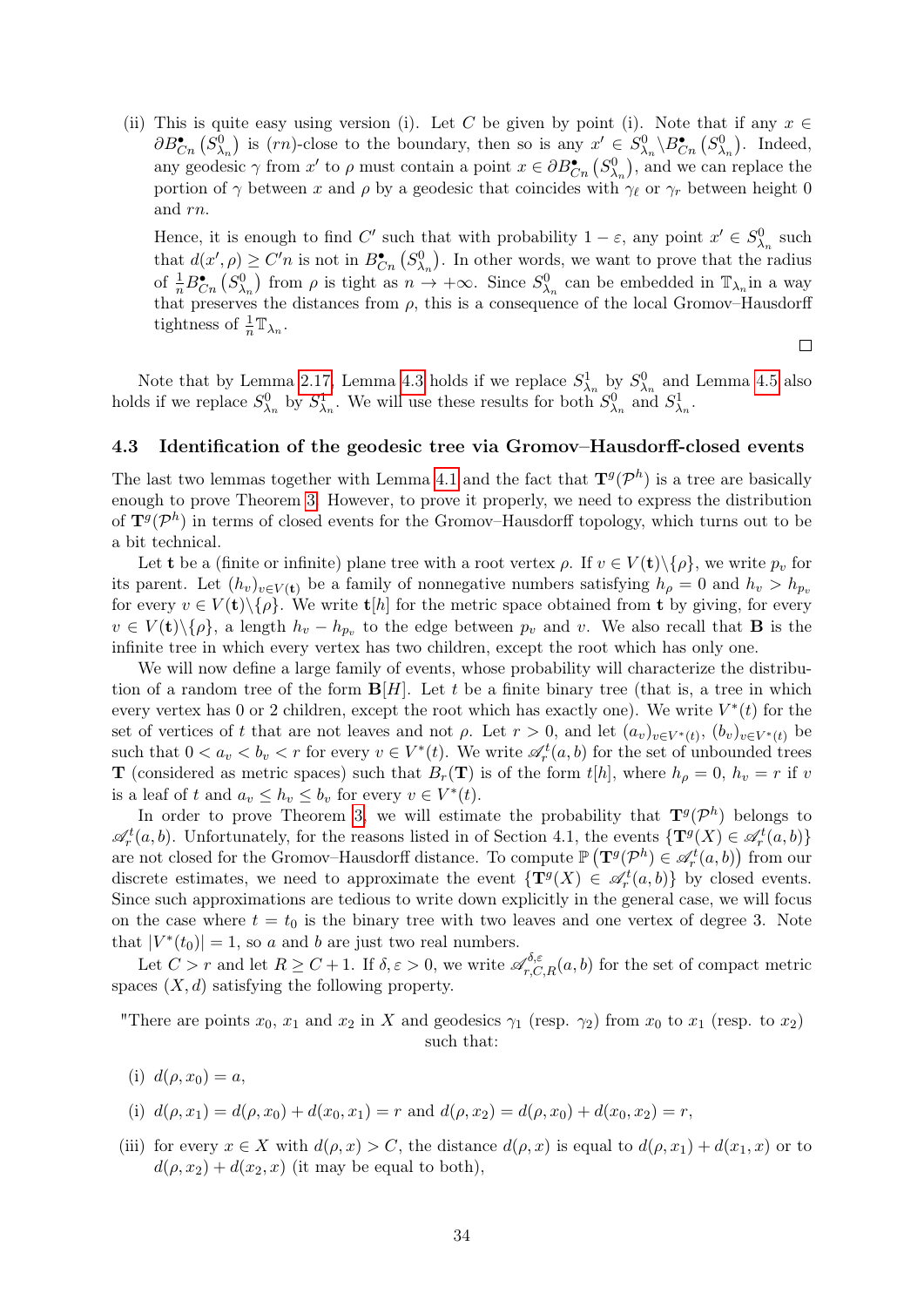- (iv) there are two points  $y, z \in X$  with  $d(\rho, y) \geq R$  and  $d(\rho, z) \geq R$  such that  $d(\rho, y) =$  $d(\rho, x_1) + d(x_1, y)$  and  $d(\rho, z) = d(\rho, x_2) + d(x_2, z)$ ,
- (v) if  $u \in \gamma_1$  and  $v \in \gamma_2$  with  $d(\rho, u) > b + 2\varepsilon$  and  $d(\rho, v) > b + 2\varepsilon$ , then  $d(u, v) > \delta$ ."

We refer to the Appendix for the proof that this event is closed for the pointed Gromov– Hausdorff topology. More precisely, it is easy to check that  $\mathscr{A}_{r,C,R}^{\delta,\varepsilon}(a,b)$  is simply generated by geodesics as in Definition [A.3,](#page-37-0) so by Proposition [A.4](#page-37-1) it is closed. By the convergence of  $\frac{1}{n}\mathbb{T}_{\lambda_n}$ to  $\mathcal{P}^h$ , we have

<span id="page-34-1"></span>
$$
\mathbb{P}\left(B_R(\mathcal{P}^h) \in \mathscr{A}_{r,C,R}^{\delta,\varepsilon}(a,b)\right) \geq \limsup_{n \to +\infty} \mathbb{P}\left(\frac{1}{n} B_{Rn} \left(\mathbb{T}_{\lambda_n}\right) \in \mathscr{A}_{r,C,R}^{\delta,\varepsilon}(a,b)\right). \tag{30}
$$

We now try to estimate the right-hand side. By Lemma [4.1,](#page-29-3) we have

<span id="page-34-0"></span>
$$
\lim_{n \to +\infty} \mathbb{P}\left(\frac{1}{n} \mathbf{T}_{\lambda_n}^g \in \mathscr{A}_r^{t_0}(a, b)\right) = \mathbb{P}\left(\mathbf{Y}_{2\sqrt{2}} \in \mathscr{A}_r^{t_0}(a, b)\right). \tag{31}
$$

Note that to deduce [\(31\)](#page-34-0) from Lemma [4.1,](#page-29-3) we need to show  $\mathbb{P}\left(\mathbf{Y}_{2\sqrt{2}} \in \partial \mathscr{A}^{t_0}_r(a, b)\right) = 0$ , where  $\partial \mathcal{A}_r^{t_0}(a, b)$  is the boundary of  $\mathcal{A}_r^{t_0}(a, b)$  in the space of rooted metric trees, equipped with the local Gromov–Hausdorff distance. This is true because if  $T \in \partial \mathcal{A}_r^{t_0}(a, b)$ , then T must have a branching point at height exactly  $a, b$  or  $r$ , which a.s. does not happen.

If the event in the left-hand side of [\(31\)](#page-34-0) occurs, let  $x_0$  be the unique point of  $\mathbf{T}_2^g$  $\frac{g}{\lambda_n}$  at height an, and let  $x_1$  (resp.  $x_2$ ) be the vertex on the left (resp. right) branch of  $\mathbf{T}_2^g$  $\lambda_n$  at height rn. Then the vertices  $x_0$ ,  $x_1$  and  $x_2$  and the geodesics  $\gamma_1$  and  $\gamma_2$  joining  $x_1$  and  $x_2$  to  $x_0$  in  $\mathbf{T}_2^g$  $\lambda_n$ satisfy assumptions (i) and (ii) in the definition of  $\mathscr{A}_{r,C,R}^{\delta,\varepsilon}(a,b)$ . Since the tree  $\mathbf{T}_{2}^{\delta}$  $\frac{g}{\lambda_n}$  is infinite, they also satisfy assumption (iv) for any  $R > 0$ .

We now fix  $\varepsilon > 0$  and apply Lemma [4.5](#page-31-0) (version (ii)) to the two strips  $S^1_{\lambda_n}$  and  $S^0[x_0]$  (the strip whose lowest point is  $x_0$ ). Lemma [4.5](#page-31-0) shows that there is  $C > 0$  such that, with probability at least  $1-4\varepsilon$ , for any x in one of the two strips  $S^1_{\lambda_n}$  and  $S^0(x_0)$  such that  $d(x,\rho) > Cn$ , there is a geodesic from  $\rho$  to x that coincides with  $\gamma_1$  between  $\rho$  and  $x_1$  or with  $\gamma_2$  between  $\rho$  and  $x_2$ . We claim that this is also the case if  $x$  does not belong to one of these two strips. Indeed, a geodesic from x to  $\rho$  must hit the boundary of one of the two strips above  $x_1$  or  $x_2$  (cf. Figure [13\)](#page-35-0). Therefore, the probability that  $\frac{1}{n} \mathbf{T}_{\lambda}^{g}$  $\mathcal{A}_{\lambda_n}^g \in \mathcal{A}_r^{t_0}(a, b)$  but assumption (iii) is not satisfied for C is at most  $4\varepsilon$ .

Finally, if  $\frac{1}{n} \mathbf{T}_{\lambda}^{g}$  $\mathcal{A}_{\lambda_n}^g \in \mathcal{A}_r^{t_0}(a, b)$  but assumption (v) is not satisfied for some  $0 < \delta < \varepsilon$ , there are two vertices  $v_1$  on  $\gamma_1$  and  $v_2$  on  $\gamma_2$ , at distance from  $\rho$  between  $(b+2\varepsilon)n$  and  $rn$ , such that  $d_{\mathbb{T}_{\lambda_n}}(v_1, v_2) < \delta n$ . A geodesic from  $v_1$  to  $v_2$  must cross either  $S^1_{\lambda_n}$  or  $S^0[x_0]$  and, since  $\delta < \varepsilon$ , it must stay at distance at least  $(b + \varepsilon)n$  from  $\rho$ . Therefore, there are two vertices  $v'_1$  on  $\gamma_1$ and  $v'_2$  on  $\gamma_2$ , at distance from  $\rho$  between  $(b+\varepsilon)n$  and  $(r+\varepsilon)n$ , such that  $d_{S^1_{\lambda_n}}(v'_1, v'_2) < \delta n$  or  $d_{S^0[x_0]}(v'_1, v'_2) < \delta n$ . By applying Lemma [4.3](#page-30-1) to  $S^1_{\lambda_n}$  between heights  $b + \varepsilon$  and  $r + \varepsilon$ , and to  $S^0[x_0]$  between heights  $\varepsilon$  and  $r + \varepsilon$ , we can find  $\delta > 0$  such that this occurs with probability at most  $2\varepsilon$ . Hence, for every  $\varepsilon > 0$ , there is  $\delta > 0$  such that the probability that  $\frac{1}{n}T_{\lambda}^{\tilde{g}}$  $a_{\lambda_n}^g \in \mathscr{A}_r^{t_0}(a,b)$ but assumption (v) is not satisfied is at most  $2\varepsilon$ .

Therefore, for all  $\varepsilon > 0$ , there are  $C > r$  and  $\delta > 0$  such that, for any  $R \ge C + 1$ ,

$$
\liminf_{n\to+\infty} \mathbb{P}\left(\frac{1}{n}B_{Rn}\left(\mathbb{T}_{\lambda_n}\right)\in \mathscr{A}_{r,C,R}^{\delta,\varepsilon}(a,b)\right) \geq \mathbb{P}\left(\mathbf{Y}_{2\sqrt{2}}\in \mathscr{A}_{r}^{t_0}(a,b)\right)-6\varepsilon,
$$

so by [\(30\)](#page-34-1),

$$
\mathbb{P}\left(B_R(\mathcal{P}^h) \in \mathscr{A}_{r,C,R}^{\delta,\varepsilon}(a,b)\right) \geq \mathbb{P}\left(\mathbf{Y}_{2\sqrt{2}} \in \mathscr{A}_r^{t_0}(a,b)\right) - 6\varepsilon.
$$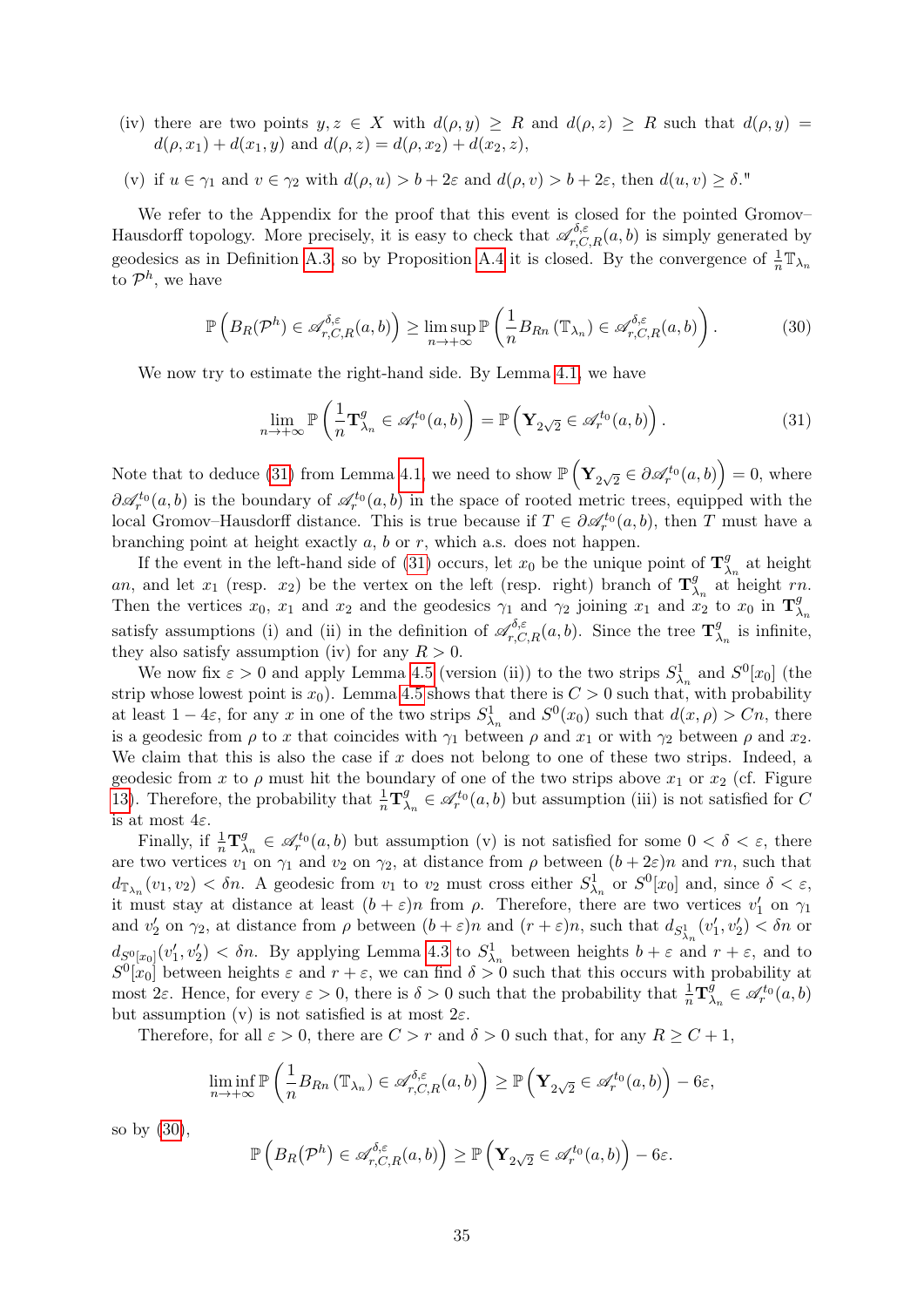

<span id="page-35-0"></span>Figure 13: If  $x \notin S^1_\lambda \cup S^0[x_0]$ , then any geodesic from x to  $\rho$  must cross the boundary of one of the two strips  $S^1_\lambda$  and  $S^0[x_0]$  above  $x_1$  or  $x_2$ . Therefore, for every x with  $d(\rho, x) \geq Cn$ , we have a geodesic (in red) from x to  $\rho$  that passes through  $x_1$  or  $x_2$ .

Since the event  $\left\{B_R(X) \in \mathscr{A}_{r,C,R}^{\delta,\varepsilon}(a,b)\right\}$  is nonincreasing in R, we obtain that for any  $\varepsilon > 0$ , we have

$$
\mathbb{P}\left(\exists C>r,\exists \delta>0,\forall R\geq C+1,B_R\big(\mathcal{P}^h\big)\in\mathscr{A}_{r,C,R}^{\delta,\varepsilon}(a,b)\right)\geq \mathbb{P}\left(\mathbf{Y}_{2\sqrt{2}}\in\mathscr{A}_{r}^{t_0}(a,b)\right)-6\varepsilon.
$$

Finally, the event above is increasing in  $\varepsilon$  so

<span id="page-35-2"></span>
$$
\mathbb{P}\left(\forall \varepsilon > 0, \exists \delta > 0, \exists C > 0, \forall R \ge C + 1, B_R(\mathcal{P}^h) \in \mathscr{A}_{r,C,R}^{\delta,\varepsilon}(a,b)\right) \ge \mathbb{P}\left(\mathbf{Y}_{2\sqrt{2}} \in \mathscr{A}_{r}^{t_0}(a,b)\right). \tag{32}
$$

<span id="page-35-1"></span>Lemma 4.6. Almost surely, if

$$
\forall \varepsilon > 0, \exists \delta > 0, \exists C > 0, \forall R \ge C + 1, B_R(\mathcal{P}^h) \in \mathscr{A}_{r,C,R}^{\delta,\varepsilon}(a,b),
$$

then  $\mathbf{T}^g(\mathcal{P}^h) \in \mathscr{A}_r^{t_0}(a,b)$ .

*Proof.* Fix C,  $\delta$  and  $\varepsilon$  and assume that  $B_R(\mathcal{P}^h) \in \mathscr{A}_{r,C,R}^{\delta,\varepsilon}(a,b)$  for any  $R \geq C+1$ . Let  $x_0, x_1$ and  $x_2$  be given by the definition of  $\mathscr{A}_{r,C,R}^{\delta,\varepsilon}(a,b)$ . We first check that these points do not depend on the parameters  $\delta$ ,  $\varepsilon$ , C and R. By assumption (iv), the points  $x_1$  and  $x_2$  lie on geodesics of length  $C + 1$  started from  $\rho$ . We claim they are the only two points at distance r from  $\rho$ satisfying this property. Indeed, if y is a point with  $d(\rho, y) = C + 1$  and  $\gamma$  a geodesic from  $\rho$  to y, let z be the point of  $\gamma$  such that  $d(\rho, z) = C$ . By assumption (iii) and the fact that  $\mathcal{P}^h$  is a length space, there is a geodesic  $\gamma'$  from z to  $\rho$  passing through  $x_1$  or  $x_2$ . By concatenating  $\gamma'$ from  $\rho$  to z and  $\gamma$  from z to y, we obtain a geodesic from  $\rho$  to y that coincides with  $\gamma$  between z and y. By Proposition [4.2,](#page-29-2) this geodesic must be equal to  $\gamma$ , so  $\gamma$  must pass through  $x_1$  or  $x_2$ .

Hence, if  $B_R(\mathcal{P}^h) \in \mathscr{A}_{r,C,R}^{\delta,\varepsilon}(a,b)$ , then  $x_1$  and  $x_2$  are the only two points at distance r from  $\rho$ that lie on a geodesic of length  $C+1$  started from  $\rho$ . In particular, they do not depend on  $\delta$ ,  $\varepsilon$  and R. Moreover, let  $C' \geq C$ , and assume that  $B_R(\mathcal{P}^h) \in \mathscr{A}_{r,C,R}^{\delta,\varepsilon}(a,b)$  and  $B_R(\mathcal{P}^h) \in \mathscr{A}_{r,C,R}^{\delta,\varepsilon}$  $\tilde{f}^{o,\varepsilon}_{r,C',R}(a,b)$ for all  $R \geq C'$ . Then the two points at distance r from  $\rho$  that lie on a geodesic of length  $C' + 1$ from  $\rho$  are the same as the two points that lie on a geodesic of length  $C + 1$  started from  $\rho$ , so the points  $x_1$  and  $x_2$  do not depend on C. Similarly, the point  $x_0$  is the only point at distance a from the root that lies on a geodesic of length  $C + 1$ , so it does not depend on  $\delta, \varepsilon, C, R$ . Hence, we can find  $x_0$ ,  $x_1$  and  $x_2$  in  $\mathcal{P}^h$  and  $\gamma_1, \gamma_2$  such that: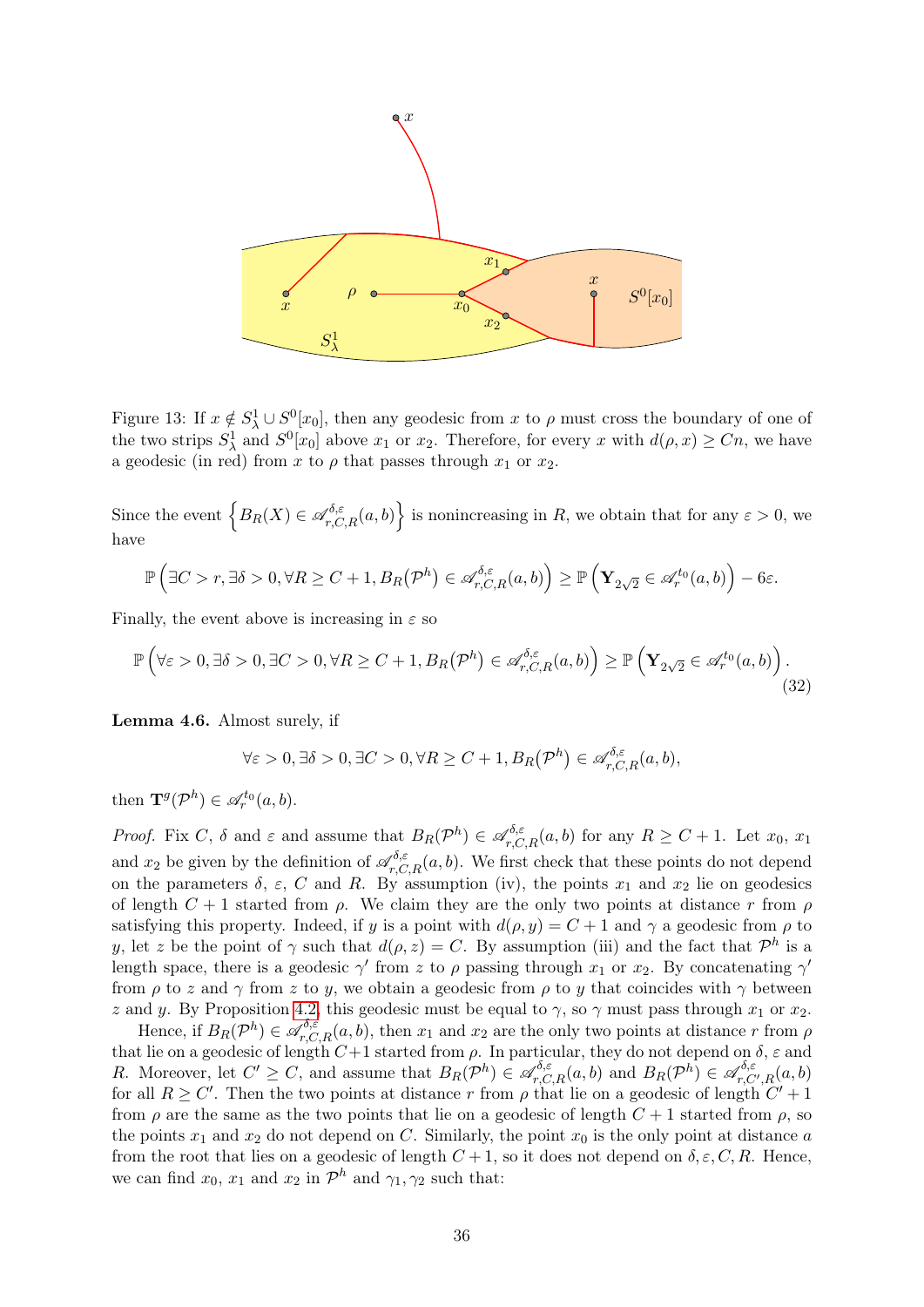- assumptions (i) and (ii) in the definition of  $\mathscr{A}_{r,C,R}^{\delta,\varepsilon}(a,b)$  are satisfied,
- there is  $C > 0$  such that assumption (iii) is satisfied,
- for every  $R \geq C+1$ , assumption (iv) is satisfied,
- for every  $\varepsilon > 0$ , there is  $\delta > 0$  such that assumption (v) is satisfied, which means that the geodesics from  $\rho$  to  $x_1$  and  $x_2$  are disjoint between heights b (excluded) and r (included).

Since assumption (iv) is satisfied for any  $R$  large enough, there are arbitrarily large geodesics started from  $\rho$  passing through  $x_1$ . By a compactness argument, there are infinite geodesics started from  $\rho$  and passing through  $x_1$ , and the same is true for  $x_2$ . By assumption (iii), the points  $x_1$  and  $x_2$  are the only ones with this property. By assumptions (i) and (v), the branching point between the geodesics from  $\rho$  to  $x_1$  and  $x_2$  lies between heights a and b, so  $\mathbf{T}^{g}(\mathcal{P}^h) \in \mathscr{A}_{r}^{t_0}(a,b).$  $\Box$ 

The end of the proof of Theorem [3](#page-3-1) is now easy. By Lemma [4.6](#page-35-1) and [\(32\)](#page-35-2), we get

$$
\mathbb{P}\left(\mathbf{T}^g(\mathcal{P}^h) \in \mathscr{A}_r^{t_0}(a,b)\right) \geq \mathbb{P}\left(\mathbf{Y}_{2\sqrt{2}} \in \mathscr{A}_r^{t_0}(a,b)\right).
$$

The general case for  $t$  can be treated along the same lines. This shows that the distribution of  $\mathbf{T}^g(\mathcal{P}^h)$  dominates that of  $\mathbf{Y}_{2\sqrt{2}}$ . Since they are both probability measures, they are the same.

## <span id="page-36-0"></span>A A Gromov–Hausdorff closedness result

The goal of this appendix is to prove Proposition [A.4.](#page-37-1) It shows that a wide class of events related to geodesics are closed for the Gromov–Hausdorff distance. We believe it might be of interest in other settings. We write  $\mathscr G$  for the space of pointed compact metric spaces, equipped with the Gromov–Hausdorff distance. We will be interested in some events depending on a metric space  $(X, d, \rho) \in \mathscr{G}$ .

<span id="page-36-1"></span>**Definition A.1.** We say that a subset  $\mathscr A$  of  $\mathscr G$  is simply generated by points if it has the following form. Let  $k \geq 1$ , and let  $F \subset \mathbb{R}^{(k+2)^2}$  be closed. Then  $\mathscr A$  is the set of those  $(X, d, \rho) \in \mathscr G$  for which there are  $(x_i)_{0\leq i\leq k}$  in X with  $x_0 = \rho$  such that, for any  $x_{k+1} \in X$ , the matrix

$$
(d(x_i, x_j))_{0 \le i, j \le k+1}
$$

lies in F.

A simple example of such a subset would be the set of metric spaces that can be covered by k balls of radius r for some fixed  $k \geq 1$  and r.

<span id="page-36-2"></span>**Lemma A.2.** Any subset of  $\mathscr G$  that is simply generated by points is closed.

*Proof.* Assume that  $\mathscr A$  is simply generated by points and let k and F be as above. Let  $(X_n, d_n, \rho_n)$  converge to a space  $(X, d, \rho)$  with  $X_n \in \mathscr{A}$  for every n. By Gromov–Hausdorff convergence, we can embed X and all the  $X_n$  isometrically in a space  $(Z, d_Z)$  such that the Hausdorff distance  $D_n$  between  $X_n$  and X goes to 0.

For every *n*, let  $x_0^n, \ldots, x_k^n \in X_n$  satisfy the condition given by Definition [A.1.](#page-36-1) We take  $y_0^n, \ldots, y_k^n \in X$  such that  $d_Z(x_i^n, y_i^n) \leq 2D_n$ . For all  $0 \leq i \leq k$ , let  $y_i$  be a subsequential limit of  $(y_i^n)_{n\geq 0}$  in X (which exists by compactness). To complete the proof that  $X \in \mathscr{A}$ , all we need to show is that  $y_0 = \rho$  and that for any  $y_{k+1} \in X$ , we have

$$
(d(y_i, y_j))_{0 \le i, j \le k+1} \in F.
$$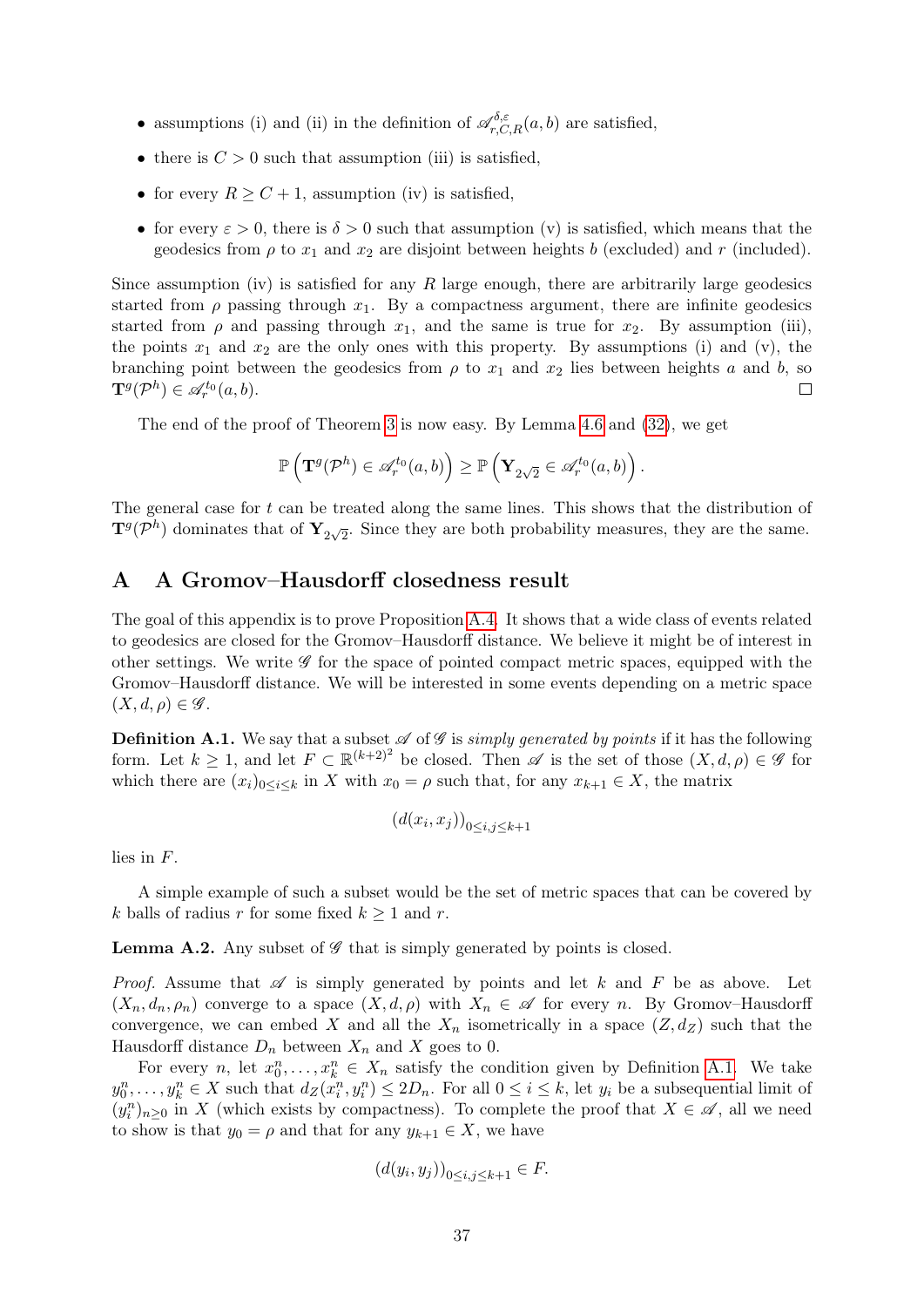The first point is easy because the distances  $d_Z(\rho, \rho_n)$ ,  $d_Z(\rho_n, y_0^n)$  and  $d(y_0^n, y_0)$  all go to 0 along some subsequence. Moreover, let  $y_{k+1} \in X$ . There is  $x_{k+1}^n \in X_n$  such that  $d_Z(x_{k+1}^n, y_{k+1}) \leq$ 2D<sub>n</sub>. For every  $0 \leq i, j \leq k+1$ , we then have

$$
d(y_i, y_j) = \lim_{n \to +\infty} d(x_i^n, x_j^n)
$$

along some subsequence. But we know that for all n we have  $(d(x_i^n, x_j^n))$  $_{0\leq i,j\leq k+1}\in F$ , so we can conclude.  $\Box$ 

<span id="page-37-0"></span>**Definition A.3.** We say that a subset  $\mathscr A$  of  $\mathscr G$  is simply generated by geodesics if it has the following form. Let  $k \geq 1$ , and let  $F \subset \mathbb{R}^{(2k+2)^2}$  be closed. Then  $\mathscr A$  is the set of those  $(X, d, \rho) \in \mathscr{G}$  for which there are  $(x_i)_{0 \leq i \leq k}$  in X with  $x_0 = \rho$  and geodesics  $(\gamma_i)_{1 \leq i \leq k}$  from  $\rho$  to  $x_i$ , satisfying the following property. For any  $(x_{k+i})_{1\leq i\leq k}$  such that  $x_{k+i}\in\gamma_i$  for every i, and for every  $x_{2k+1} \in X$ , the matrix

$$
(d(x_i, x_j))_{0 \le i, j \le 2k+1}
$$

lies in F.

For example, the events studied in Section [4.3](#page-33-0) are simply generated by geodesics. A simpler example of such an event would be "there are  $k$  geodesics such that any point lies at distance at most r from one of these geodesics".

<span id="page-37-1"></span>**Proposition A.4.** Any subset of  $\mathscr G$  that is simply generated by geodesics is closed.

To go from Lemma [A.2](#page-36-2) to Proposition [A.4,](#page-37-1) we will need the following definition.

**Definition A.5.** Let  $\ell \geq 0$ , and let x, y be two points of a metric space  $(X, d)$ . An  $\ell$ -geodesic *chain from x to y* is a finite sequence  $(x(i))_{0 \leq i \leq 2^{\ell}}$  of points of X such that

(i) 
$$
x(0) = x
$$
 and  $x(2^{\ell}) = y$ ,

(ii)  $d(x(i), x(i+1)) = \frac{1}{2^{\ell}}d(x, y)$  for any  $0 \le i \le 2^{\ell} - 1$ .

*Proof of Proposition [A.4.](#page-37-1)* Let  $\mathscr A$  be a subset of  $\mathscr G$  that is simply generated by geodesics. For  $\ell > 0$ , we write  $\mathscr{A}^{\ell}$  for the subset of  $\mathscr{G}$  we obtain if we replace continuous geodesics by  $\ell$ -geodesic chains in Definition [A.3.](#page-37-0) Then  $\mathscr{A}^{\ell}$  is simply generated by points (because the conditions in the definition of an  $\ell$ -geodesic chain are closed), so  $\mathscr{A}^{\ell}$  is closed by Lemma [A.2.](#page-36-2) Hence, to conclude, it is enough to show

$$
\mathscr{A} = \bigcap_{\ell \geq 0} \mathscr{A}^{\ell}.
$$

The inclusion from left to right is immediate since any continuous geodesic contains an  $\ell$ -geodesic chain. Now let  $(X, d, \rho) \in \bigcap_{\ell \geq 0} \mathscr{A}^{\ell}$ . For every  $\ell \geq 0$  and  $1 \leq i \leq k$ , let  $(x_i^{\ell})$  in X and let  $(\gamma_i^{\ell}(j))_{0 \leq j \leq 2^{\ell}}$  be  $\ell$ -geodesic chains from  $\rho$  to  $x_i^{\ell}$  satisfying the assumptions of definition [A.3.](#page-37-0) Up to extraction, we may assume that for every  $1 \leq i \leq k$ , the points  $x_i^{\ell}$  converge to a point  $x_i \in X$ . Up to further extraction, by a diagonal argument, for every t of the form  $\frac{j}{2^m}$  with  $0 \le j \le 2^m$ , the sequence  $(\gamma_i^{m+\ell}(2^{\ell}j))$ converges to a point  $\gamma_i(t)$ . Moreover, for all such  $t, t'$ , we have  $d(\gamma_i(t), \gamma_i(t')) = |t - t'| d(\rho, x_i)$ , so we can extend  $(\gamma_i(t))_{0 \le t \le 1, t=j/2^m}$  to a continuous geodesic from  $\rho$  to  $x_i$ . It is then easy to check that the geodesics  $\gamma_i$  satisfy the required hypothesis.  $\Box$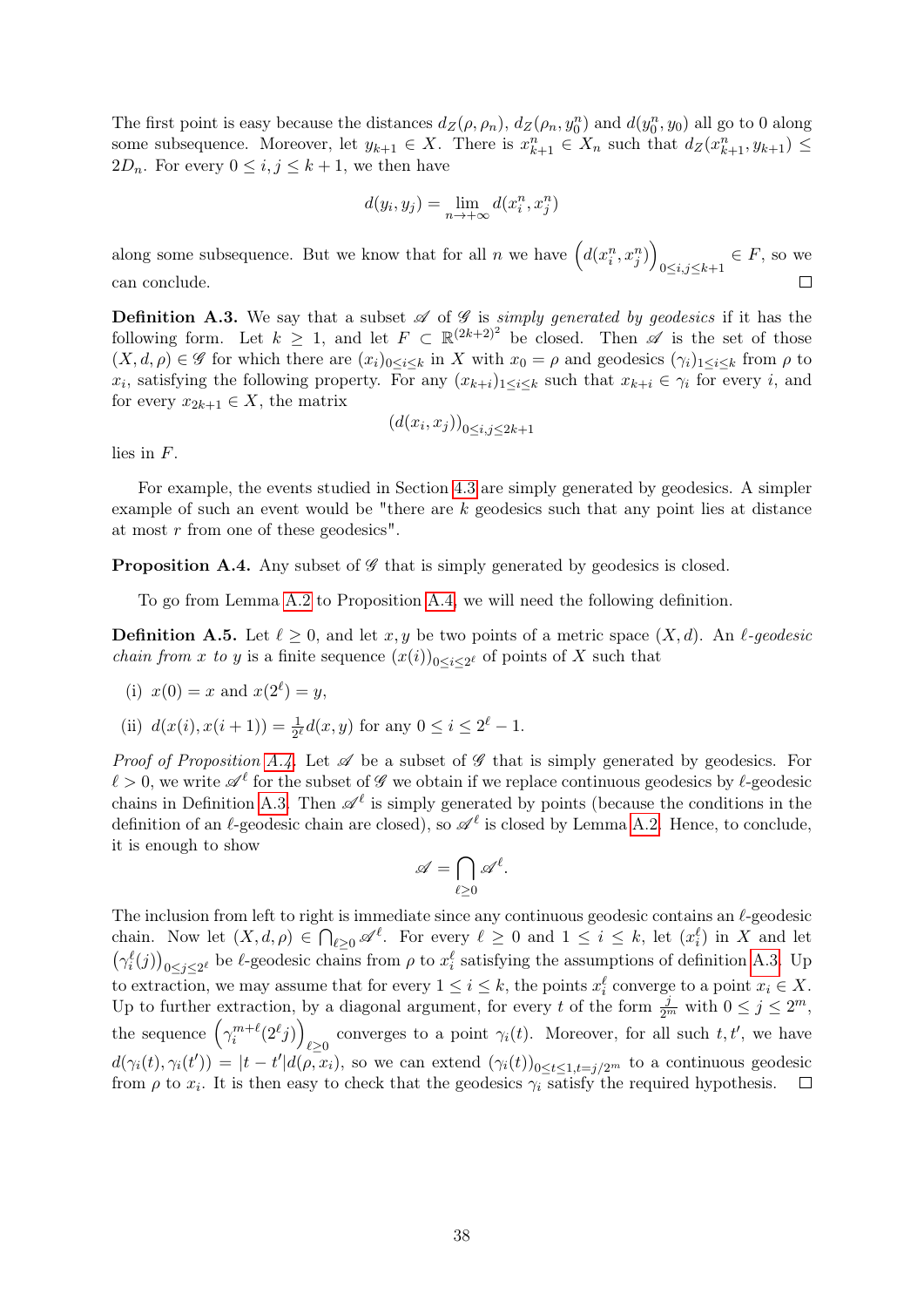### References

- <span id="page-38-8"></span>[1] C. Abraham. Rescaled bipartite planar maps converge to the Brownian map. Ann. Inst. H. Poincaré Probab. Statist., 52(2):575–595, 05 2016.
- <span id="page-38-9"></span>[2] L. Addario-Berry and M. Albenque. The scaling limit of random simple triangulations and random simple quadrangulations. Ann. Probab., 45(5):2767–2825, 09 2017.
- <span id="page-38-3"></span>[3] O. Angel. Growth and percolation on the uniform infinite planar triangulation. Geom. Funct. Anal., 13(5):935–974, 2003.
- <span id="page-38-7"></span>[4] O. Angel, T. Hutchcroft, A. Nachmias, and G. Ray. Unimodular hyperbolic triangulations: circle packing and random walk. Inventiones mathematicae, 206(1):229–268, Oct 2016.
- <span id="page-38-18"></span>[5] O. Angel, B. Kolesnik, and G. Miermont. Stability of geodesics in the Brownian map. Ann. Probab., 45(5):3451–3479, 09 2017.
- <span id="page-38-14"></span>[6] O. Angel, A. Nachmias, and G. Ray. Random walks on stochastic hyperbolic half planar triangulations. Random Structures and Algorithms, 49(2):213–234, 2016.
- <span id="page-38-5"></span>[7] O. Angel and G. Ray. Classification of half planar maps. Ann. Probab., 43(3):1315–1349, 2015.
- <span id="page-38-16"></span>[8] O. Angel and G. Ray. The half plane UIPT is recurrent. Probability Theory and Related Fields, 170(3):657–683, Apr 2018.
- <span id="page-38-2"></span>[9] O. Angel and O. Schramm. Uniform infinite planar triangulations. Comm. Math. Phys., 241(2-3):191–213, 2003.
- <span id="page-38-17"></span>[10] K. B. Athreya and P. E. Ney. Branching processes, volume 196 of Die Grundlehren der mathematischen Wissenschaften. Springer-Verlag, 1972.
- <span id="page-38-10"></span>[11] J. Beltran and J.-F. Le Gall. Quadrangulations with no pending vertices. Bernoulli, 19:1150–1175, 2013.
- <span id="page-38-6"></span>[12] I. Benjamini and R. Tessera. First passage percolation on a hyperbolic graph admits biinfinite geodesics. Electron. Commun. Probab., 22:8 pp., 2017.
- <span id="page-38-11"></span>[13] J. Bettinelli, E. Jacob, and G. Miermont. The scaling limit of uniform random plane maps, via the Ambjørn–Budd bijection. Electronic J. Probab., 19, 2014.
- <span id="page-38-4"></span>[14] T. Budzinski. The hyperbolic Brownian plane. Probability Theory and Related Fields, 171(1):503–541, Jun 2018.
- <span id="page-38-1"></span>[15] T. Budzinski. Supercritical causal maps: geodesics and simple random walk. arxiv:1806.10588, 2018.
- <span id="page-38-0"></span>[16] N. Curien. Planar stochastic hyperbolic triangulations. Probability Theory and Related Fields, 165(3):509–540, 2016.
- <span id="page-38-13"></span>[17] N. Curien and J.-F. Le Gall. The Brownian plane. J. Theoret. Probab., 27(4):1249–1291, 2014.
- <span id="page-38-12"></span>[18] N. Curien and J.-F. Le Gall. First-passage percolation and local modifications of distances in random triangulations. arXiv:1511.04264, 2015.
- <span id="page-38-15"></span>[19] N. Curien and J.-F. Le Gall. Scaling limits for the peeling process on random maps. Ann. Inst. H. Poincaré Probab. Statist., 53(1):322–357, 02 2017.